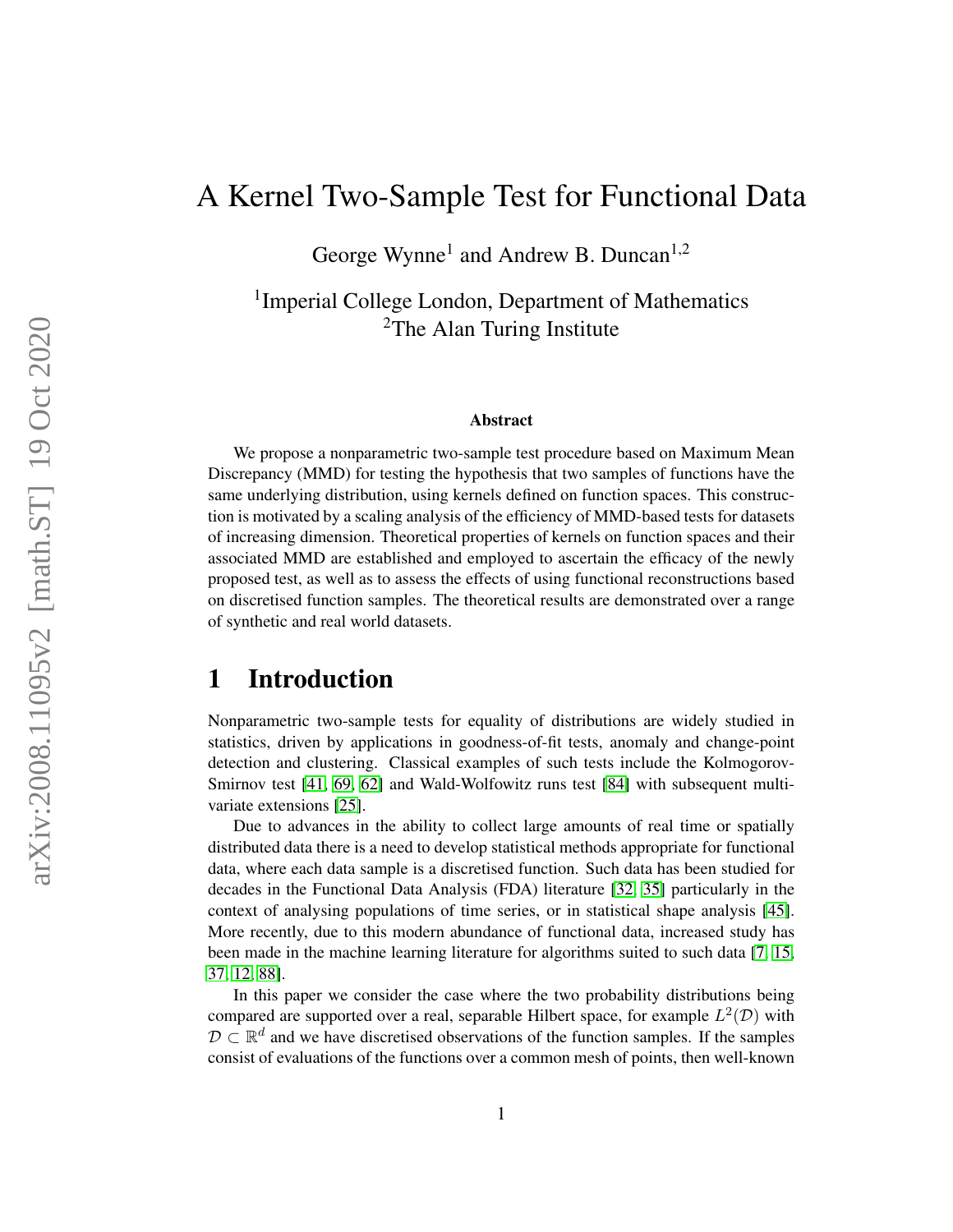methods for nonparametric two-sample testing for vector data can be used directly. Aside from the practical issue that observations are often made on irregular meshes for each different sample there is also the issue of degrading performance of classical tests as mesh size increases, meaning the observed vectors are high dimensional. As is typical with nonparametric two-sample tests, the testing power will degenerate rapidly with increasing data dimension. We therefore seek to better understand how to develop testing methods which are not strongly affected by the mesh resolution, exploiting intrinsic statistical properties of the underlying functional probability distributions.

In the past two decades kernels have seen a surge of use in statistical applications [\[47,](#page-29-5) [28,](#page-29-6) [78,](#page-30-4) [9\]](#page-28-4). In particular, kernel based two-sample testing [\[28,](#page-29-6) [27\]](#page-29-7) has become increasingly popular. These approaches are based on a distance on the space of probability measures known as *Maximum Mean Discrepancy*. Given two probability distributions  $P$  and  $Q$ , a kernel k is employed to construct a mapping known as the *mean embedding*, of the two distributions into an infinite dimensional Reproducing Kernel Hilbert Space (RKHS). The MMD between P and Q, denoted  $MMD_k(P,Q)$  is given by the RKHS norm of the difference between the two embeddings, and defines a pseudo-metric on the space of probability measures. This becomes a metric if  $k$  is *characteristic*, see Section [3.](#page-4-0) By the kernel trick, MMD simplifies to a closed form, up to expectations, with respect to  $P$  and  $Q$ , which can be estimated unbiasedly using Monte Carlo simulations.

A major advantage of kernel two-sample tests is that they can be constructed on any input space which admits a well-defined kernel, including Riemannian manifolds [\[55\]](#page-29-8), as well as discrete structures such as graphs [\[66\]](#page-30-5) and strings [\[26\]](#page-28-5). The flexibility in the choice of kernel is one of the strengths of MMD-based testing, where *a priori* knowledge of the structure of the underlying distributions can be encoded within the kernel to improve the sensitivity or specificity of the corresponding test. The particular choice of kernel strongly influences the efficiency of the test, however a general recipe for constructing a good kernel is still an open problem. On Euclidean spaces, radial basis function (RBF) kernels are often used, i.e. kernels of the form  $k(x, y) = \phi(\gamma^{-1} ||x - y||_2)$ , where  $\lVert \cdot \rVert_2$  is the Euclidean norm,  $\phi : \mathbb{R}_+ \to \mathbb{R}_+$  is a function and  $\gamma > 0$  is the *bandwidth*. Numerous kernels used in practice belong to this class of kernels, including the Gaussian kernel  $\phi(r) = e^{-r^2/2}$ , the Laplace kernel  $\phi(r) = e^{-r}$  and others including the rational quadratic kernel, the Matern kernel and the multiquadric kernel. The problem of selecting the bandwidth parameter to maximise test efficiency over a particular input space has been widely studied. One commonly used strategy is the *median heuristic* where the bandwidth is chosen to be the median of the inter-sample distance. Despite its popularity, there is only limited understanding of the median heuristic, with some notable exceptions. In Ramdas et al. [\[58,](#page-29-9) [59\]](#page-29-10) the authors investigate the diminishing power of the kernel two-sample test using a Gauss kernel for distributions of white Gaussian random vectors with increasing dimension, demonstrating that under appropriate alternatives, the power of the test will decay with a rate dependent on the relative scaling of  $\gamma$  with respect to dimension. Related to kernel based tests are energy distance tests [\[79,](#page-30-6) [80\]](#page-30-7), the relationship was made clear in Sejdinovic et al. [\[64\]](#page-30-8).

There has been relatively little work on understanding the theoretical properties of kernels on function spaces. A Gauss type kernel on  $L^2([0,1])$  was briefly considered in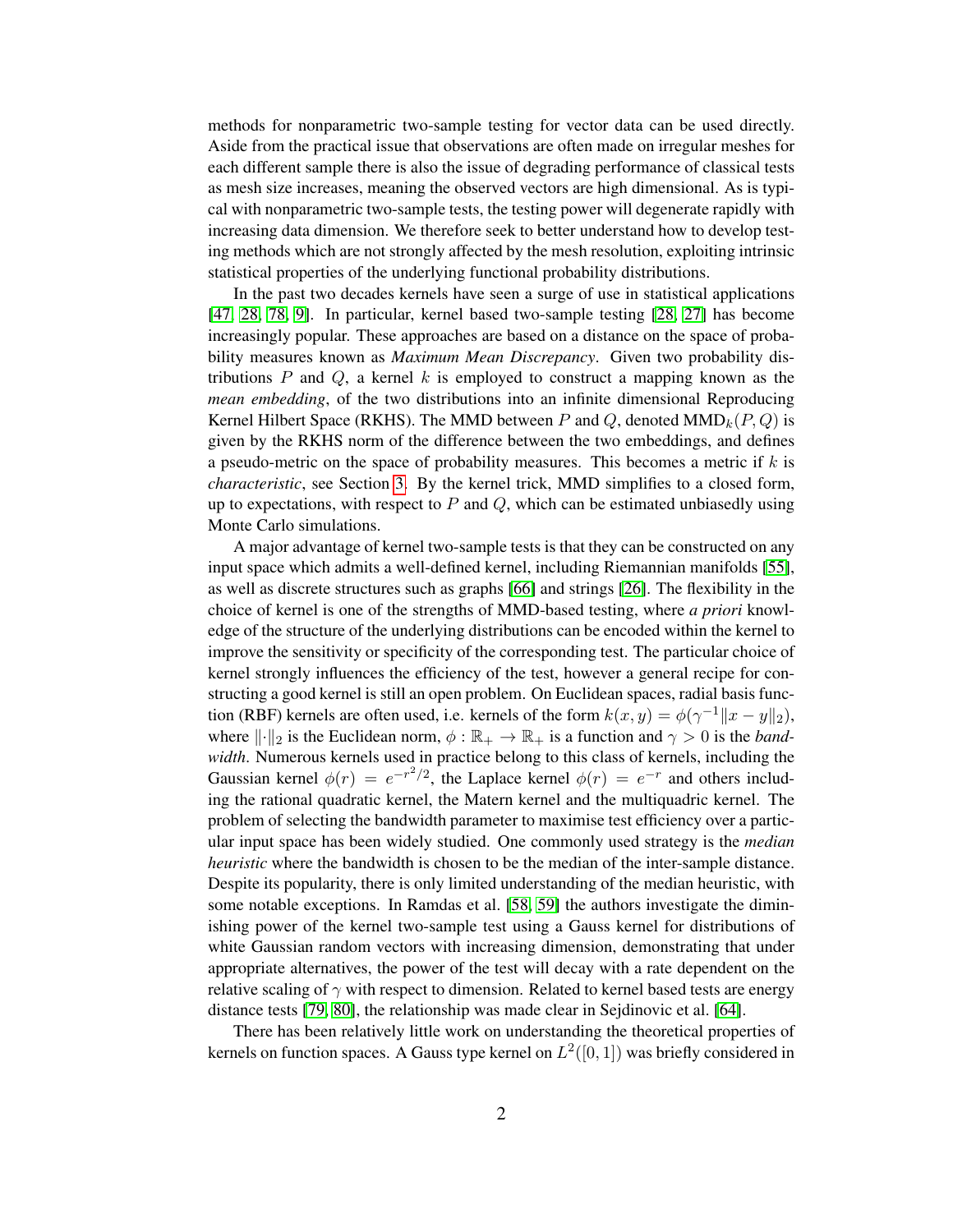Christmann and Steinwart [\[16,](#page-28-6) Example 3]. Recently, in Chevyrev and Oberhauser [\[15\]](#page-28-2) a kernel was defined on the Banach space of paths on  $[0, 1]$  of unbounded 1-variation, using a novel approach based on path signatures, demonstrating that this is a characteristic kernel over the space of such paths. The associated MMD has been employed as a loss function to train models generating stochastic processes [\[40\]](#page-29-11). Furthermore, in Nelsen and Stuart [\[50\]](#page-29-12) the authors propose an extension of the random Fourier feature kernel of Rahimi and Recht [\[57\]](#page-29-13) to the setting of an infinite dimensional Banach space, with the objective of regression between Banach spaces. This paper will build on aspects of these works, but with a specific emphasis on two-sample testing for functional data.

Two-sample testing in function spaces has received much attention in FDA and is studied in a variety of contexts. Broadly speaking there are two classes of methods. The first approach seeks to initially reduce the problem to a finite dimensional problem through a projection onto a finite orthonormal basis within the function space, typically using principal components, and then makes use of standard multivariate two-sample tests [\[4,](#page-28-7) [43\]](#page-29-14). The second approach poses a two-sample test directly on function space [\[2,](#page-28-8) [10,](#page-28-9) [34,](#page-29-15) [56,](#page-29-16) [11\]](#page-28-10). Many of these works construct the test on the Hilbert space  $L^2(\mathcal{D})$ using the  $L^2(\mathcal{D})$  norm as the testing statistic. A priori, it is not obvious why this norm will be well suited to the testing problem, in general. Investigation into the impact of the choice of distance in distanced based tests for functional data has been studied in the literature [\[14,](#page-28-11) [13,](#page-28-12) [90\]](#page-30-9) and a distance other than  $L^2(\mathcal{D})$  for the functional data was advocated. This motivates the investigation into kernels which involve distances other than  $L^2(\mathcal{D})$  in their formulation. In many works, the two-sample tests are designed to handle a specific class of discrepancy, such as a shift in mean, such as Horváth et al. [\[33\]](#page-29-17) and Zhang et al. [\[89\]](#page-30-10), or a shift in covariance structure [\[52,](#page-29-18) [23,](#page-28-13) [24\]](#page-28-14).

This paper has two main aims. First, to naturally generalise the finite dimensional theory of kernels to real, separable Hilbert spaces to establish kernels that are characteristic, identify their RKHS and establish topological properties of the associated MMD. In particular the proof of characterticness builds upon the spectral methods introduced in Sriperumbudur et al. [\[72\]](#page-30-11) and the weak convergence results build upon Simon-Gabriel and Schölkopf [\[67\]](#page-30-12). Second, we apply such kernels to the two-sample testing problem and analyse the power of the tests as well as the statistical impact of performing the tests using data reconstructed from discrete functional observations.

The specific contributions are as follows.

- 1. For Gaussian processes, we identify a scaling of the Gauss kernel bandwidth with mesh-size which results in testing power which is asymptotically independent of mesh-size, under mean-shift alternatives. In the scaling of vanishing mesh-size we demonstrate that the associated kernel converges to a kernel over functions.
- 2. Motivated by this, we construct a family of kernels defined on real, separable Hilbert spaces and identify sufficient conditions for the kernels to be characteristic, when MMD metrises the weak topology and provide an explicit construction of the reproducing kernel Hilbert space for a Gauss type kernel.
- 3. Using these kernels we investigate the statistical effect of using reconstructed functional data in the two-sample test.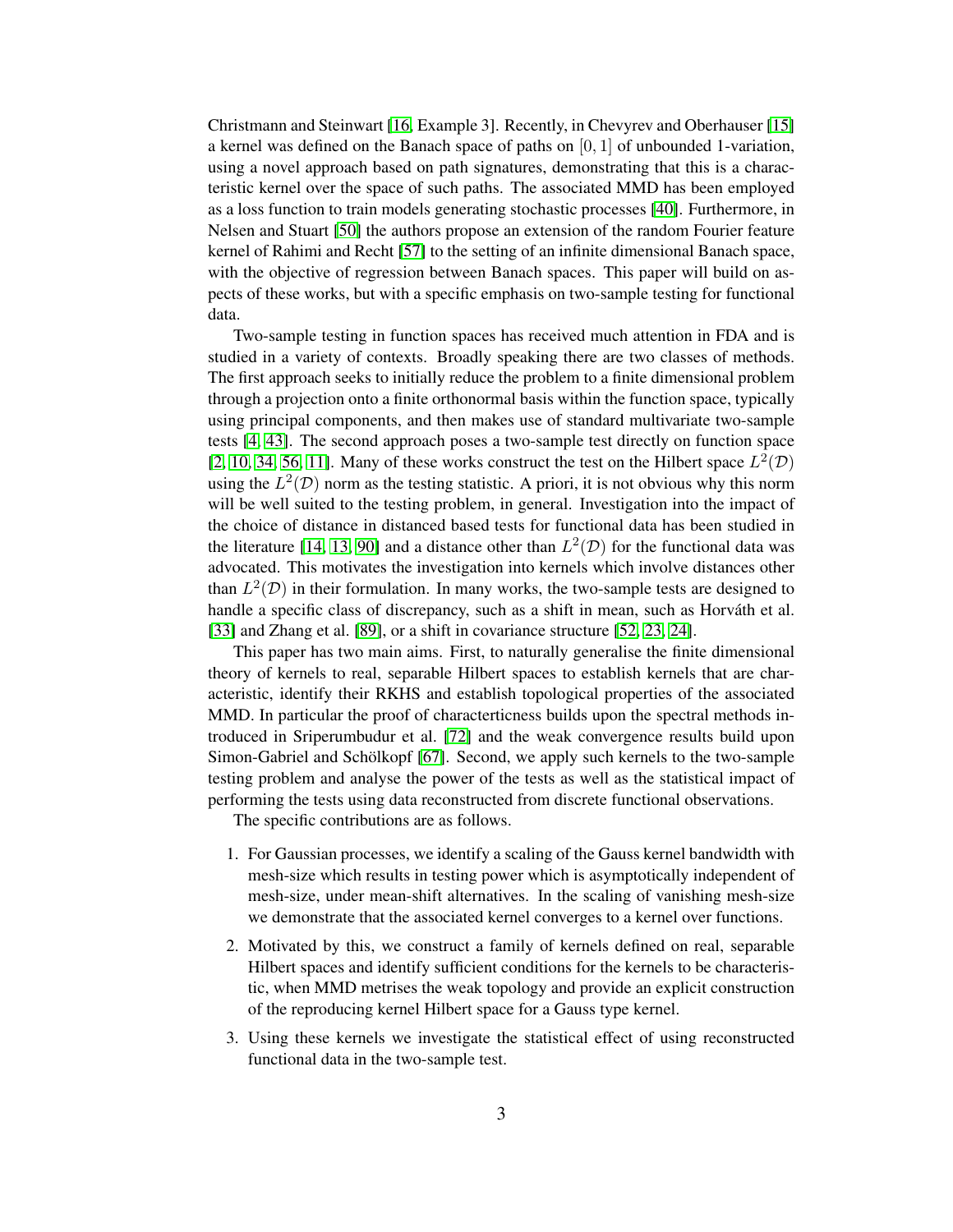4. We numerically validate our theory and compare the kernel based test with established two-sample tests from the functional data analysis literature.

The remainder of the paper is as follows. Section [2](#page-3-0) covers preliminaries of modelling random functional data such as the Karhunen-Loève expansion and Gaussian measures. Section [3](#page-4-0) recalls some important properties of kernels and their associated reproducing kernel Hilbert spaces, defines maximum mean discrepancy and the kernel two-sample test. Section [4](#page-7-0) outlines the scaling of test power that occurs when an increasingly finer observation mesh is used for functional data. Section [5](#page-10-0) defines a broad class of kernels and offers an integral feature map interpretation as well as outlining when the kernels are characteristic, meaning the two-sample test is valid. Section [6](#page-13-0) highlights the statistical impact of fitting curves to discretised functions before performing the test. A relationship between MMD and weak convergence is highlighted and closed form expressions for the MMD and mean-embeddings when the distributions are Gaussian processes are given. Section [7](#page-17-0) provides multiple examples of choices for the kernel hyper parameters and principled methods of constructing them. Section [8](#page-19-0) contains multiple numerical experiments validating the theory in the paper, a simulation is performed to validate the scaling arguments of Section [4](#page-7-0) and synthetic and real data sets are used to compare the performance of the kernel based test against existing functional two-sample tests. Concluding remarks and thoughts about future work are provided in Section [9.](#page-27-0)

## <span id="page-3-0"></span>2 Hilbert Space Modelling of Functional Data

In this paper we shall follow the Hilbert space approach to functional data analysis and use this section to outline the required preliminaries [\[17,](#page-28-15) [35\]](#page-29-2). Before discussing random functions we establish notation for families of operators that will be used extensively. Let X be a real, separable Hilbert space with inner product  $\langle \cdot, \cdot \rangle_{\mathcal{X}}$  then  $L(\mathcal{X})$ denotes the set of bounded linear maps from  $\mathcal X$  to itself,  $L^+(\mathcal X)$  denotes the subset of  $L(\mathcal{X})$  of operators that are self-adjoint (also known as symmetric) and non-negative, meaning  $\langle Tx, y \rangle_{\mathcal{X}} \geq 0 \ \forall x, y \in \mathcal{X}$ . The subset of  $L^+(\mathcal{X})$  of trace class operators is denoted  $L_1^+(\mathcal{X})$  and by the spectral theorem [\[74,](#page-30-13) Theorem A.5.13] such operators can 1 be diagonalised. This means for every  $T \in L_1^+(\mathcal{X})$  there exists an orthonormal basis of eigenfunctions  $\{e_n\}_{n=1}^{\infty}$  in X such that  $Tx = \sum_{n=1}^{\infty} \lambda_n \langle x, e_n \rangle_{\mathcal{X}} e_n$ , where  $\{\lambda_n\}_{n=1}^{\infty}$  are non-negative eigenvalues and the trace satisfies  $Tr(T) = \sum_{n=1}^{\infty} \lambda_n < \infty$ . When the eigenvalues are square summable the operator is called Hilbert-Schmidt and the Hilbert-Schmidt norm is  $||T||_{HS}^2 = \sum_{n=1}^{\infty} \lambda_n^2$ .

We now outline the Karhunen-Loève expansion of stochastic processes. Let  $x(\cdot)$ be a stochastic process in  $\mathcal{X} = L^2([0,1])$ , note the following will hold for a stochastic process taking values in any real, separable Hilbert space but we focus on  $L^2([0,1])$ since it is the most common setting for functional data. Suppose that the pointwise covariance function  $\mathbb{E}[x(s)x(t)] = k(s,t)$  is continuous, then the mean function  $m(t) = \mathbb{E}[X(t)]$  is also in X. Define the covariance operator  $C_k: \mathcal{X} \to \mathcal{X}$ associated with X by  $C_k y(t) = \int_0^1 k(s,t)y(s)ds$ . Then  $C_k \in L_1^+(\mathcal{X})$  and denote the spectral decomposition  $C_k y = \sum_{n=1}^{\infty} \lambda_n \langle y, e_n \rangle_{\mathcal{X}} e_n$ . The Karhunen-Loève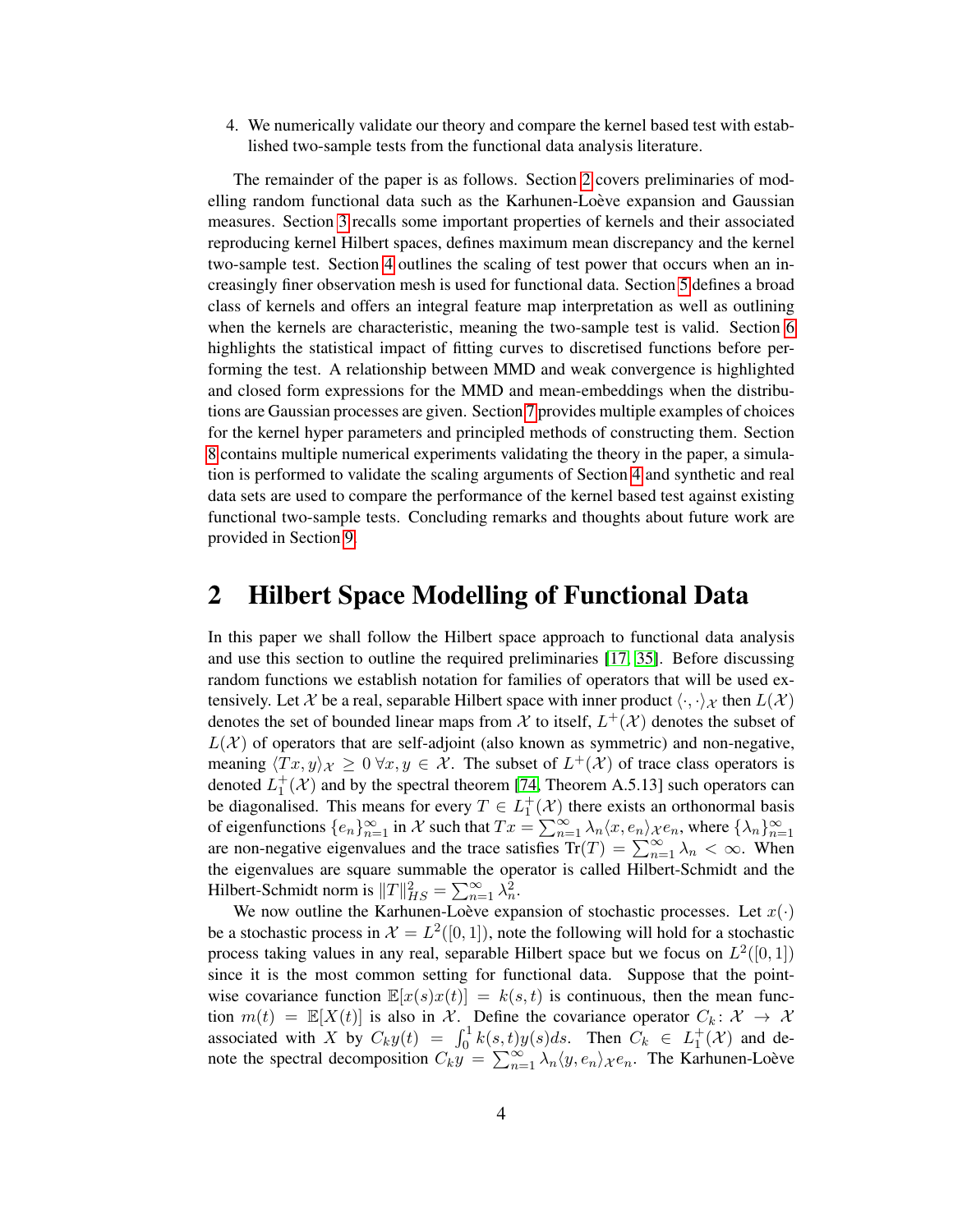(KL) expansion [\[76,](#page-30-14) Theorem 11.4] provides a characterisation of the law of the process  $x(\cdot)$  in terms of an infinite-series expansion. More specifically, we can write  $x(\cdot) \sim m + \sum_{n=1}^{\infty} \lambda_n^{1/2} \eta_n e_n(\cdot)$ , where  $\{\eta_n\}_{n=1}^{\infty}$  are unit-variance uncorrelated random variables. Additionally, Mercer's theorem [\[75\]](#page-30-15) provides an expansion of the covariance as  $k(s,t) = \sum_{n=1}^{\infty} \lambda_n e_n(s) e_n(t)$  where the convergence is uniform.

An important case of random functions are Gaussian processes [\[60\]](#page-30-16). Given a kernel k, see Section [3,](#page-4-0) and a function  $m$  we say  $x$  is a Gaussian process with mean function m and covariance function k if for every finite collection of points  $\{s_n\}_{n=1}^N$  the random vector  $(x(s_1),...,x(s_N))$  is a multivariate Gaussian random variable with mean vector  $(m(s_1), \ldots, m(s_N))$  and covariance matrix  $k(s_n, s_m)_{n,m=1}^N$ . The mean function and covariance function completely determines the Gaussian process. We write  $x \sim \mathcal{GP}(m, k)$  to denote the Gaussian process with mean function m and covariance function k. If  $x \sim \mathcal{GP}(0, k)$  then in the Karhunen-Loève representation  $\eta_n \sim \mathcal{N}(0, 1)$ and the  $\eta_n$  are all independent.

Gaussian processes that take values in  $X$  can be associated with Gaussian measures on X. Gaussian measures are natural generalisations of Gaussian distributions on  $\mathbb{R}^d$  to infinite dimensional spaces, which are defined by a mean element and covariance operator rather than a mean vector and covariance matrix, for an introduction see Da Prato [\[18,](#page-28-16) Chapter 1]. Specifically  $x \sim \mathcal{GP}(m, k)$  can be associated with the Gaussian measure  $N_{m,C_k}$  with mean m and covariance operator  $C_k$ , the covariance operator associated with k as outlined above. Similarly given any  $m \in \mathcal{X}$  and  $C \in L_1^+(\mathcal{X})$  then there exists a Gaussian measure  $N_{m,C}$  with mean m and covariance operator C [\[18,](#page-28-16) Theorem 1.12]. In fact, the Gaussian measure  $N_{m,C}$  is characterised as the unique probability measure on X with Fourier transform  $\widehat{N}_{m,C}(y) = \exp(i\langle m, y \rangle_{\mathcal{X}} - \frac{1}{2})$  $\frac{1}{2} \langle Cy, y \rangle_{\mathcal{X}}$ ). Finally, if  $C$  is injective then a Gaussian measure with covariance operator  $C$  is called non-degenerate and has full support on  $\mathcal{X}$  [\[18,](#page-28-16) Proposition 1.25].

# <span id="page-4-0"></span>3 Reproducing Kernel Hilbert Spaces and Maximum Mean Discrepancy

This section will outline what a kernel and a reproducing kernel Hilbert space is with examples and associated references. Subsection [3.1](#page-4-1) defines kernels and RKHS, Subsection [3.2](#page-5-0) defines MMD and the corresponding estimators and Subsection [3.3](#page-6-0) outlines the testing procedure.

### <span id="page-4-1"></span>3.1 Kernels and Reproducing Kernel Hilbert Spaces

Given a nonempty set X a kernel is a function  $k: \mathcal{X} \times \mathcal{X} \to \mathbb{R}$  which is symmetric, meaning  $k(x, y) = k(y, x)$ , for all  $x, y \in \mathcal{X}$ , and positive definite, that is, the matrix  $\{k(x_n, x_m); n, m \in \{1, ..., N\}\}\$ is positive semi-definite, for all  $\{x_n\}_{n=1}^N \subset \mathcal{X}$  and for  $N \in \mathbb{N}$ . For each kernel k there is an associated Hilbert space of functions over X known as the reproducing kernel Hilbert space (RKHS) denoted  $\mathcal{H}_k(\mathcal{X})$  [\[6,](#page-28-17) [74,](#page-30-13) [22\]](#page-28-18). RKHSs have found numerous applications in function approximation and inference for decades since their original application to spline interpolation [\[83\]](#page-30-17). Multiple detailed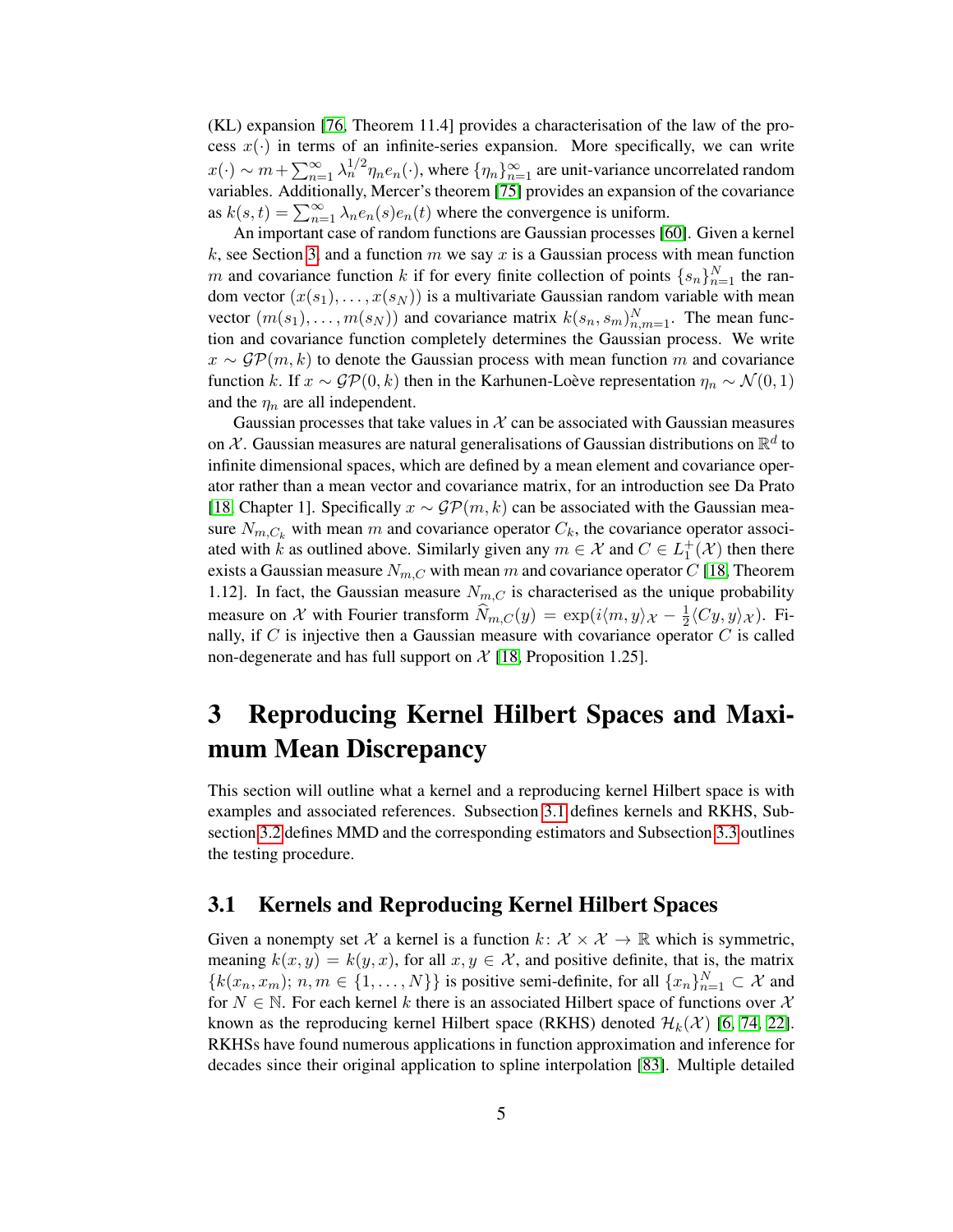surveys exist in the literature [\[61,](#page-30-18) [54\]](#page-29-19). The RKHS associated with  $k$  satisfies the following two properties i).  $k(\cdot, x) \in \mathcal{H}(\mathcal{X})$  for all  $x \in \mathcal{X}$  ii).  $\langle f, k(\cdot, x) \rangle_{\mathcal{H}(\mathcal{X})} = f(x)$  for all  $x \in \mathcal{X}$  and  $f \in \mathcal{H}(\mathcal{X})$ . The latter is known as the reproducing property. The RKHS is constructed from the kernel in a natural way. The linear span of a kernel  $k$  with one input fixed  $\mathcal{H}_0(\mathcal{X}) = \left\{ \sum_{n=1}^N a_n k(\cdot, x_n) \colon N \in \mathbb{N}, \{a_n\}_{n=1}^N \subset \mathbb{R}, \{x_n\}_{n=1}^N \subset \mathcal{X} \right\}$ is a pre-Hilbert space equipped with the following inner product  $\langle f, g \rangle_{\mathcal{H}_0(\mathcal{X})}$  =  $\sum_{n=1}^{N} \sum_{m=1}^{M} a_n b_m k(x_n, y_m)$  where  $f = \sum_{n=1}^{N} a_n k(\cdot, x_n)$  and  $g = \sum_{m=1}^{M} b_m k(\cdot, y_m)$ . The RKHS  $\mathcal{H}_k(\mathcal{X})$  of k is then obtained from  $\mathcal{H}_0(\mathcal{X})$  through completion. More specifically  $\mathcal{H}_k(\mathcal{X})$  is the set of functions which are pointwise limits of Cauchy sequences in  $\mathcal{H}_0(\mathcal{X})$  [\[6,](#page-28-17) Theorem 3]. The relationship between kernels and RKHS is one-to one, for every kernel the RKHS is unique and for every Hilbert space of functions such that there exists a function  $k$  satisfying the two properties above it may be concluded that the  $k$  is unique and a kernel. This result is known as the Aronszajn theorem [\[6,](#page-28-17) Theorem 3].

A kernel k on  $\mathcal{X} \subseteq \mathbb{R}^d$  is said to be *translation invariant* if it can be written as  $k(x, y) = \phi(x - y)$  for some  $\phi$ . Bochner's theorem, Theorem [10](#page-31-0) in the Appendix, tells us that if  $k$  is continuous and translation invariant then there exists a Borel meaure on X such that  $\hat{\mu}_k(x - y) = k(x, y)$  and we call  $\mu_k$  the spectral measure of k. The spectral measure is an important tool in the analysis of kernel methods and shall become important later when discussing the two-sample problem.

### <span id="page-5-0"></span>3.2 Maximum Mean Discrepancy

Given a kernel k and associated RKHS  $\mathcal{H}_k(\mathcal{X})$  let P be the set of Borel probability measures on X and assuming k is measurable define  $\mathcal{P}_k \subset \mathcal{P}$  as the set of all  $P \in \mathcal{P}_k$ such that  $\int k(x, x)^{\frac{1}{2}} dP(x) < \infty$ . Note that  $\mathcal{P}_k = \mathcal{P}$  if and only if k is bounded [\[72,](#page-30-11) Proposition 2] which is very common in practice and shall be the case for all kernels considered in this paper. For  $P, Q \in \mathcal{P}_k$  we define the *Maximum Mean Discrepancy* denoted  $\text{MMD}_k(P, Q)$  as follows  $\text{MMD}_k(P, Q) = \sup_{\|f\|_{\mathcal{H}_k(\mathcal{X})} \leq 1} |\int f dP - \int f dQ|$ . This is an *integral probability metric* [\[48,](#page-29-20) [72\]](#page-30-11) and without further assumptions defines a pseudo-metric on  $\mathcal{P}_k$ , which permits the possibility that  $\text{MMD}_k(P,Q) = 0$  but  $P \neq Q$ .

We introduce the *mean embedding*  $\Phi_k P$  of  $P \in \mathcal{P}_k$  into  $\mathcal{H}_k(\mathcal{X})$  defined by  $\Phi_k P = \int k(\cdot, x) dP(x)$ . This can be viewed as the mean in  $\mathcal{H}_k(\mathcal{X})$  of the function  $k(x, \cdot)$  with respect to P in the sense of a Bochner integral [\[35,](#page-29-2) Section 2.6]. Following Sriperumbudur et al. [\[72,](#page-30-11) Section 2] this allows us to write

$$
\text{MMD}_k(P,Q)^2 = \left(\sup_{\|f\|_{\mathcal{H}_k(\mathcal{X})} \le 1} \left| \int f dP - \int f dQ \right| \right)^2
$$

$$
= \left(\sup_{\|f\|_{\mathcal{H}_k(\mathcal{X})} \le 1} |\langle \Phi_k P - \Phi_k Q, f \rangle| \right)^2
$$

$$
= \|\Phi_k P - \Phi_k Q\|_{\mathcal{H}_k(\mathcal{X})}^2. \tag{1}
$$

The crucial observation which motivates the use of MMD as an effective measure of discrepancy is that the supremum can be eliminated using the reproducing property of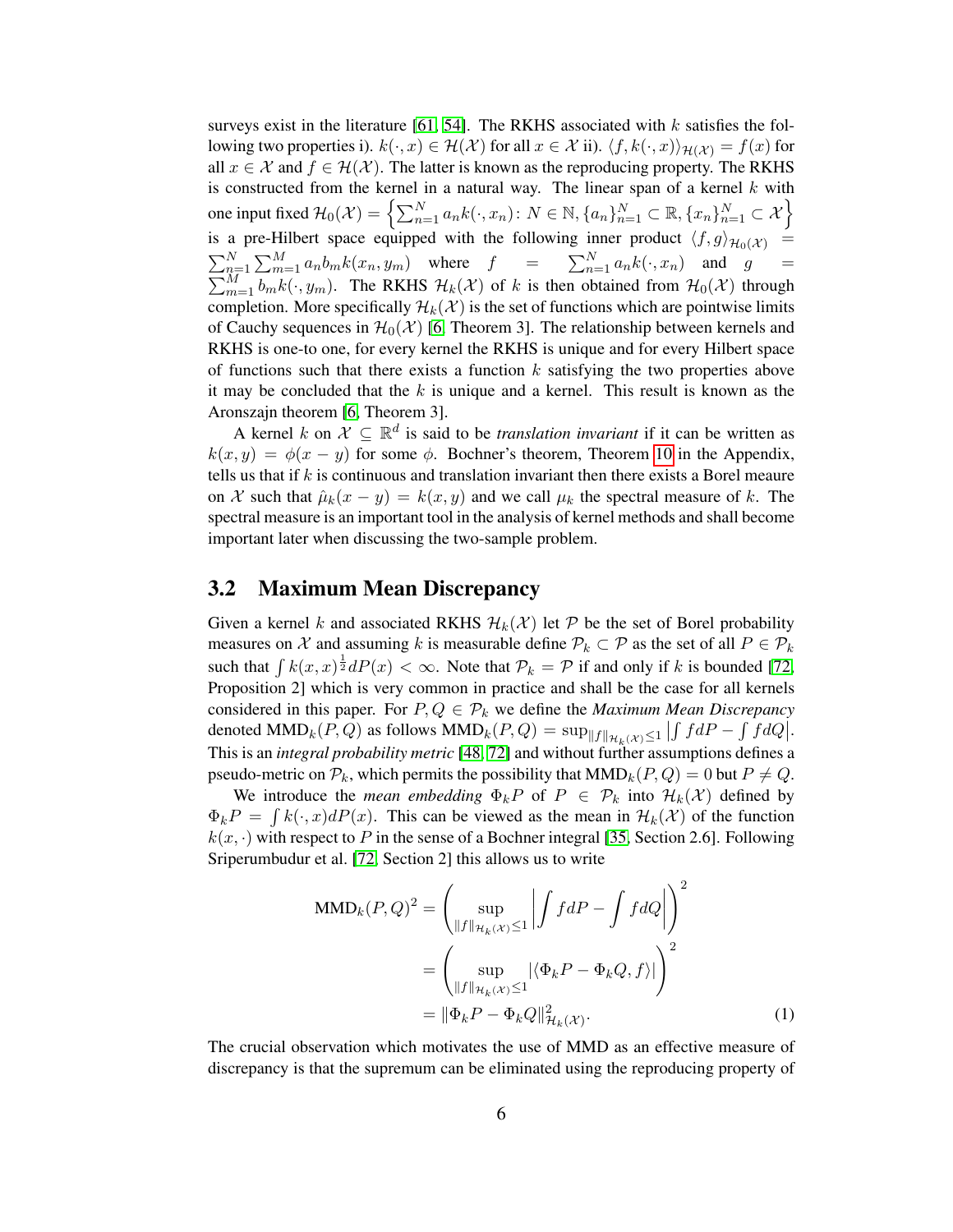the inner product [\[72,](#page-30-11) Section 2]. This yields the following closed form representation

$$
\text{MMD}_k(P,Q)^2 = \iint k(x,x')dP(x)dP(x') + \iint k(y,y')dQ(y)dQ(y') - 2\iint k(x,y)dP(x)dQ(y).
$$
\n(2)

It is clear that  $MMD_k$  is a metric over  $\mathcal{P}_k$  if and only if the map  $\Phi_k: \mathcal{P}_k \to \mathcal{H}_k(\mathcal{X})$ is injective. Given a subset  $\mathfrak{P} \subseteq \mathcal{P}_k$ , a kernel is *characteristic to*  $\mathfrak{P}$  if the map  $\Phi_k$  is injective over  $\mathfrak{P}$ . In the case that  $\mathfrak{P} = \mathcal{P}$  we just say that k is characteristic. Various works have provided sufficient conditions for a kernel over finite dimensional spaces to be characteristic [\[72,](#page-30-11) [73,](#page-30-19) [67\]](#page-30-12).

Given independent samples  $X_n = \{x_i\}_{i=1}^n$  from P and  $Y_m = \{y_i\}_{i=1}^m$  from Q we wish to estimate  $MMD_k(P,Q)^2$ . A number of estimators have been proposed. For clarity of presentation we shall assume that  $m = n$ , but stress that all of the following can be generalised to situations where the two data-sets are unbalanced. Given samples  $X_n$  and  $Y_n$ , the following U-statistic is an unbiased estimator of  $MMD_k^2(P,Q)^2$ 

<span id="page-6-2"></span><span id="page-6-1"></span>
$$
\widehat{\text{MMD}}_k(X_n, Y_n)^2 := \frac{1}{n(n-1)} \sum_{i \neq j}^n h(z_i, z_j), \tag{3}
$$

where  $z_i = (x_i, y_i)$  and  $h(z_i, z_j) = k(x_i, x_j) + k(y_i, y_j) - k(x_i, y_j) - k(x_j, y_i)$ . This estimator can be evaluated in  $O(n^2)$  time. An unbiased linear time estimator proposed in Jitkrittum et al. [\[36\]](#page-29-21) is given by

$$
\widehat{\text{MMD}}_{k,\text{lin}}(X_n, Y_n)^2 := \frac{2}{n} \sum_{i=1}^{n/2} h(z_{2i-1}, z_{2i}),
$$
\n(4)

where it is assumed that *n* is even. While the cost for computing  $\widehat{\text{MMD}}_{k,lin}(X_n, Y_n)^2$ is only  $O(n)$  this comes at the cost of reduced efficiency, i.e.  $\widehat{\text{Var}(\text{MMD}_k(X_n, Y_n)^2)}$  $\widehat{\text{Var}(MMD}_{k,lin}(X_n, Y_n)^2)$ , see for example Sutherland [\[77\]](#page-30-20). Various probabilistic bounds have been derived on the error between the estimator and  $\text{MMD}_k(P,Q)^2$  [\[28,](#page-29-6) Theorem 10, Theorem 15].

### <span id="page-6-0"></span>3.3 The Kernel Two-Sample Test

Given independent samples  $X_n = \{x_i\}_{i=1}^n$  from P and  $Y_n = \{y_i\}_{i=1}^n$  from Q we seek to test the hypothesis  $H_0$ :  $P = Q$  against the alternative hypothesis  $H_1$ :  $P \neq Q$  without making any distributional assumptions. The *kernel two-sample test* of Gretton et al. [\[28\]](#page-29-6) employs an estimator of MMD as the test statistic. Indeed, fixing a characteristic kernel k, we reject  $H_0$  if  $\widehat{\text{MMD}}_k(X_n, Y_n)^2 > c_\alpha$ , where  $c_\alpha$  is a threshold selected to ensure a false-positive rate of  $\alpha$ . While we do not have a closed-form expression for  $c_{\alpha}$ , it can be estimated using a permutation bootstrap. More specifically, we randomly shuffle  $X_n \cup Y_n$ , split it into two data sets  $X'_n$  and  $Y'_n$ , from which  $\widehat{MMD}_k(X'_n, Y'_n)^2$ is calculated. This is repeated numerous times so that an estimator of the threshold  $\hat{c}_{\alpha}$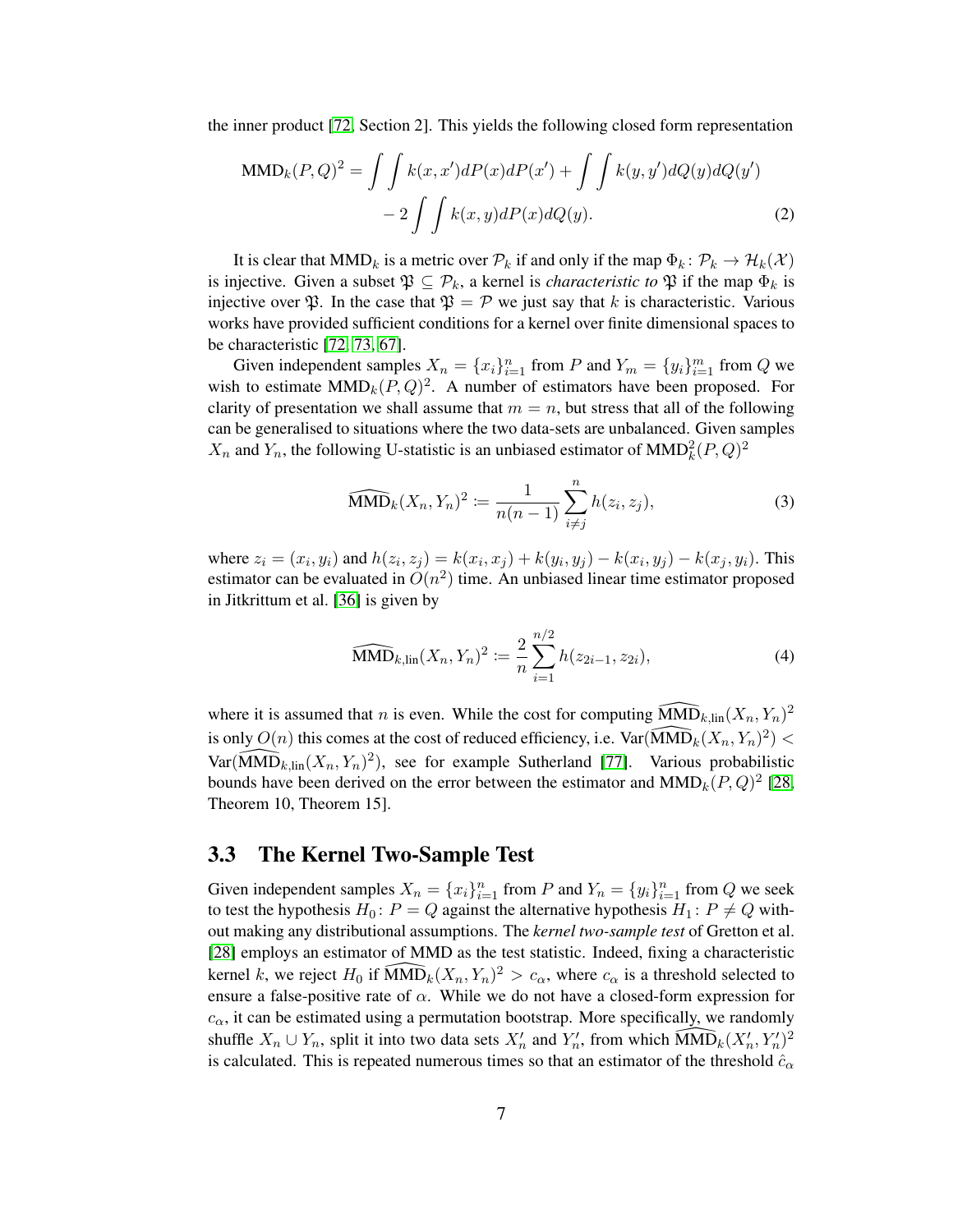is then obtained as the  $(1 - \alpha)$ -th quantile of the resulting empirical distribution. The same test procedure may be performed using the linear time MMD estimator as the test statistic.

The efficiency of a test is characterised by its false-positive rate  $\alpha$  and its its falsenegative rate  $\beta$ . The power of a test is a measure of its ability to correctly reject the null hypothesis. More specifically, fixing  $\alpha$ , and obtaining an estimator  $\hat{c}_{\alpha}$  of the threshold, we define the power of the test at  $\alpha$  to be  $\mathbb{P}(n\widetilde{MMD}_k(X_n, Y_n)^2 \geq \hat{c}_\alpha)$ . Invoking the central limit theorem for U-statistics [\[65\]](#page-30-21) we can quantify the decrease in variance of the unbiased MMD estimators, asymptotically as  $n \to \infty$ .

<span id="page-7-1"></span>**Theorem 1.** [\[28,](#page-29-6) *Corollary 16]* Suppose that  $\mathbb{E}_{x \sim P, y \sim Q}[h^2(x, y)] < \infty$ . Then un*der the alternative hypothesis*  $P \neq Q$ , the estimator  $\widehat{MMD}_k(X_n, Y_n)^2$  converges in *distribution to a Gaussian as follows*

$$
\sqrt{n}\left(\widehat{\text{MMD}}_k(X_n, Y_n)^2 - \text{MMD}_k^2(P, Q)\right) \xrightarrow{D} \mathcal{N}(0, 4\xi_1), \quad n \to \infty,
$$

where  $\xi_1 = \text{Var}_z [\mathbb{E}_{z'}[h(z, z')]]$ . An analogous result holds for the linear-time estima*tor, with*  $\xi_2 = \text{Var}_{z,z'} [h(z,z')]$  *instead of*  $\xi_1$ *.* 

In particular, under the conditions of Theorem [1,](#page-7-1) for large  $n$ , the power of the test will satisfy the following asymptotic result

<span id="page-7-2"></span>
$$
\mathbb{P}\left(n\widehat{\text{MMD}}_k(X_n, Y_n)^2 > \widehat{c}_{\alpha}\right) \approx \Phi\left(\sqrt{n}\frac{\text{MMD}_k(P, Q)^2}{2\sqrt{\xi_1}} - \frac{c_{\alpha}}{2\sqrt{n\xi_1}}\right),\tag{5}
$$

where  $\Phi$  is the CDF for a standard Gaussian distribution and  $\xi_1 = \text{Var}_z [\mathbb{E}_{z'}[h(z, z')]].$ The analogous result for the linear-time estimator holds with  $\xi_2 = \text{Var}_{z,z'} [h(z, z')]$ instead of  $\xi_1$  [\[59,](#page-29-10) [42\]](#page-29-22). This suggests that the test power can be maximised by maximising  $MMD_k(P,Q)^2/\sqrt{\xi_1}$  which can be seen as a signal-to-noise-ratio [\[42\]](#page-29-22). It is evident from previous works that the properties of the kernel will have a very significant impact on the power of the test, and methods have been proposed for increasing test power by optimising the kernel parameters using the signal-to-noise-ratio as an objective [\[78,](#page-30-4) [59,](#page-29-10) [42\]](#page-29-22).

# <span id="page-7-0"></span>4 Resolution Independent Tests for Gaussian Processes

To motivate the construction of kernel two-sample tests for random functions, in this section we will consider the case where the samples  $X_n$  and  $Y_n$  are independent realisations of two Gaussian processes, observed along a regular mesh  $\Xi_N = \{t_1, \ldots, t_N\}$  of N points in D where  $\mathcal{D} \subset \mathbb{R}^d$  is some compact set. Therefore N will be the dimension of the observed vectors. To develop ideas, we shall focus on a mean-shift alternative, where the underlying Gaussian processes are given by  $\mathcal{GP}(0, k_0)$  and  $\mathcal{GP}(m, k_0)$  respectively, where  $k_0$  is a covariance function, and  $m \in L^2(\mathcal{D})$  is the mean function. We use the subscript on  $k_0$  to distinguish it from the kernel k we use to perform the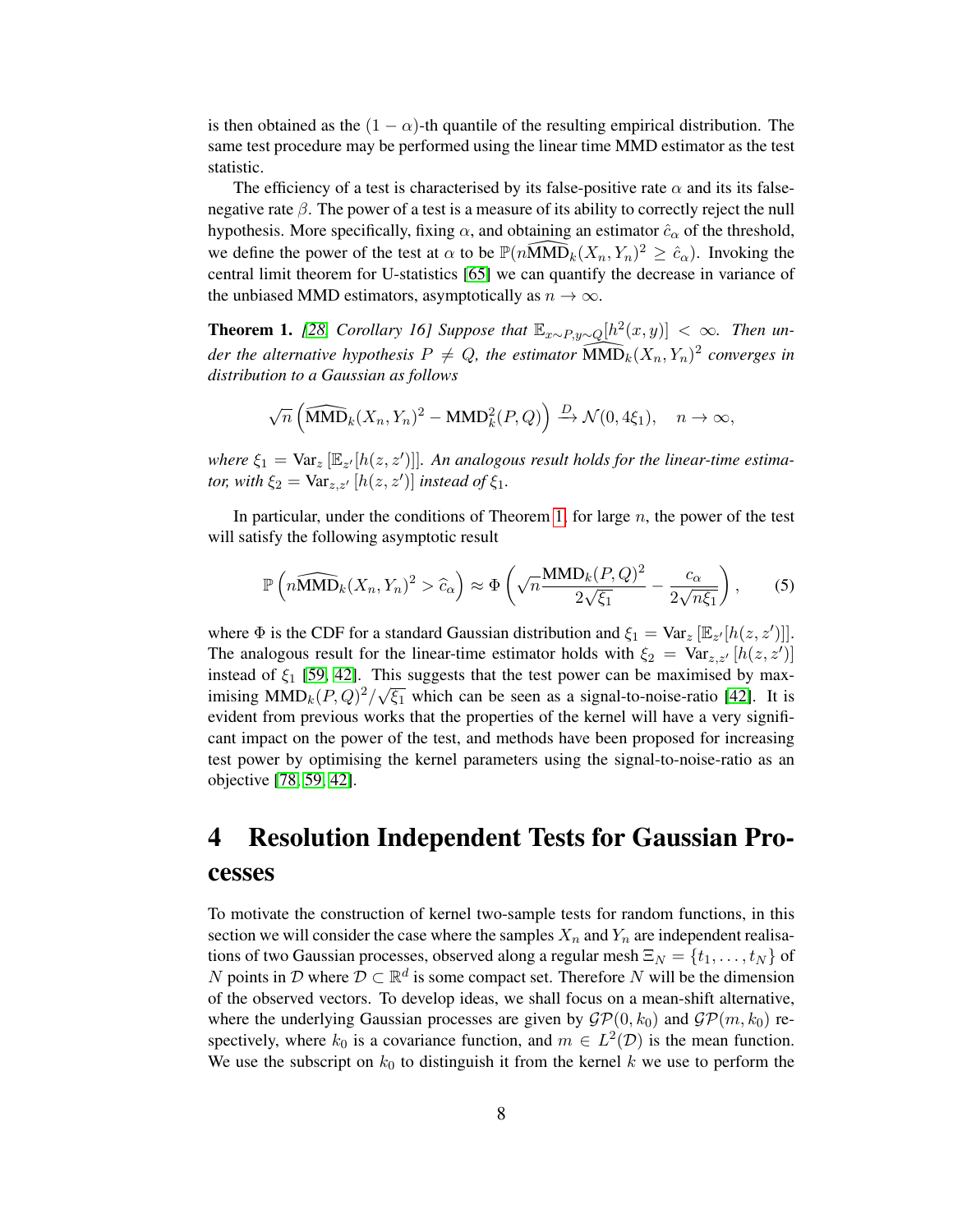test. We will use the linear time test due to easier calculations. This reduces to a multivariate two-sample hypothesis test problem on  $\mathbb{R}^N$ , with samples  $X_n = \{x_i\}_{i=1}^n$  from  $P = \mathcal{N}(0, \Sigma)$  and  $Y_n = \{y_i\}_{i=1}^n$  from  $Q = \mathcal{N}(m_N, \Sigma)$ , where  $\Sigma_{i,j} = k_0(t_i, t_j)$  for  $i, j = 1, \ldots, N$  and  $m_N = (m(t_1), \ldots, m(t_N))^{\top}$ .

We consider applying a two-sample kernel test as detailed in Section [3,](#page-4-0) with a Gaussian kernel  $k(x, y) = \exp(-\frac{1}{2})$  $\frac{1}{2}\gamma_N^{-2}$  $\int_N^{-2} \|x - y\|_2^2$  on  $\mathbb{R}^N$  where  $\gamma_N$  may depend on N. The large  $N$  limit was studied in Ramdas et al. [\[58\]](#page-29-9) but not in the context of functional data. This motivates the question whether there is a scaling of  $\gamma_N$  with respect to N which, employing the structure of the underlying random functions, guarantees that the statistical power remains independent of the mesh size  $N$ . To better understand the influence of bandwidth on power, we use the signal-to-noise ratio as a convenient proxy, and study its behaviour in the large N limit. We say the mesh  $\Xi_N$  satisfies the Riemann scaling property if  $\frac{1}{N} ||m_N||_2^2 = \frac{1}{N}$  $\frac{1}{N} \sum_{i=1}^{N} m(t_i)^2 \to \int_{\mathcal{D}} m(t)^2 dt = ||m||^2_{L^2(\mathcal{D})}$ as  $N \to \infty$  for all  $m \in L^2(\mathcal{D})$ , this will be used in the next result to characterise the signal-to-noise ratio from the previous subsection.

<span id="page-8-2"></span>**Proposition 1.** Let P, Q be as above with  $\Xi_N$  satisfying the Riemann scaling property *and*  $\gamma_N = \Omega(N^{\alpha})$  *with*  $\alpha > 1/2$  *then if*  $k_0(s,t) = \delta_{st}$ 

<span id="page-8-1"></span><span id="page-8-0"></span>
$$
\frac{\text{MMD}_k(P,Q)^2}{\sqrt{\xi_2}} \sim \frac{\sqrt{N}||m||^2_{L^2(\mathcal{D})}}{2\sqrt{1+||m||^2_{L^2(\mathcal{D})}}},\tag{6}
$$

*and if*  $k_0$  *is continuous and bounded then* 

$$
\frac{\text{MMD}_k(P,Q)^2}{\sqrt{\xi_2}} \sim \frac{\|m\|_{L^2(\mathcal{D})}^2}{2\sqrt{\|C_{k_0}\|_{HS}^2 + \|C_{k_0}^{1/2}m\|_{L^2(\mathcal{D})}^2}},\tag{7}
$$

*where* ∼ *means asymptotically equal in the sense that the ratio of the left and right hand side converges to one as*  $N \to \infty$ *.* 

The proof of this result is in the Appendix and generalises Ramdas et al. [\[58\]](#page-29-9) by considering non-identity  $\Sigma$ . The way this ratio increases with N, the number of observation points, in the white noise case makes sense since each observation is revealing new information about the signal as the noise is independent at each observation. On the other hand the non-identity covariance matrix means the noise is not independent at each observation and thus new information is not obtained at each observation point. Indeed the stronger the correlations, meaning the slower the decay of the eigenvalues of the covariance operator  $C_{k_0}$ , the smaller this ratio shall be since the Hilbert-Schmidt norm in the denominator will be larger.

It is important to note that the ratio in the right hand sides of [\(7\)](#page-8-0) and [\(6\)](#page-8-1) are independent of the choice of  $\alpha$  once  $\alpha > 1/2$  meaning that once greater than  $1/2$  this parameter will be ineffective for obtaining greater testing power. The next subsection discusses how  $\alpha = 1/2$  provides a scaling resulting in kernels defined directly over function spaces, facilitating other methods to gain better test power.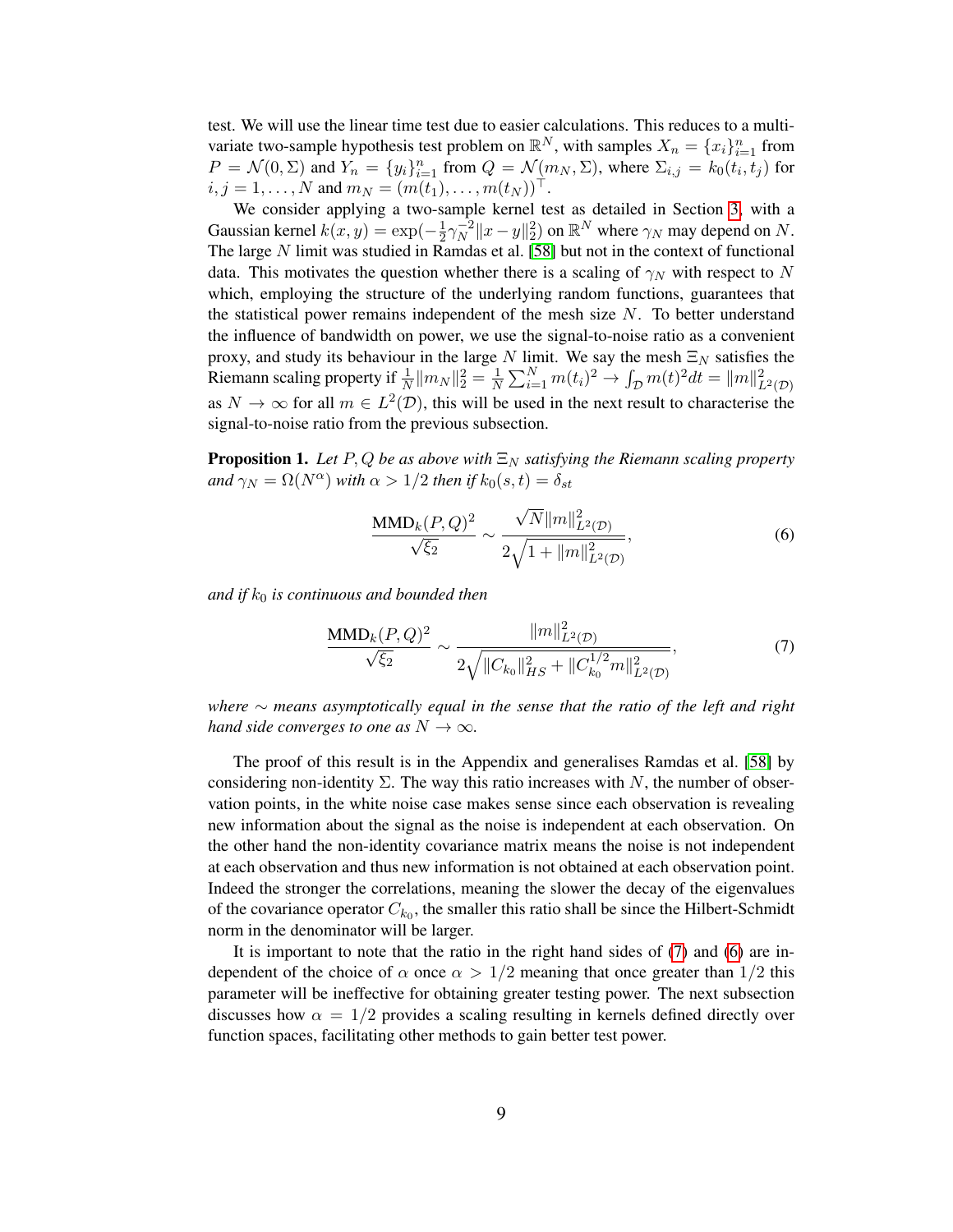### 4.1 Kernel Scaling

Proposition [1](#page-8-2) does not include the case  $\gamma_N = \Theta(N^{1/2})$  however it can be shown that the ratio does not degenerate in this case, see Theorem [7](#page-16-0) and Theorem [8.](#page-17-1) In fact, the two different scales of the ratio, when  $\Sigma$  is the identity matrix or a kernel matrix, still occur. This is numerically verified in Section [8.](#page-19-0)

Suppose  $\gamma_N = \gamma_0 N^{1/2}$  for some  $\gamma_0 \in \mathbb{R}$  and one uses a kernel of the form  $k(x, y) = f(\gamma_N^{-2})$  $\int_N^{-2}$  ||x − y||<sup>2</sup>/<sub>2</sub>) over  $\mathbb{R}^N$  for some continuous f. Suppose now though that our inputs shall be  $x_N, y_N$ , discretisations of functions  $x, y \in L^2(\mathcal{D})$  observed on a mesh  $\Xi_N$  that satisfies the Riemann scaling property. Then as the mesh gets finer we observe the following scaling

$$
k(x_N, y_N) = f(\gamma_N^{-2} \|x_N - y_N\|_2^2) \xrightarrow{N \to \infty} f(\gamma_0^{-2} \|x - y\|_{L^2(\mathcal{D})}^2).
$$

Therefore the kernel, as the discretisation resolution increases, will converge to a kernel over  $L^2(\mathcal{D})$  where the Euclidean norm is replaced with the  $L^2(\mathcal{D})$  norm. For example the Gauss kernel would become  $\exp(-\gamma_0^{-2} \|x-y\|_{L^2(\mathcal{D})}^2)$ .

This scaling coincidentally is similar to the scaling of the widely used *median heuristic* defined as

$$
\gamma^2 = \text{Median}\{||a - b||_2^2 : a, b \in \{x_i\}_{i=1}^n \cup \{y_i\}_{i=1}^m, a \neq b\},\tag{8}
$$

where  $\{x_i\}_{i=1}^n$  are the samples from P,  $\{y_i\}_{i=1}^n$  samples from Q. It was not designed with scaling in mind however in Ramdas et al. [\[59\]](#page-29-10) it was noted that it results in a  $\gamma^2 = \Theta(N)$  scaling for the mean shift, identity matrix case. The next lemma makes this more precise by relating the median of the squared distance to its expectation.

<span id="page-9-0"></span>**Lemma 1.** Let  $P = \mathcal{N}(\mu_1, \Sigma_1)$  and  $Q = \mathcal{N}(\mu_2, \Sigma_2)$  be independent Gaussian distri*butions on*  $\mathbb{R}^N$  *then*  $\mathbb{E}_{x \sim P, y \sim Q}[\|x - y\|_2^2] = \text{Tr}(\Sigma_1 + \Sigma_2) + \|\mu_1 - \mu_2\|_2^2$  and

$$
\left|\frac{\text{Median}_{x\sim P,y\sim Q}[\|x-y\|_2^2]}{\mathbb{E}_{x\sim P,y\sim Q}[\|x-y\|_2^2]}-1\right|\leq \sqrt{2}\left(1-\frac{\|\mu_1-\mu_2\|_2^4}{(\text{Tr}(\Sigma_1+\Sigma_2)+\|\mu_1-\mu_2\|_2^2)^2}\right)^{\frac{1}{2}},
$$

*in particular if* P, Q *are discretisations of Gaussian processes*  $\mathcal{GP}(m_1, k_1), \mathcal{GP}(m_2, k_2)$  on a mesh  $\Xi_N$  of N points satisfying the Riemann *scaling property over some compact*  $D \subset \mathbb{R}^d$  *with*  $m_1, m_2 \in L^2(\mathcal{D})$  *and*  $k_1, k_2$ *continuous then*  $\mathbb{E}_{x \sim P, y \sim Q}[\|x - y\|_2^2] \sim N(\text{Tr}(C_{k_1} + C_{k_2}) + \|m_1 - m_2\|_{L^2(\mathcal{D})}^2)$  and as  $N \to \infty$  *the right hand side of the above inequality converges to* 

$$
\sqrt{2}\left(1-\frac{\|m_1-m_2\|_{L^2(\mathcal{D})}^4}{(\text{Tr}(C_{k_1}+C_{k_2})+\|m_1-m_2\|_{L^2(\mathcal{D})}^2)}\right)^{\frac{1}{2}}
$$

.

The above lemma does not show that the median heuristic results in  $\gamma_N = \gamma_0 N^{1/2}$ but relates it to the expected squared distance which does scale directly as  $\gamma_0 N^{1/2}$ . Therefore investigating the properties of such a scaling is natural.

Since  $L^2(\mathcal{D})$  is a real, separable Hilbert space when using kernels defined directly over  $L^2(\mathcal{D})$  in later sections we can leverage the theory of probability measures on such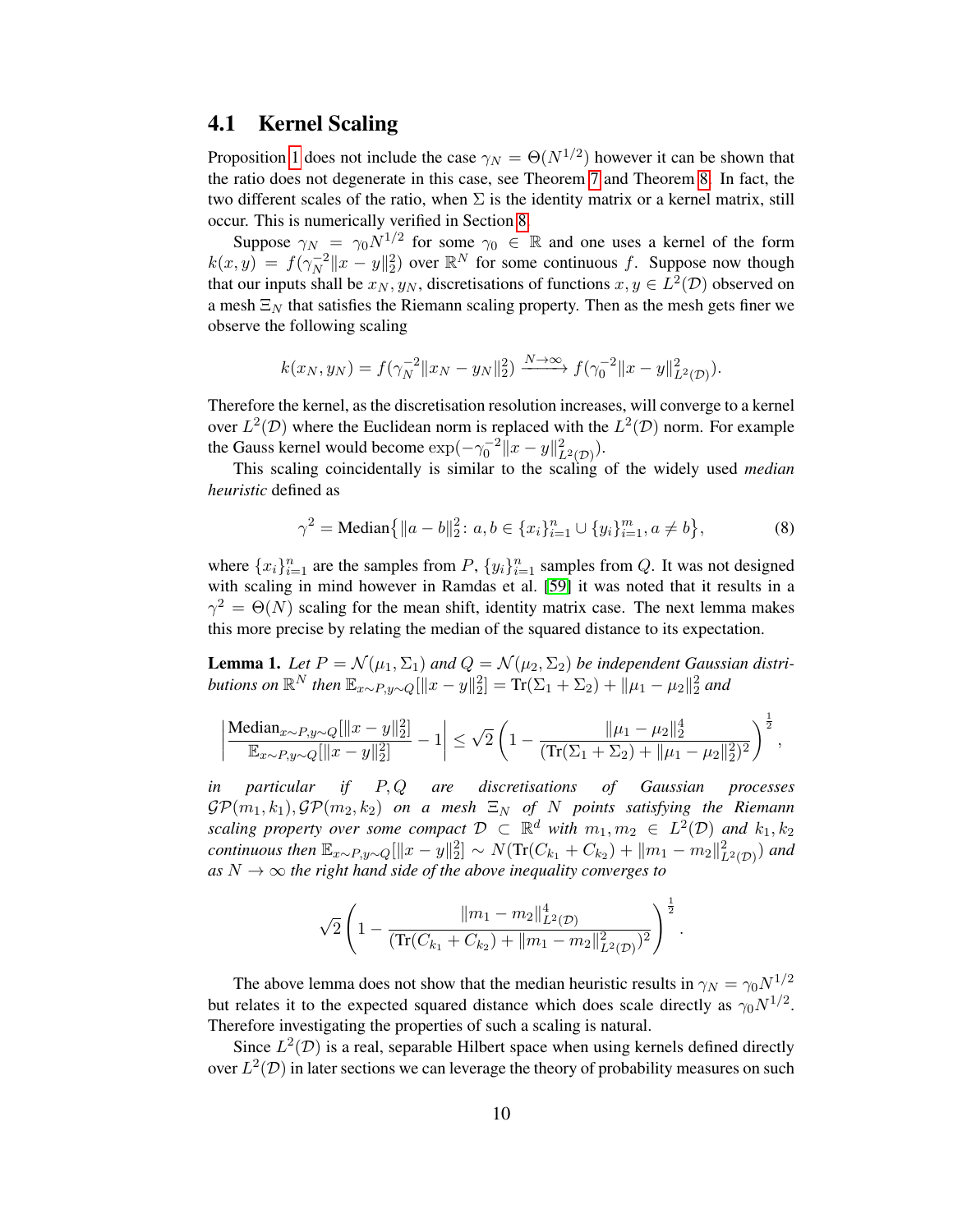Hilbert spaces to deduce results about the testing performance of such kernels. In fact, we shall move past  $L^2(\mathcal{D})$  and obtain results for kernels over arbitrary real, separable Hilbert spaces. Note that a different scaling of  $\gamma_N$  would not result in such a scaling of the norm to  $L^2(\mathcal{D})$  so such theory cannot be applied.

## <span id="page-10-0"></span>5 Kernels and RKHS on Function Spaces

For the rest of the paper, unless specified otherwise, for example in Theorem [4,](#page-11-0) the spaces  $X, Y$  will be real, separable Hilbert spaces with inner products and norms  $\langle \cdot, \cdot \rangle_{\mathcal{X}}, \langle \cdot, \cdot \rangle_{\mathcal{Y}}, \|\cdot\|_{\mathcal{X}}, \|\cdot\|_{\mathcal{Y}}$ . We adopt the notation in Section [2](#page-3-0) for various families of operators.

### **5.1** The Squared-Exponential  $T$  kernel

Motivated by the scaling discussions in Section [4](#page-7-0) we define a kernel that acts directly on a Hilbert space.

**Definition 1.** *For*  $T: \mathcal{X} \rightarrow \mathcal{Y}$  *the squared-exponential*  $T$  *kernel* (*SE-T*) *is defined as* 

$$
k_T(x, y) = e^{-\frac{1}{2}||T(x) - T(y)||^2_{\mathcal{Y}}}.
$$

We use the name squared-exponential instead of Gauss because the SE-T kernel is not always the Fourier transform of a Gaussian distribution whereas the Gauss kernel on  $\mathbb{R}^d$  is, which is a key distinction and is relevant for our proofs. Lemma [2](#page-35-0) in the Appendix assures us this function is a kernel. This definition allows us to adapt results about the Gauss kernel on  $\mathbb{R}^d$  to the SE-T kernel since it is the natural infinite dimensional generalisation. For example the following theorem characterises the RKHS of the SE-T kernel for a certain choice of  $T$ , as was done in the finite dimensional case in Minh [\[46\]](#page-29-23). Before we state the result we introduce the infinite dimensional generalisation of a multi-index, define  $\Gamma$  to be the set of summable sequences indexed by N taking values in  $\mathbb{N} \cup \{0\}$  and for  $\gamma \in \Gamma$  set  $|\gamma| = \sum_{n=1}^{\infty} \gamma_n$ , so  $\gamma \in \Gamma$  if and only if  $\gamma_n = 0$  for all but finitely many  $n \in \mathbb{N}$  meaning  $\Gamma$  is a countable set. We set  $\Gamma_n = \{ \gamma \in \Gamma : |\gamma| = n \}$  and the notation  $\sum_{|\gamma| \ge 0}$  shall mean  $\sum_{n=0}^{\infty} \sum_{\gamma \in \Gamma_n}$  which is a countable sum.

<span id="page-10-1"></span>**Theorem 2.** Let  $T \in L^+(\mathcal{X})$  be of the form  $Tx = \sum_{n=1}^{\infty} \lambda_n^{1/2} \langle x, e_n \rangle_{\mathcal{X}} e_n$  with con*vergence in X for some orthonormal basis*  $\{e_n\}_{n=1}^{\infty}$  *and bounded positive coefficients*  $\{\lambda_n\}_{n=1}^{\infty}$  *then the RKHS of the SE-T kernel is* 

$$
\mathcal{H}_{k_T}(\mathcal{X}) = \left\{ F(x) = e^{-\frac{1}{2}||Tx||_{\mathcal{X}}^2} \sum_{|\gamma| \ge 0} w_{\gamma} x^{\gamma} \colon \sum_{|\gamma| \ge 0} \frac{\gamma!}{\lambda^{\gamma}} w_{\gamma}^2 < \infty \right\},\,
$$

*where*  $x^{\gamma} = \prod_{n=1}^{\infty} x_n^{\gamma_n}$ ,  $x_n = \langle x, e_n \rangle_{\mathcal{X}}$ ,  $\lambda^{\gamma} = \prod_{n=1}^{\infty} \lambda_n^{\gamma_n}$  and  $\gamma! = \prod_{n=1}^{\infty} \gamma_n!$  and  $\mathcal{H}_{k_T}(\mathcal{X})$  is equipped with the inner product  $\langle F, G\rangle_{\mathcal{H}_{k_T}(\mathcal{X})}=\sum_{|\gamma|\geq 0}$  $\frac{\gamma !}{\lambda^{\gamma}} w_{\gamma} v_{\gamma}$  where  $F(x) = e^{-\frac{1}{2}||Tx||^2_{\mathcal{X}}} \sum_{|\gamma| \geq 0} w_{\gamma} x^{\gamma}, G(x) = e^{-\frac{1}{2}||Tx||^2_{\mathcal{X}}} \sum_{|\gamma| \geq 0} v_{\gamma} x^{\gamma}.$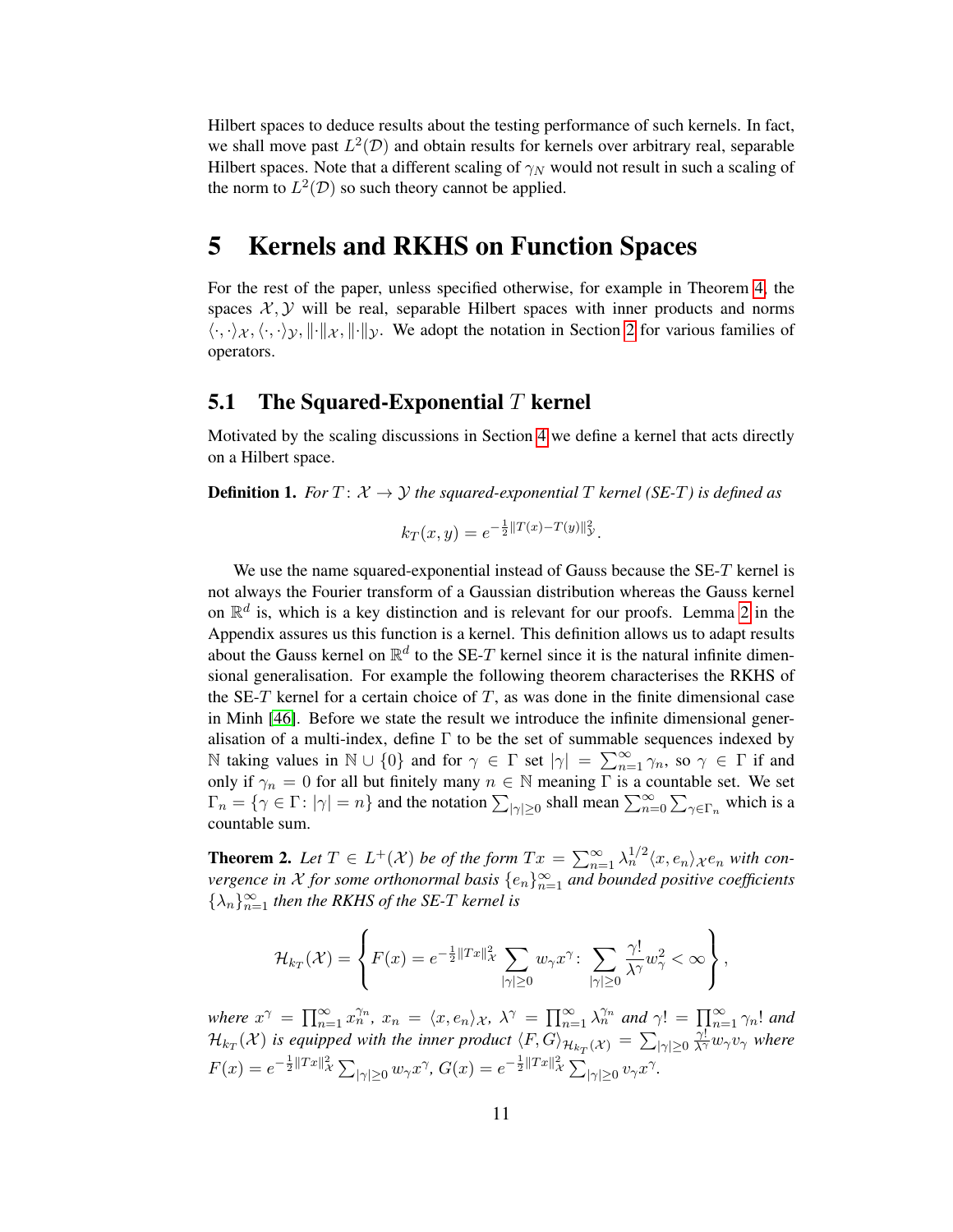${\bf Remark~1.}$  In the proof of Theorem [2](#page-10-1) an orthonormal basis of  $\mathcal{H}_{k_T}(\mathcal{X})$  is given which *resembles the infinite dimensional Hermite polynomials which are used throughout infinite dimensional analysis and probability theory, for example see Da Prato and Zabczyk [\[19,](#page-28-19) Chapter 10] and Nourdin and Peccati [\[51,](#page-29-24) Chapter 2]. In particular they are used to define Sobolev spaces for functions over a real, separable Hilbert space [\[19,](#page-28-19) Theorem 9.2.12] which raises the interesting and, as far as we are aware, open* question of how  $\mathcal{H}_{k_T}(\mathcal{X})$  *relates to such Sobolev spaces for different choices of*  $T$ *.* 

For the two-sample test to be valid we need the kernel to be characteristic meaning the mean-embedding is injective over  $P$ , so the test can tell the difference between any two probability measures. To understand the problem better we again leverage results regarding the Gauss kernel on  $\mathbb{R}^d$ , in particular the proof in Sriperumbudur et al. [\[72,](#page-30-11) Theorem 9] that the Gauss kernel on  $\mathbb{R}^d$  is characteristic. This uses the fact that the Gauss kernel on  $\mathbb{R}^d$  is the Fourier transform of a Gaussian distribution on  $\mathbb{R}^d$  whose full support implies the kernel is characteristic. By choosing  $T$  such that the SE- $T$ kernel is the Fourier transform of a Gaussian measure on  $X$  that has full support we can use the same argument.

<span id="page-11-1"></span>**Theorem 3.** Let  $T \in L_1^+(\mathcal{X})$  then the SE-T kernel is characteristic if and only if T is *injective.*

This is dissatisfyingly limiting since  $T \in L_1^+(\mathcal{X})$  is a restrictive assumption, for example it does not include  $T = I$  the identity operator. We shall employ a limit argument to reduce the requirements on  $T$ . To this end we define admissible maps.

**Definition 2.** A map  $T: \mathcal{X} \to \mathcal{Y}$  is called admissible if it is Borel measurable, contin*uous and injective.*

The next result provides a broad family of kernels which are characteristic. It applies for  $\mathcal X$  being more general than a real, separable Hilbert space. A Polish space is a separable, completely metrizable topological space. Multiple examples of admissible T are given in Section [7](#page-17-0) and are examined numerically in Section [8.](#page-19-0)

<span id="page-11-0"></span>**Theorem 4.** Let  $X$  be a Polish space,  $Y$  a real, separable Hilbert space and  $T$  an *admissible map then the SE-*T *kernel is characteristic.*

Theorem [4](#page-11-0) generalises Theorem [3.](#page-11-1) A critical result used in the proof is the Minlos-Sazanov theorem, detailed as Theorem [11](#page-31-1) in the Appendix, which is an infinite dimensional version of Bochner's theorem. The result allows us to identify spectral properties of the SE-T kernel which are used to deduce characteristicness.

### <span id="page-11-2"></span>5.2 Integral Kernel Formulation

Let  $k_0: \mathbb{R} \times \mathbb{R} \to \mathbb{R}$  be a kernel,  $C \in L_1^+(\mathcal{X})$  and  $N_C$  the corresponding mean zero Gaussian measure on X and define  $k_{C,k_0}$ :  $\mathcal{X} \times \mathcal{X} \to \mathbb{R}$  as follows

$$
k_{C,k_0}(x,y) := \int_{\mathcal{X}} k_0(\langle x,h\rangle_{\mathcal{X}}, \langle y,h\rangle_{\mathcal{X}}) dN_C(h).
$$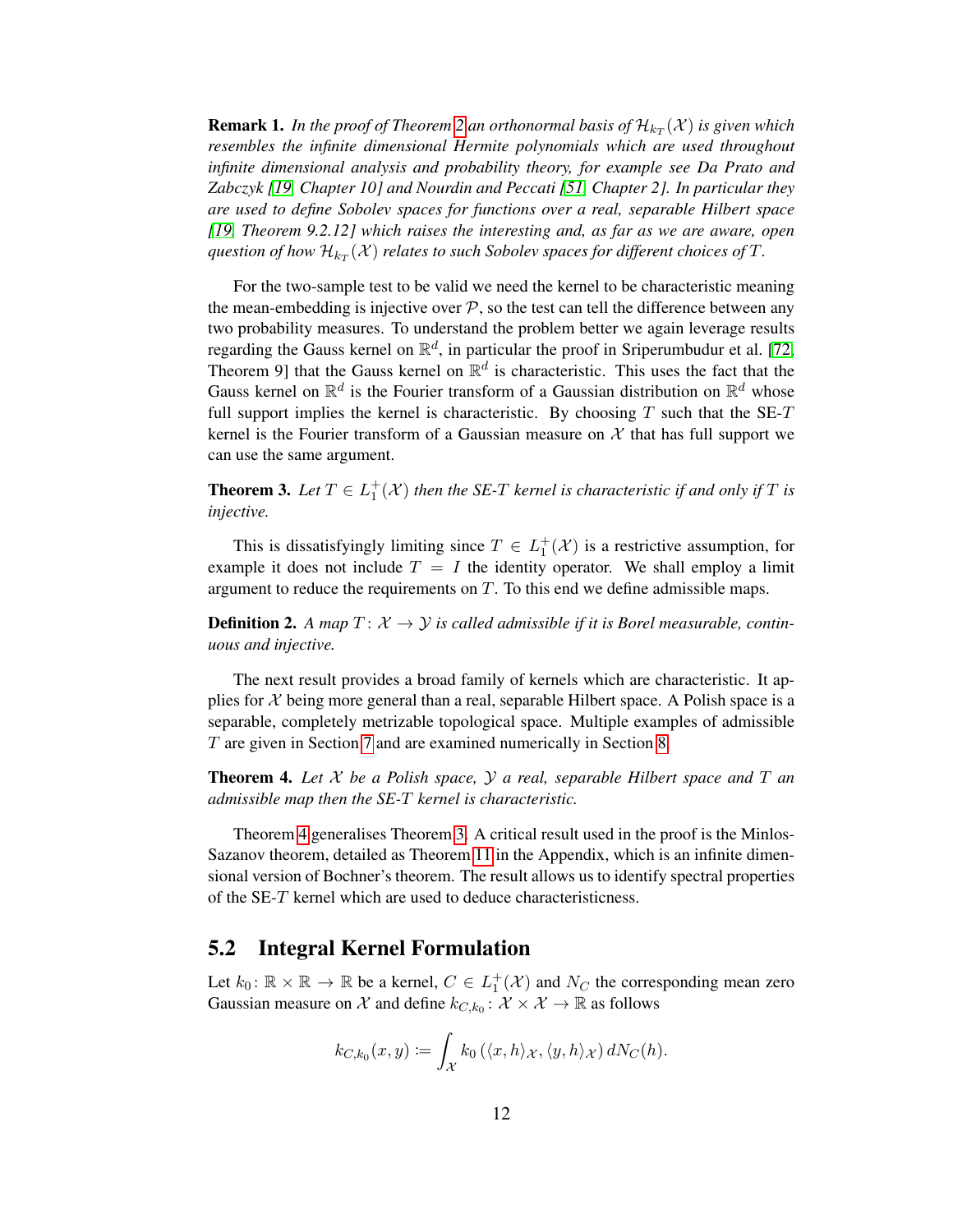Consider the particular case where  $k_0(s, t) = \langle \Phi(s), \Phi(t) \rangle \mathcal{F}$ , where  $\Phi : \mathbb{R} \to \mathcal{F}$  is a continuous feature map, mapping into a Hilbert space  $(\mathcal{F}, \langle \cdot, \cdot \rangle_{\mathcal{F}})$ , which will typically be  $\mathbb{R}^F$  for some  $F \in \mathbb{N}$ . In this case the functions  $x \to \Phi(\langle x, h \rangle_{\mathcal{X}})$  can be viewed as F–valued random features for each  $h \in \mathcal{X}$  randomly sampled from  $N_C$ , and  $k_{C,k_0}$ is very similar to the random feature kernels considered in Nelsen and Stuart [\[50\]](#page-29-12) and Bach [\[3\]](#page-28-20). Following these previous works, we may completely characterise the RKHS of this kernel, the result involves  $L^2_{N_C}(\mathcal{X}; \mathcal{F})$  which is the space of equivalence classes of functions from X to F that are square integrable in the F norm with respect to  $N_C$ and  $L^2(\mathcal{X}) \coloneqq L^2(\mathcal{X}; \mathcal{F})$ .

**Proposition 2.** Suppose that  $\psi(x, h) = \Phi(\langle x, h \rangle_{\mathcal{X}})$  satisfies  $\psi \in L^2_{N_C \times N_C}(\mathcal{X} \times \mathcal{X}; \mathcal{F})$ *then the RKHS defined by the kernel* kC,k<sup>0</sup> *is given by*

$$
\mathcal{H}_{k_{C,k_0}}(\mathcal{X})=\left\{\int \langle v(h),\psi(\cdot,h)\rangle_{\mathcal{F}}dN_C(h)\colon v\in L^2_{N_C}(\mathcal{X};\mathcal{F})\right\}\subset L^2_{N_C}(\mathcal{X}).
$$

The proof of this result is an immediate generalization of the real-valued case given in Nelsen and Stuart [\[50\]](#page-29-12). Using the spectral representation of translation invariant kernels we can provide conditions for  $k_{C,k_0}$  to be a characteristic kernel.

<span id="page-12-0"></span>**Proposition 3.** If  $k_0$  is a kernel over  $\mathbb{R} \times \mathbb{R}$  then  $k_{C,k_0}$  is a kernel over  $\mathcal{X} \times \mathcal{X}$ . If C *is injective and*  $k_0$  *is also continuous and translation invariant with spectral measure*  $\mu$  such that there exists an interval  $(a, b)$  ⊂ R with  $\mu$ (U) > 0 for every open subset  $U \subset (a, b)$  then  $k_{C, k_0}$  is characteristic.

For certain choices of  $T$  the SE- $T$  kernel falls into a family of integral kernels. Indeed, if  $k_0(x, y) = \cos(x - y)$  then  $k_{C, k_0}$  is the SE- $C^{\frac{1}{2}}$  kernel

$$
k_{C,k_0}(x,y) = \widehat{N}_C(x-y) = e^{-\frac{1}{2}||x-y||_C^2} = e^{-\frac{1}{2}\sum_{n=1}^{\infty}\lambda_n(x_n-y_n)^2},
$$

where  $||x - y||_C^2 = \langle C(x - y), x - y \rangle_{\mathcal{X}}, \{\lambda_n\}_{n=1}^{\infty}$  are the eigenvalues of C and  $x_n =$  $\langle x, e_n \rangle$  are the coefficients with respect to the eigenfunction basis  $\{e_n\}_{n=1}^{\infty}$  of C.

Secondly, let  $\gamma > 0$  and assume C is non-degenerate and set  $k_0$  to be the complex exponential of  $\gamma$  multiplied the by white noise mapping associated with C, see Da Prato [\[18,](#page-28-16) Section 1.2.4], then  $k_{C,k_0}$  is the SE- $\gamma I$  kernel

$$
k_{C,k_0}(x,y) = k_{\gamma I}(x,y) = e^{-\frac{\gamma}{2}||x-y||_{\mathcal{X}}^2},\tag{9}
$$

Note that  $k_{\gamma I}$  is not the Fourier transform of any Gaussian measure on X [\[44,](#page-29-25) Proposition 1.2.11] which shows how the integral kernel framework is more general than only using the Fourier transform of Gaussian measures to obtain kernels, as was done in Theorem [3.](#page-11-1)

The integral framework can yield non-SE type kernels. Let  $N_1$  be the measure associated with the Gaussian distribution  $\mathcal{N}(0,1)$  on  $\mathbb{R}$ , C be non-degenerate and  $k_0(x, y) = \hat{N}_1(x - y)$  then we have

<span id="page-12-1"></span>
$$
k_{C,k_0}(x,y) = \int_{\mathcal{X}} \int_{\mathbb{R}} e^{iz \langle h, x-y \rangle} dN_1(z) dN_C(h) = \left( \|x-y\|_{C}^2 + 1 \right)^{-\frac{1}{2}}.
$$
 (10)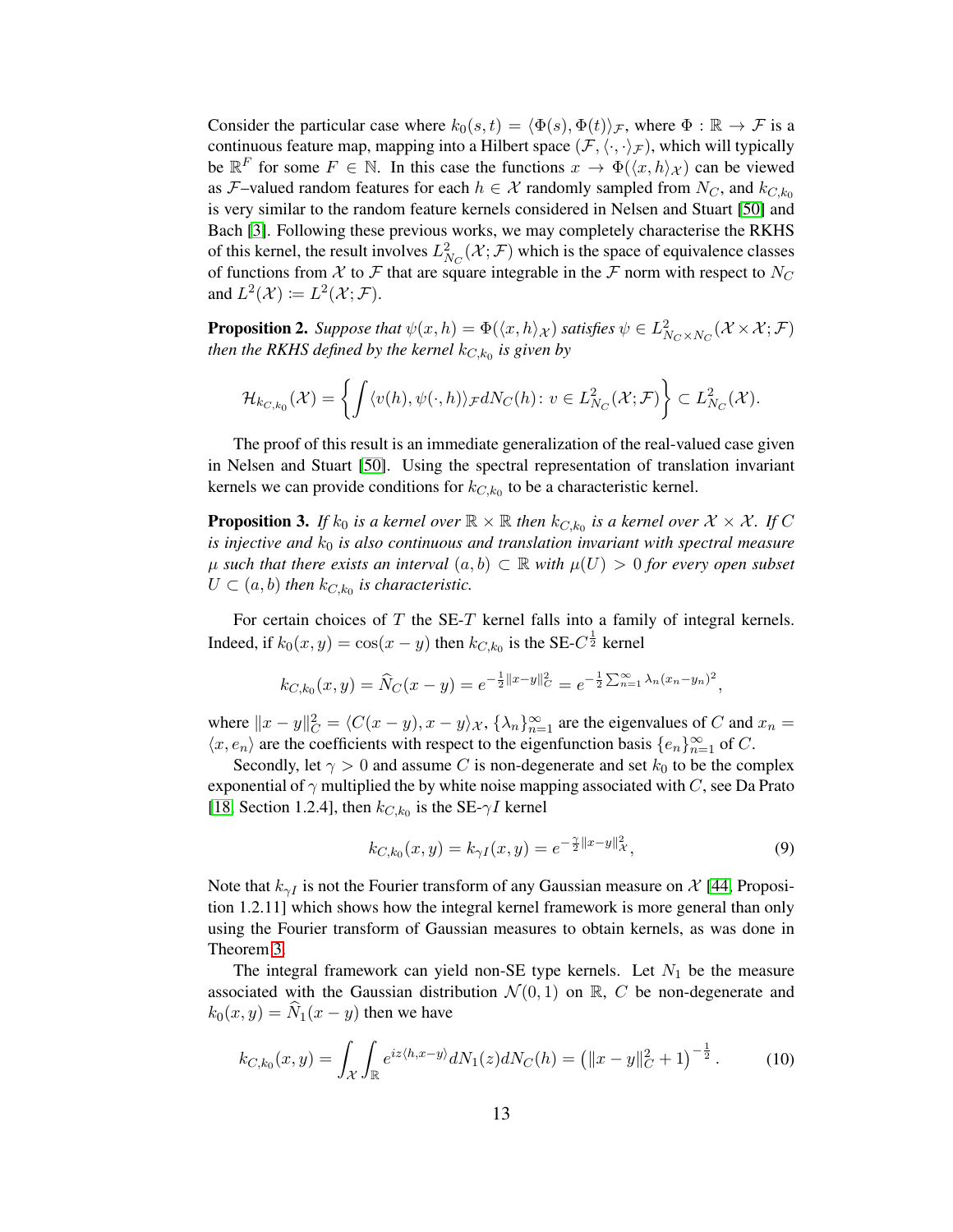**Definition 3.** For  $T: \mathcal{X} \to \mathcal{Y}$  the inverse multi-quadric T kernel (IMQ-T) is defined  $as k_T(x, y) = (||T(x) - T(y)||_y^2 + 1)^{-1/2}.$ 

By using Proposition [3](#page-12-0) we immediately obtain that if  $T \in L_1^+(\mathcal{X})$  and T is nondegenerate then the IMQ- $T$  kernel is characteristic. But by the same limiting argument as Theorem [4](#page-11-0) and the integral kernel formulation of IMQ-T we obtain a more general result.

<span id="page-13-3"></span>Corollary 1. *Under the same conditions as Theorem [4](#page-11-0) the IMQ-*T *kernel is characteristic.*

## <span id="page-13-0"></span>6 MMD on Function Spaces

In Section [5](#page-10-0) we derived kernels directly over function spaces that were characteristic, meaning that the MMD induced by them is a metric on  $\mathcal{P}(\mathcal{X})$ . Therefore a two-sample test based on such kernels may be constructed, as detailed in Section [3,](#page-4-0) using the same form of U-statistic estimators and bootstrap technique as the finite dimensional scenario. This section will explore properties of the test. Subsection [6.1](#page-13-1) will investigate the effect of performing the test on reconstructions of the random function based on observed data. Subsection [6.2](#page-16-1) will provide explicit calculations for MMD when  $P, Q$ are Gaussian processes. Subsection [6.3](#page-17-2) discusses the topology on  $\mathcal{P}(\mathcal{X})$  induced by MMD and how it relates to the weak topology.

### <span id="page-13-1"></span>6.1 Influence of Function Reconstruction on MMD Estimator

In practice, rather than having access to the full realisation of random functions the data available will be some finite-dimensional representation of the functions, for example through discretisation over a mesh, or as a projection onto a finite dimensional basis of  $X$ . Therefore to compute the kernel a user may need to approximate the true underlying functions from this finite dimensional representation. We wish to ensure that the effectiveness of the tests using reconstructed data.

We formalise the notion of discretisation and reconstruction as follows. Assume that we observe  ${\{\mathcal{I}x_i\}_{i=1}^n}$  where  ${x\}_{i=1}^n$  are the random samples from P and  $\mathcal{I}: \mathcal{X} \to \mathcal{Y}$  $\mathbb{R}^N$  is a discretisation map. For example,  $\mathcal I$  could be point evaluation at some some fixed  $t_1, t_2, \ldots, t_N \in \mathcal{D}$  i.e.  $\mathcal{I}x_i = (x_i(t_1), \ldots, x_i(t_N))^{\top}$ . Noisy point evaluation can also be considered in this framework. Then a reconstruction map  $\mathcal{R}: \mathbb{R}^N \to \mathcal{X}$  is employed so that  $\mathcal{RIX}_n = \{ \mathcal{RIx}_i \}_{i=1}^n$  is used to perform the test, analogously for  $\mathcal{R} I Y_n$ . For example, R could be a kernel smoother or a spline interpolation operator. In practice one might have a different number of observations for each function, the following results can be adapted to this case straightforwardly.

<span id="page-13-2"></span>**Proposition 4.** Assume k is a kernel on X satisfying  $|k(x, y) - k(u, v)| \le L ||x - y||$  $y - (u - v)$ <sup> $||$ </sup> x *for all*  $u, v, x, y \in X$  *for some*  $L > 0$  *and let*  $P, Q \in \mathcal{P}$  *with*  $X_n =$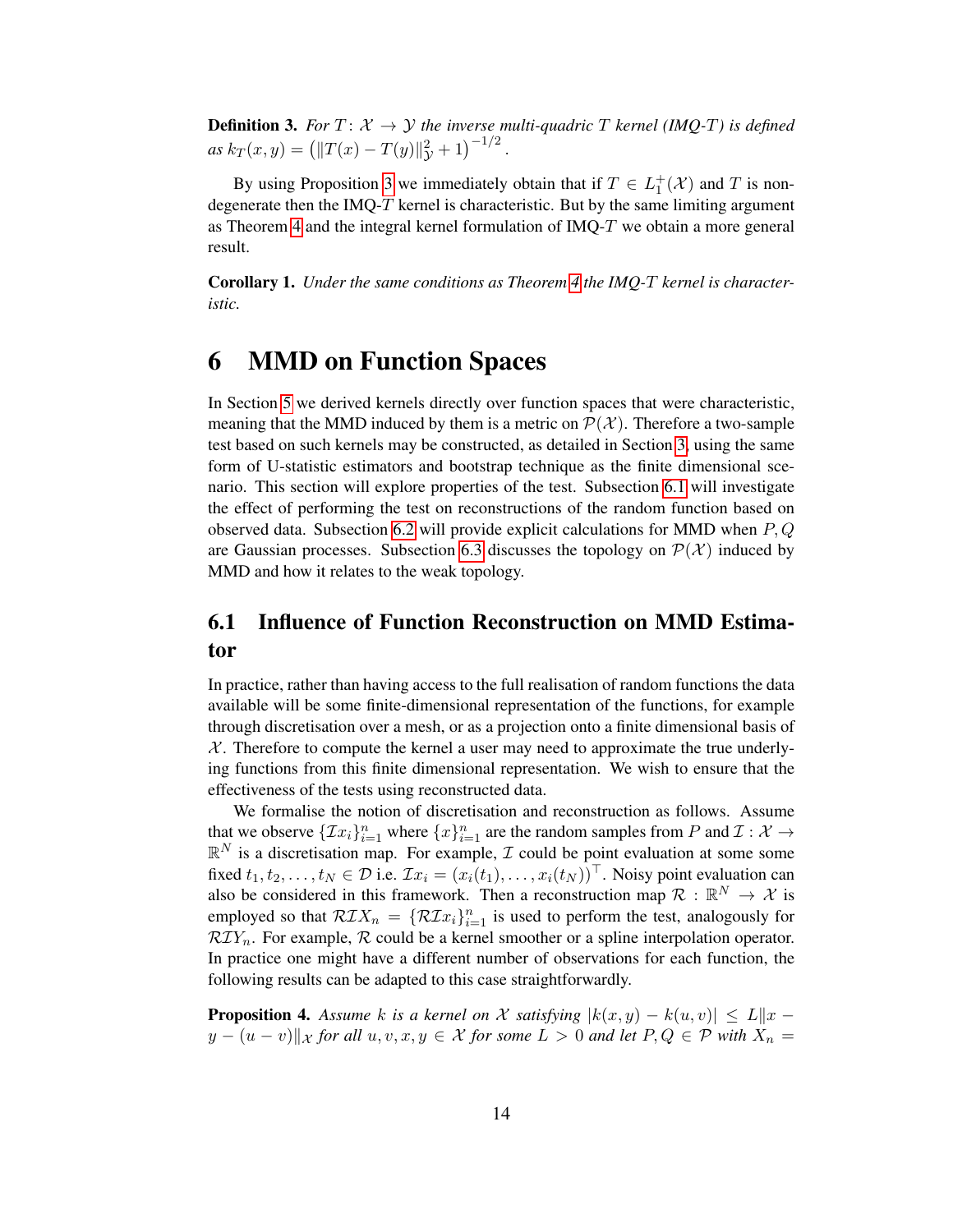${x_i}_{i=1}^n, Y_n = {y_i}_{i=1}^n$  *i.i.d.* samples from P, Q respectively with reconstructed data  $\mathcal{RIX}_n = \{\mathcal{RIx}_i\}_{i=1}^n, \mathcal{RIV}_n = \{\mathcal{RI}y_i\}_{i=1}^n$  then

$$
\left| \widehat{\text{MMD}}_k(X_n, Y_n)^2 - \widehat{\text{MMD}}_k(\mathcal{RIX}_n, \mathcal{RIV}_n)^2 \right|
$$
  

$$
\leq \frac{4L}{n} \sum_{i=1}^n \|\mathcal{RIx}_i - x_i\|_{\mathcal{X}} + \|\mathcal{RI}y_i - y_i\|_{\mathcal{X}}.
$$

<span id="page-14-1"></span>**Corollary 2.** If  $k_T$  is the SE-T or IMQ-T kernel then the above bound holds with  $\|T(\mathcal{R}I x_i)-T(x_i)\|_{\mathcal{Y}}, \|T(\mathcal{R}I y_i)-T(y_i)\|_{\mathcal{Y}}$  *instead of*  $\|\mathcal{R}I x_i-x_i\|_{\mathcal{X}}, \|\mathcal{R}I y_i-y_i\|_{\mathcal{X}}$ with  $L = \frac{1}{\sqrt{2}}$  $\frac{1}{e}$  and  $L = \frac{2}{3\sqrt{2}}$  $\frac{2}{3\sqrt{3}}$  respectively.

An analogous result can be derived for the linear time estimator with the same proof technique. While Proposition [4](#page-13-2) provides a statement on the approximation of  $\widehat{\text{MMD}}_k(\mathcal{RIX}_n, \mathcal{RIV}_n)^2$  we are primarily concerned with its statistical properties. Asymptotically, the test efficiency is characterised via the Gaussian approximation in Theorem [1,](#page-7-1) specifically through the asymptotic variance in [\(5\)](#page-7-2). The following result provides conditions under which a similar central limit theorem holds for the estimator based on reconstructed data, with the same asymptotic variance. It imposes conditions on the number of discretisation points per function sample  $N$ , the error of the approximations and the number of function samples *n*.

<span id="page-14-0"></span>**Theorem 5.** Let k satisfy the condition in Proposition [4](#page-13-2) and let  $X_n = \{x_i\}_{i=1}^n$  and  $Y_n = \{y_i\}_{i=1}^n$  be *i.i.d.* samples from P and Q respectively with  $P \neq Q$ , and asso*ciated reconstructions*  $\mathcal{RIX}_n$  *and*  $\mathcal{RIX}_n$  *based on*  $N(n)$  *dimensional discretisations*  $\mathcal{I}X_n$  and  $\mathcal{I}Y_n$  where  $N(n) \to \infty$  as  $n \to \infty$ . If  $n^{\frac{1}{2}}\mathbb{E}_{x\sim P}[\|x-\mathcal{R}\mathcal{I}x\|_{\mathcal{X}}] \to 0$  and  $n^{\frac{1}{2}}\mathbb{E}_{y\sim P}[\|y-\mathcal{R}\mathcal{I}y\|_{\mathcal{X}}]\to 0$  as  $n\to\infty$ , then for  $\xi=4\text{Var}_{z}\left[\mathbb{E}_{z'}[h(z,z')]\right]$ 

$$
n^{\frac{1}{2}}(\widehat{\text{MMD}}_{k_T}(\mathcal{RIX}_n, \mathcal{RIV}_n)^2 - \text{MMD}_{k_T}(P,Q)^2) \xrightarrow{d} \mathcal{N}(0,\xi).
$$

A similar result can be derived for the linear time estimator by using the linear time estimator version of Proposition [4.](#page-13-2) The discretisation map, number of discretisations per function sample and the reconstruction map need to combine to satisfy the convergence assumption. For example if a weaker reconstruction map is used then more observations per function sample will be needed to compensate for this. Additionally if the discretisation map offers less information about the underlying function, for example it provides observations that are noise corrupted, then more observations per function sample are needed.

We now discuss three settings in which these assumptions hold, relevant to different applications. We shall assume that  $k$  satisfies the conditions of Proposition [4](#page-13-2) and that  $T = I$ .

#### 6.1.1 Linear interpolation of regularly sampled data

Let  $\mathcal{X} = L^2([0,1])$  and  $\Xi_{N(n)} = \{t_i\}_{i=1}^{N(n)}$  be a mesh of evaluation points where  $t_{i+1} - t_i = N(n)^{-1}$  for all i and define  $\mathcal{I}x = (x(t_1), \dots, x(t_{N(n)}))^{\top} \in \mathbb{R}^{N(n)}$ . Let  $\mathcal{R}$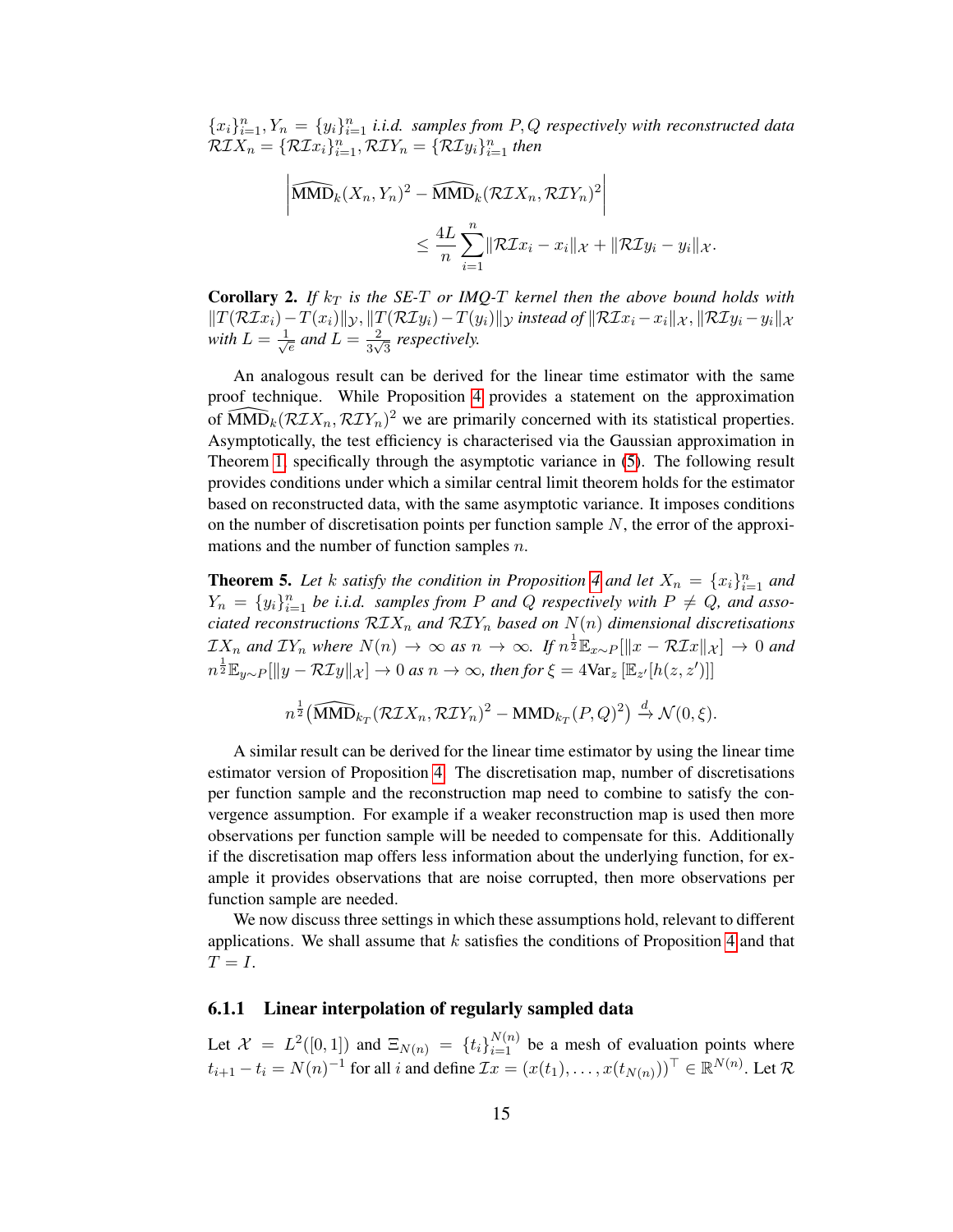be the piecewise linear interpolant defined as

$$
(\mathcal{R}\mathcal{I}x)(t) = (x(t_{i+1}) - x(t_k))\frac{t - t_i}{t_{i+1} - t_i} + x(t_i), \quad \text{ for } t \in [t_i, t_{i+1}).
$$

Suppose that realisations  $x \sim P$  and  $y \sim Q$  are almost surely in  $C^2([0,1])$  and in particular satisfy  $\mathbb{E}_{x \sim P}[\|x''\|_{\mathcal{X}}^2] < \infty$  and  $\mathbb{E}_{y \sim Q}[\|y''\|_{\mathcal{X}}^2] < \infty$ . Then

$$
\mathbb{E}_{x \sim P}[\|x - \mathcal{R} \mathcal{I} x\|_{\mathcal{X}}] \le \frac{1}{N(n)^2} \mathbb{E}_{x \sim P}[\|x''\|_{\mathcal{X}}],
$$

and analogously for  $y \sim Q$ . Therefore if  $N(n) \sim n^{\alpha}$  with  $\alpha > 1/4$  then the conditions of Theorem [5](#page-14-0) are satisfied.

#### 6.1.2 Kernel interpolant of quasi-uniformly sampled data

Let  $\mathcal{X} = L^2(\mathcal{D})$  with  $\mathcal{D} \subset \mathbb{R}^d$  compact. As in the previous example,  $\mathcal{I}$  will be the evaluation operator over a set of points  $\Xi_{N(n)} = \{t_i\}_{i=1}^{N(n)}$  but now we assume the points are placed quasi-uniformly in the scattered data approximation sense, for example regularly placed grid points, see Wynne et al. [\[87\]](#page-30-22) and Wendland [\[85,](#page-30-23) Chapter 4] for other method to obtain quasi-uniform points.

We set  $R$  as the kernel interpolant using a kernel  $k_0$  with RKHS norm equivalent to  $W_2^{\nu}(\mathcal{D})$  with  $\nu > d/2$ , this is achieved by the common Matérn and Wendland kernels [\[85,](#page-30-23) [38\]](#page-29-26). For this choice of recovery operator,  $(\mathcal{R}I x)(t) = k_0(t, \Xi) K_0^{-1} \mathcal{I}(x)$  where  $k_0(t, \Xi) = (k_0(t, t_1), \dots, k_0(t, t_{N(n)})$  and  $K_0$  is the kernel matrix of  $k_0$  over  $\Xi_{N(n)}$ .

Suppose the realisations of P and Q lie almost surely in  $W_2^{\tau}(\mathcal{D})$  for some  $\tau > d/2$ , this assumption is discussed when  $P, Q$  are Gaussian processes in Kanagawa et al. [\[38,](#page-29-26) Section 4], then

$$
\mathbb{E}_{x \sim P}[\|x - \mathcal{R} \mathcal{I} x\|_{\mathcal{X}}] \leq C N(n)^{-(\tau \wedge \nu)/d},
$$

for some constant  $C > 0$ , with an identical result holding for realisations of Q [\[87,](#page-30-22) [49\]](#page-29-27). It follows that choosing  $N(n) \sim n$  guarantees that the conditions of Theorem [5](#page-14-0) hold in this setting. Here we see that to maintain a scaling of  $N(n)$  independent of dimension d we need the signal smoothness  $\nu$ ,  $\tau$  to increase with d.

Note that the case where  $\mathcal I$  is pointwise evaluation corrupted by noise may be treated in a similar way by using results from Bayesian non-parametrics, for example van der Vaart and van Zanten [\[82,](#page-30-24) Theorem 5]. In this case R would be the posterior mean of a Gaussian process that is conditioned on  $\mathcal{I}(x)$ .

#### 6.1.3 Projection onto an orthonormal basis

Let X be an arbitrary real, separable Hilbert space and  $\{e_n\}_{n=1}^{\infty}$  be an orthonormal basis. Suppose that  $\mathcal I$  is a projection operator onto the first  $N(n)$  elements of the basis  $\mathcal{I}x = (\langle x, e_1 \rangle \chi, \dots, \langle x, e_{N(n)} \rangle \chi)^\top$  and R constructs a function from basis coefficients  $\mathcal{R}(\beta_1,\ldots,\beta_{N(n)}) = \sum_{i=1}^{N(n)} \beta_i e_i$  meaning  $\mathcal{R I}x = \sum_{i=1}^{N(n)} \langle x, e_i \rangle_{\mathcal{X}} e_i$ . A typical example on  $L^2([0,1])$  would be a Fourier series representation of the samples  $\{x_i\}_{i=1}^n$  and  $\{y_i\}_{i=1}^n$  from which the functions can be recovered efficiently via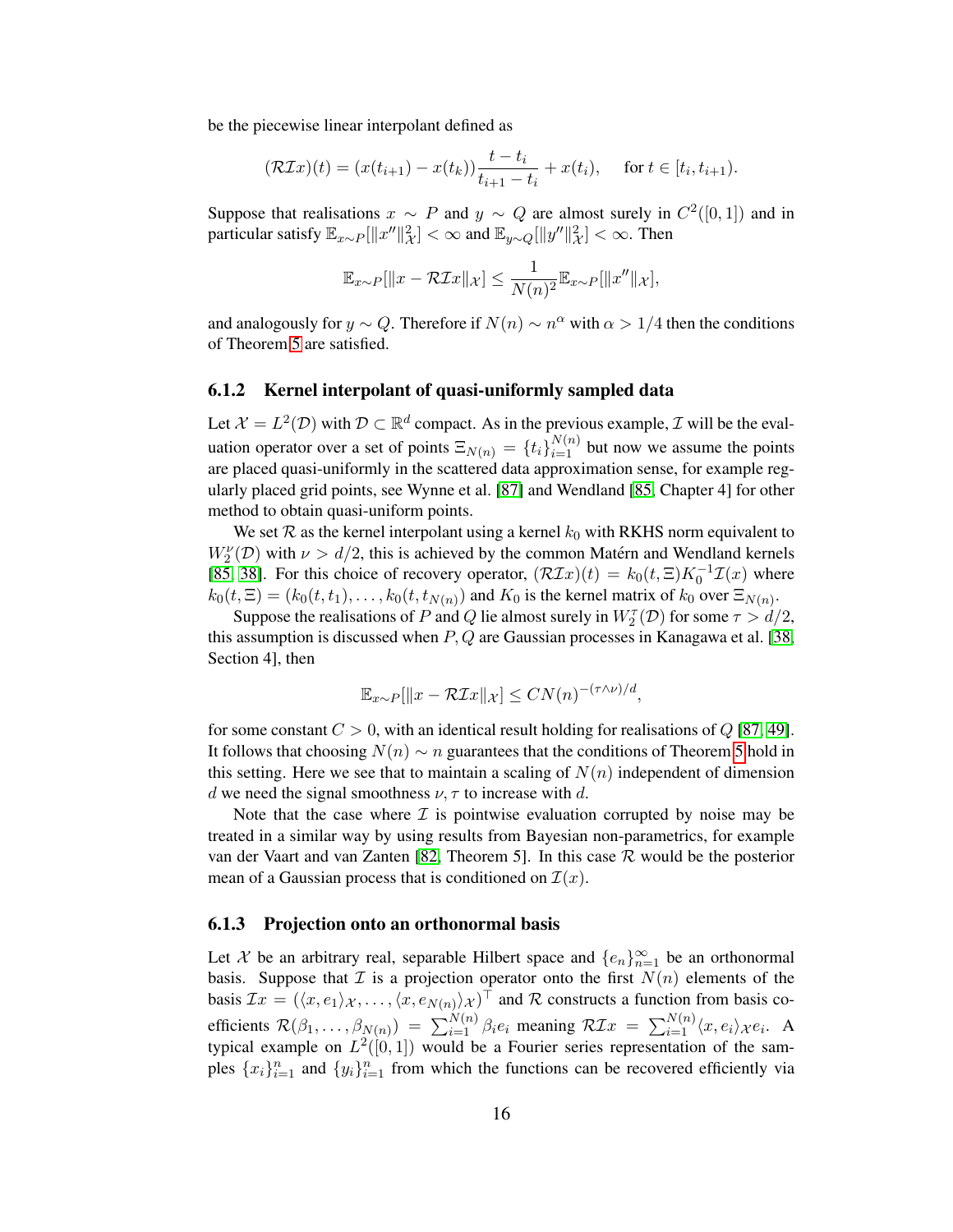an inverse Fast Fourier Transform. By Parseval's theorem  $\mathbb{E}_{x \sim P} [\Vert x - \mathcal{R} \mathcal{I} x \Vert_{\mathcal{X}}^2] =$  $\sum_{i=N(n)+1}^{\infty} |\langle x, e_i \rangle_{\mathcal{X}}|^2 \to 0$  as  $N(n) \to \infty$ . For the conditions of Theorem [5](#page-14-0) to hold, we require that  $n^{1/2} \mathbb{E}_{x \sim P} \left[ \sum_{i=N(n)+1}^{\infty} |\langle x, e_i \rangle_{\mathcal{X}}|^2 \right] \to 0$  as  $n \to \infty$  which means  $N(n)$  will need to grow in a way to compensate for the auto-correlation of realisations of  $P$  and  $Q$ .

In this setting the use of the integral kernels described in Section [5.2](#page-11-2) are particularly convenient. Indeed, let  $C = \sum_{i=1}^{\infty} \lambda_i e_i \otimes e_i \in L^1_+(\mathcal{X})$  and consider the integral kernel  $k_{C,k_0}$  where  $k_0(s,t) = \Phi(s)\Phi(t)$  for a feature map  $\Phi$  taking values in  $\mathbb{R}$ . An evaluation of the kernel  $k(x, y)$  can then be approximated using a random Fourier feature approach  $[57]$  by

$$
k(x,y) \approx \frac{1}{n_S} \sum_{l=1}^{n_S} \Phi\left(\sum_{i=1}^{N(n)} \lambda_i^{\frac{1}{2}} x_i \eta_i^l\right) \Phi\left(\sum_{j=1}^{N(n)} \lambda_j^{\frac{1}{2}} y_j \eta_j^l\right),
$$

where  $x_i = \langle x, e_i \rangle_{\mathcal{X}}$ ,  $y_i = \langle y, e_i \rangle_{\mathcal{X}}$  and  $\eta_i^l \sim \mathcal{N}(0, 1)$  i.i.d. for  $i = 1, \dots N(n)$  and  $l =$  $1, \ldots, n_S$  for some  $n_S \in \mathbb{N}$ . The permits opportunities to reduce the computational cost of MMD tests as judicious choices of  $\Phi$  will permit accurate approximations of  $k(x, y)$ using  $n<sub>S</sub>$  small. Similarly, the weights,  $\lambda<sub>i</sub>$  can be chosen to reduce the dimensionality of the functions  $x_i$  and  $y_i$ .

### <span id="page-16-1"></span>6.2 Explicit Calculations for Gaussian Processes

A key property of the SE-T kernel is that the mean-embedding  $\Phi_{kT}P$  and  $\text{MMD}_{k_T}(P,Q)^2$  have closed form solutions when  $P,Q$  are Gaussian measures. Using the natural correspondence between Gaussian measures and Gaussian processes from Section [2](#page-3-0) we may get closed form expressions for Gaussian processes. This addresses the open question regarding the link between Bayesian non-parametrics methods and kernel mean-embeddings that was discussed in Muandet et al. [\[47,](#page-29-5) Section 6.2].

Before stating the next result we need to introduce the concept of determinant for an operator, for  $S \in L_1(\mathcal{X})$  define  $\det(I + S) = \prod_{n=1}^{\infty} (1 + \lambda_n)$  where  $\{\lambda_n\}_{n=1}^{\infty}$  are the eigenvalues of S. The equality  $\det((I + S)(I + R)) = \det(I + S) \det(I + R)$ holds and is frequently used.

<span id="page-16-2"></span>**Theorem 6.** Let  $k_T$  be the SE-T kernel for some  $T \in L^+(\mathcal{X})$  and  $P = N_{a,S}$  be a *non-degenerate Gaussian measure on* X *then*

$$
\Phi_{k_T}(N_{a,S})(x) = \det(I + TST)^{-\frac{1}{2}}e^{-\frac{1}{2}\langle (I + TST)^{-1}T(x-a), T(x-a)\rangle x}.
$$

<span id="page-16-0"></span>**Theorem 7.** Let  $k_T$  be the SE-T kernel for some  $T \in L^+(\mathcal{X})$  and  $P = N_{a,S}, Q =$ Nb,R *be non-degenerate Gaussian measures on* X *then*

MMD<sub>$$
k_T
$$</sub>(*P*, *Q*)<sup>2</sup> = det(*I* + 2TST)<sup>- $\frac{1}{2}$</sup>  + det(*I* + 2TRT)<sup>- $\frac{1}{2}$</sup>   
\n- 2 det ((*I* + TST)(*I* + (TRT) <sup>$\frac{1}{2}$</sup> (*I* + TST)<sup>-1</sup>(TRT) <sup>$\frac{1}{2}$</sup> ))<sup>- $\frac{1}{2}$</sup>   
\n×  $e^{-\frac{1}{2}((I+T(S+R)T)^{-1}T(a-b),T(a-b))x}$ .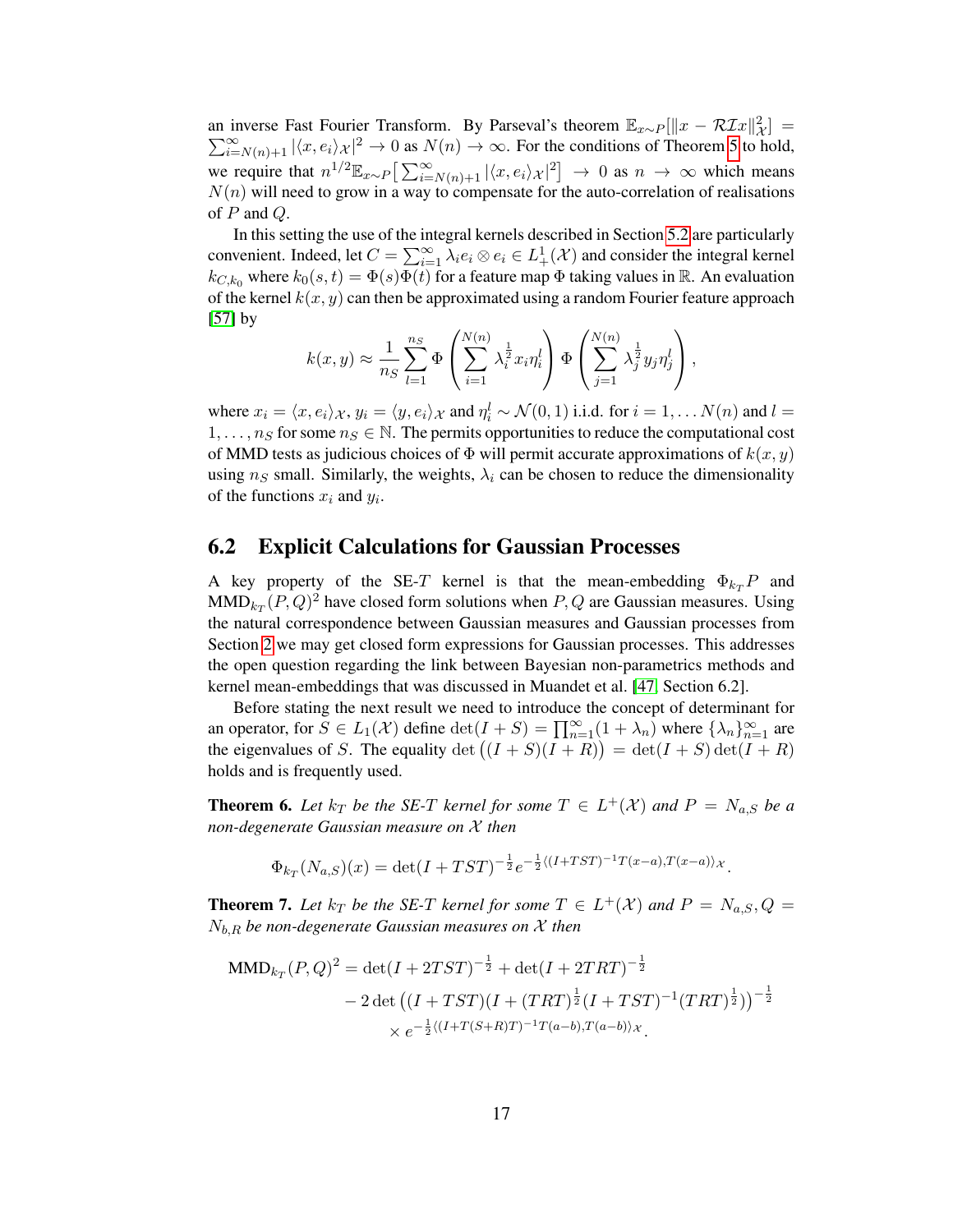These results outline the geometry of Gaussian measures with respect to the distance induced by the SE-T kernel. We see that the means only occur in the formula through their difference and if both mean elements are zero then the distance is measured purely in terms of the spectrum of the covariance operators.

<span id="page-17-3"></span>Corollary 3. *Under the Assumptions of Theorem [7](#page-16-0) and that* T, S, R *commute then*

$$
\text{MMD}_{k_T}(P,Q)^2 = \det(I + 2TST)^{-\frac{1}{2}} + \det(I + 2TRT)^{-\frac{1}{2}} - 2\det(I + T(S + R)T)^{-\frac{1}{2}}e^{-\frac{1}{2}\langle(I + T(S + R)T)^{-1}T(a - b), T(a - b)\rangle_{\mathcal{X}}}.
$$

Since the variance terms  $\xi_1, \xi_2$  from Section [3](#page-4-0) are simply multiple integrals of the SE-T kernel against Gaussian measures we may obtain closed forms for them too. Theorem [8](#page-17-1) is a particular instance of the more general Theorem [13](#page-43-0) in the Appendix.

<span id="page-17-1"></span>**Theorem 8.** Let  $P = N_S, Q = N_{m,S}$  be non-degenerate Gaussian measures on X,  $T \in L^+_1(\mathcal{X})$  and assume  $T$  and  $S$  commute then when using the SE-T kernel

$$
\xi_1 = 2 \det(\Sigma_S)^{-\frac{1}{2}} \left( 1 + e^{-\langle (I+3TST)^{-1}Tm, Tm \rangle_{\mathcal{X}}} - 2e^{-\frac{1}{2}\langle (I+2TST)\Sigma_S^{-1}Tm, Tm \rangle_{\mathcal{X}}} \right) - 2 \det(I + 2TST)^{-1} \left( 1 + e^{-\langle (I+2TST)^{-1}Tm, Tm \rangle_{\mathcal{X}}} - 2e^{-\frac{1}{2}\langle (I+2TST)^{-1}Tm, Tm \rangle_{\mathcal{X}}} \right), \n\xi_2 = 2 \det(I + 4TST)^{-\frac{1}{2}} \left( 1 + e^{-\langle (I+4TST)^{-1}Tm, Tm \rangle_{\mathcal{X}}} \right) - 2 \det(I + 2TST)^{-1} \left( 1 + e^{-\langle (I+2TST)^{-1}Tm, Tm \rangle_{\mathcal{X}}} - 4e^{-\frac{1}{2}\langle (I+2TST)^{-1}Tm, Tm \rangle_{\mathcal{X}}} \right) - 8 \det(\Sigma_S)^{-\frac{1}{2}} e^{-\frac{1}{2}\langle (I+2TST)\Sigma_S^{-1}Tm, Tm \rangle_{\mathcal{X}}},
$$

*where*  $\Sigma_S = (I + TST)(I + 3TST)$ .

### <span id="page-17-2"></span>6.3 Weak Convergence and MMD

We know that MMD is a metric on  $P$  when k is characteristic, so it is natural to identify the topology it generates and in particular how it relates to the standard topology for elements of  $P$ , the weak topology.

<span id="page-17-4"></span>Theorem 9. *Let* X *be a Polish space,* k *a bounded, continuous, characteristic kernel on*  $\mathcal{X} \times \mathcal{X}$  and  $P \in \mathcal{P}$  then  $P_n \stackrel{w}{\rightarrow} P$  implies  $\text{MMD}_k(P_n, P) \rightarrow 0$  and if  $\{P_n\}_{n=1}^{\infty} \subset \mathcal{P}$  is  $\text{tight}$  then  $\text{MMD}_k(P_n, P) \to 0$  *implies*  $P_n \xrightarrow{w} P$  *where*  $\xrightarrow{w}$  *denotes weak convergence.* 

For a discussion on weak convergence and tightness see Billingsley [\[8\]](#page-28-21). The tightness is used to compensate for the lack of compactness of  $\mathcal X$  which is often required in analogous finite dimensional results. In particular, in Chevyrev and Oberhauser [\[15\]](#page-28-2) an example where  $\text{MMD}_k(P_n, P) \to 0$  but  $P_n$  but does converge to P was given without the assumption of tightness. A precise characterisation of the relationship between MMD and weak convergence over a Polish space is an open problem.

# <span id="page-17-0"></span>7 Practical Considerations for Kernel Selection

We now present examples and techniques to choose kernels and construct maps  $T$  that are admissible. Two main categories will be discussed, integral operators induced by kernels and situation specific kernels.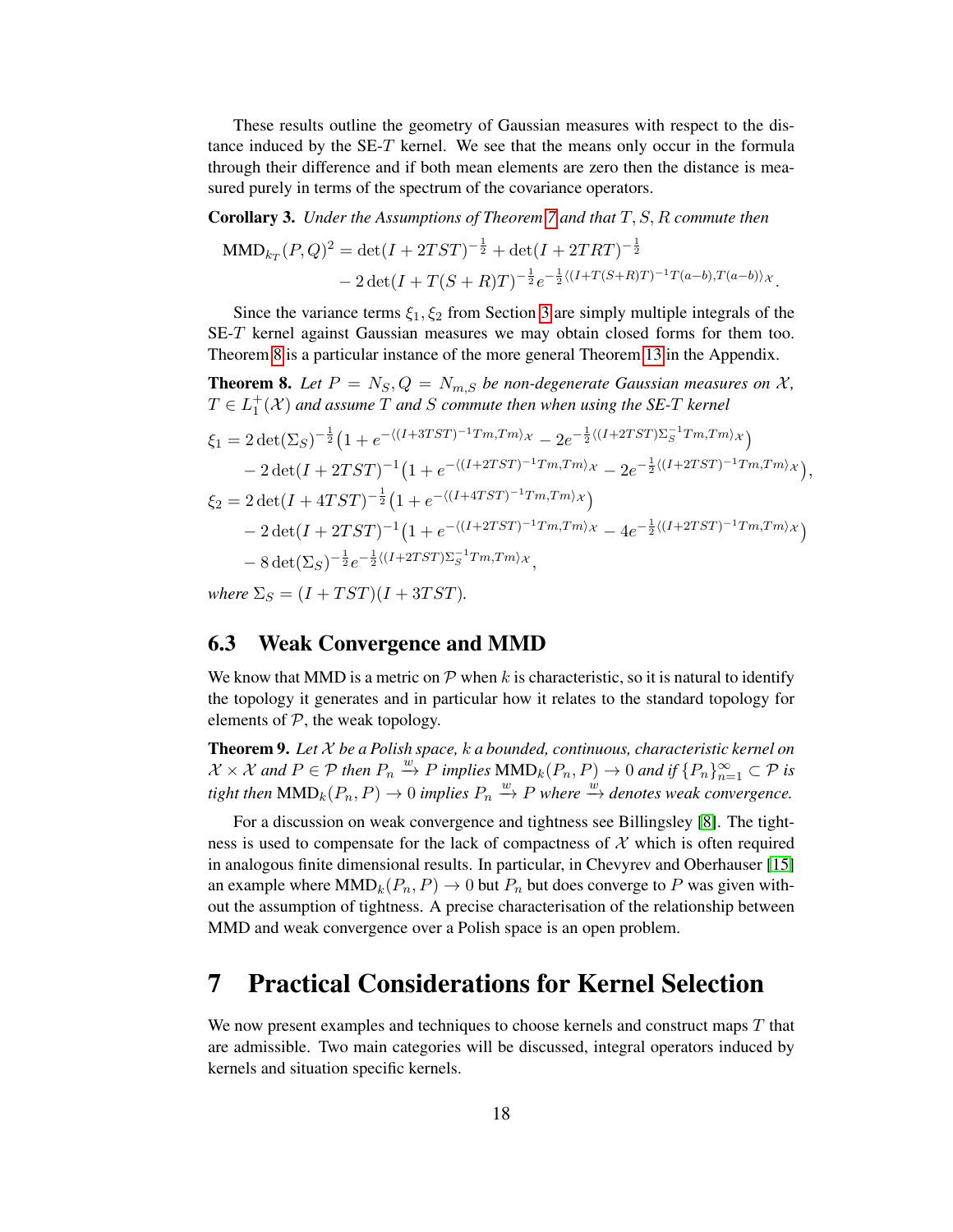For the first catergory assume  $\mathcal{X} = \mathcal{Y} = L^2(\mathcal{D})$  for some compact  $\mathcal{D} \subset \mathbb{R}^d$  and let  $k_0$  be a measurable kernel over  $D \times D$  and set  $T = C_{k_0}$  where  $C_{k_0}$  is the covariance operator associated with  $k_0$ , see Section [2.](#page-3-0) We call  $k_0$  an *admissible kernel* if  $C_{k_0}$  is admissible. If  $k_0$  is continuous then by Mercer's theorem  $C_{k_0}x = \sum_{n=1}^{\infty} \lambda_n \langle x, e_n \rangle e_n$ for some positive sequence  $\{\lambda_n\}_{n=1}^{\infty}$  and orthonormal set  $\{e_n\}_{n=1}^{\infty}$  [\[74,](#page-30-13) Chapter 4.5]. To be admissible  $C_{k_0}$  needs to be injective which is equivalent to  $\{e_n\}_{n=1}^{\infty}$  forming a basis [\[75,](#page-30-15) Proof of Theorem 3.1]. Call  $k_0$  *integrally strictly positive definite* (ISPD) if  $\int_{\mathcal{D}} \int_{\mathcal{D}} x(s)k_0(s,t)x(t)dsdt > 0$  for all non-zero  $x \in \mathcal{X}$ . Recall that if  $k_0$  is translation invariant then by Theorem [10](#page-31-0) there exists a measure  $\mu_{k_0}$  such that  $\hat{\mu}_{k_0}(s-t) = k(s, t)$ .

<span id="page-18-0"></span>**Proposition 5.** Let  $\mathcal{D} \subset \mathbb{R}^d$  be compact and  $k_0$  a continuous kernel on  $\mathcal{D}$ , if  $k_0$  is ISPD *then*  $k_0$  *is admissible. In particular, if*  $k_0$  *is continuous and translation invariant and*  $\mu_{k_0}$  has full support on  ${\cal D}$  then  $k_0$  is admissible.

For multiple examples of ISPD kernels see Sriperumbudur et al. [\[73\]](#page-30-19) and of  $\mu_{k_0}$ see Sriperumbudur et al. [\[72\]](#page-30-11). Using the product to convolution property of the Fourier transform one can construct  $k_0$  such that  $\mu_{k_0}$  has full support relatively easily or modify standard integral operators which aren't admissible. For example, for some  $F \in \mathbb{N}$ consider the kernel  $k_{\cos(F)}(s,t) = \sum_{n=0}^{F-1} \cos(2\pi n(s-t))$  on  $[0,1]^2$  whose spectral measure if a sum of Dirac measures so does not have full support. If the Dirac measures are convolved with a Gaussian then they would be smoothed out and would result in a measure with full support. Since convolution in the frequency domain corresponds to a product in space domain the new kernel  $k_{c\text{-}exp(F,l)}(s,t) = e^{-\frac{1}{2l^2}(s-t)^2}k_{\text{cos}(F)}(s,t)$ satisfies the conditions of Proposition [5.](#page-18-0) This technique of frequency modification has found success in modelling audio signals [\[86,](#page-30-25) Section 3.4]. In general, any operator of the form  $Tx = \sum_{n=1}^{\infty} \lambda_n \langle x, e_n \rangle_{\mathcal{X}} e_n$  for positive, bounded  $\{\lambda_n\}_{n=1}^{\infty}$  and an orthonormal basis  $\{e_n\}_{n=1}^{\infty}$  is admissible even if it is not induced by a kernel, for example the functional Mahalanobis distance [\[7\]](#page-28-1).

The second category is scenario specific choices. By this we mean kernels whose structure is specified to the testing problem at hand. For example, while the kernel twosample test may be applied for distributions with arbitrary difference one may tailor it for a specific testing problem, such a difference of covariance operator. If one does only wish to test for difference in covariance operator of the two probability measures then an appropriate kernel would be  $k_{cov}(x, y) = \langle x, y \rangle^2_{\mathcal{X}}$  which is not characteristic but  $\text{MMD}_{k_{\text{cov}}}(P,Q) = 0$  if and only if  $P,Q$  have the same covariance operator. However, a practitioner may want a kernel which emphasises difference in covariance operator, due to prior knowledge regarding the data, while still being able to detect arbitrary difference, in case the difference is more complicated than initially thought. We now present examples of  $T$  which do this. To emphasise higher order moments, let  $\mathcal{X} \subset L^4(\mathcal{D})$  and  $\mathcal Y$  the direct sum of  $L^2(\mathcal{D})$  with itself equipped with the norm  $||(x, x')||^2_{\mathcal{Y}} = ||x||^2_{L^2(\mathcal{D})} + ||x'||^2_{L^2(\mathcal{D})}$  and  $T(x) = (x, x^2)$ . This map captures second order differences and first order differences individually, as opposed to the polynomial map which combines them. Alternatively, one might be in a scenario where the difference in the distributions is presumed to be in the lower frequencies. In this case a map of the form  $T(x) = \sum_{n=1}^{F} \lambda_n \langle x, e_n \rangle_{\mathcal{X}} e_n$  could be used for decreasing, positive  $\lambda_n$  and some orthogonal  $e_n$ . This will not be characteristic, since T only acts on F frequencies,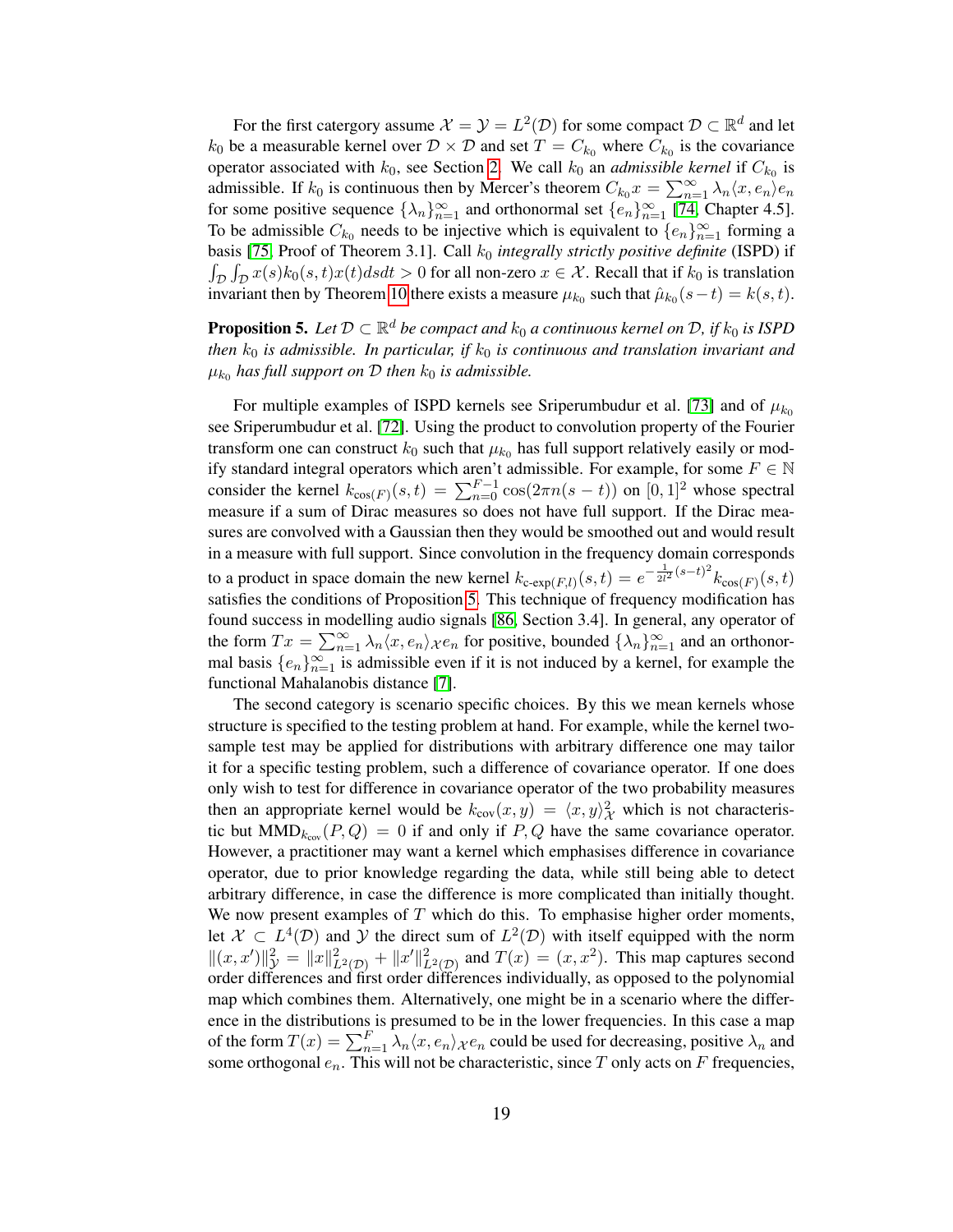however if  $F$  is picked large enough then good performance could still be obtained in practice. For example,  $\lambda_n$ ,  $e_n$  could be calculated empirically from the function samples using functional principal component analysis and F could be picked so that the components explain a certain percentage of total variance. See Horvath and Kokoszka ´ [\[32\]](#page-29-1) for a deeper discussion on functional principal components and its central role in functional data analysis.

All of the choices outlined above have associated hyperparameters, for example if  $T = C_{k_0}$  then hyperparameters of  $k_0$  are hyperparameters of T such as the bandwidth. It is outside the scope of this paper to investigate new methods to choose these parameters but we do believe it is important future work. Multiple methods for finite dimensional data have been proposed using the surrogrates for test power outlined in Section [4](#page-7-0) [\[78,](#page-30-4) [29,](#page-29-28) [42\]](#page-29-22) which could have potential for use in the infinite dimensional scenario.

## <span id="page-19-0"></span>8 Numerical Simulations

In this section we perform numerical simulations on real and synthetic data to reinforce the theoretical results. Code is available at [https://github.com/](https://github.com/georgewynne/Kernel-Functional-Data) [georgewynne/Kernel-Functional-Data](https://github.com/georgewynne/Kernel-Functional-Data).

### 8.1 Power Scaling of Functional Data

Verification of the power scaling when performing the mean shift two-sample test using functional data, discussed in Section [4,](#page-7-0) is performed. Specifically we perform the twosample test using the SE-I kernel with  $x \sim \mathcal{GP}(0, k_l)$  and  $y \sim \mathcal{GP}(m, k_l)$  where  $m(t) = 0.05$  for  $t \in [0, 1]$  and  $k_l(s, t) = e^{-\frac{1}{2l^2}(s-t)^2}$  with 50 samples from each distribution. This is repeated 500 times to calculate power with 1000 permutations used in the bootstrap to simulate the null. The observation points are a uniform grid on  $[0, 1]$  with N points, meaning N will be the dimension of the observed discretised function vectors. The parameter  $l$  dictates the dependency of the fluctations. Small  $l$ means less dependency between the random function values so the covariance matrix is closer to the identity. When the random functions are m with  $\mathcal{N}(0, 1)$  i.i.d. corruption the corresponding value of l is zero which essentially means  $k_l(x, y) = \delta_{xy}$ . In this case the scaling of power is expected to follow [\(6\)](#page-8-1) and grow asymptotically as  $\sqrt{N}$ . On the other hand if  $l > 0$  the fluctuations within each random function are dependent and we expect scaling as [\(7\)](#page-8-0) which does not grow asymptotically with N.

Figure [1](#page-20-0) confirms this theory showing that power increases with a finer observation mesh only when there is no dependence in the random functions values. We see some increase of power as the mesh gets finer for the case of small dependency however the rate of increase is much smaller than the i.i.d. setting.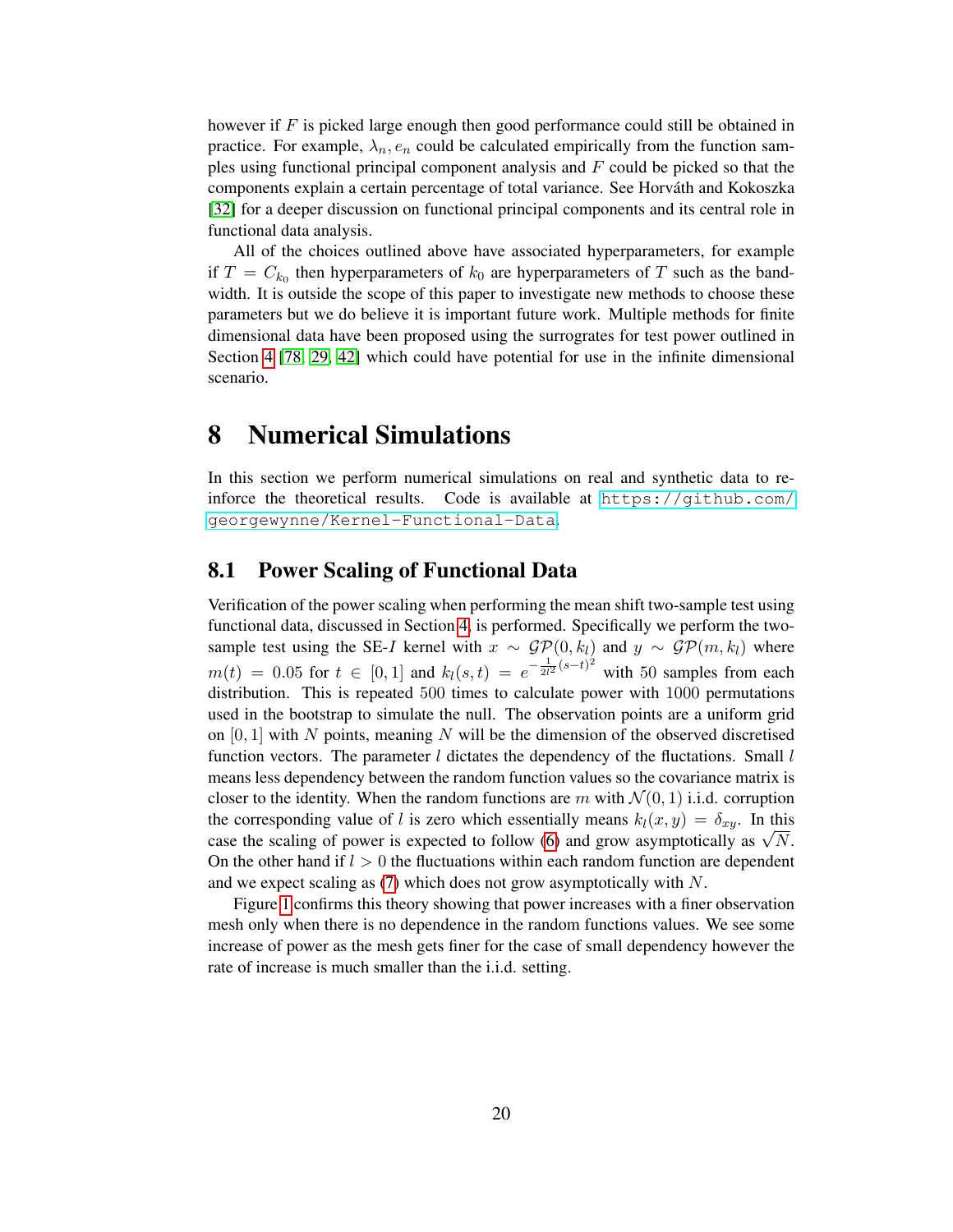<span id="page-20-0"></span>

Figure 1: Test power as mesh size decreases given different point dependency strengths

### 8.2 Synthetic Data

The tests are all performed using the  $k_{\text{cov}}$  kernel from Section [7](#page-17-0) and the SE-T kernel for four different choices of T and unless stated otherwise  $\mathcal{Y} = L^2([0,1])$  and we use the short hand  $L^2$  for  $L^2([0,1])$  and  $n_x, n_y$  will denote the sample sizes of the two samples. To calculate power each test is repeated 500 times and 1000 permutations are used in the bootstrap to simulate the null distribution.

COV will denote the  $k_{\text{cov}}$  kernel, which can only detect difference of covariance operator. ID will denote  $T = I$ . CEXP will denote  $T = C_{k_0}$  with  $k_0 = k_{\text{c-exp}(20, \sqrt{10})}$ the cosine exponential kernel. SQR will denote  $T(x) = (x, x^2)$  with  $\hat{y}$  the direct sum of  $L^2([0,1])$  with itself as detailed in Section [7.](#page-17-0) FPCA will denote  $Tx =$  $\sum_{n=1}^F \lambda_n^{1/2} \langle x, e_n \rangle e_n$  where  $\lambda_n, e_n$  are empirical functional principal components and principal values computed from the union of the two collections of samples with F chosen such that 95% of variance is explained. The abbreviations are summarised in Table [1](#page-21-0) along with references to the other tests being compared against.

For the four uses of the SE-T kernel  $\exp(-\frac{1}{2\gamma})$  $\frac{1}{2\gamma^2}$   $||T(x) - T(y)||^2$  we use, for all but SQR scenario, the median heuristic  $\gamma^2$  = Median $\{\|T(a) - T(b)\|_{\mathcal{Y}}^2 : a, b \in$  ${x_i}_{i=1}^{n_X} \cup {y_i}_{i=1}^{n_Y}, a \neq b$ . As the SQR scenario involves two norms in the exponent two calculations of median heuristic are needed so that the kernel used is  $\exp(-\frac{1}{2\gamma})$  $\frac{1}{2\gamma_1^2} \|x-y\|_{L^2}^2 - \frac{1}{2\gamma}$  $\frac{1}{2\gamma_2^2} \|x^2 - y^2\|_{L^2}^2$  with  $\gamma_j^2 = \text{Median}\{\|a^j - b^j\|_{L^2}^2 : a, b \in$  ${x_i}_{i=1}^{n_X} \cup {y_i}_{i=1}^{n_Y}, a \neq b$  for  $j = 1, 2$ .

#### Difference of Mean

We compare to the Functional Anderson-Darling (FAD) test in Pomann et al. [\[56\]](#page-29-16) which involves computing functional principal components and then doing multiple Anderson-Darling tests. Independent realisations  $\{x_i\}_{i=1}^{n_x}$  and  $\{y_j\}_{j=1}^{n_y}$  of the random functions  $x, y$  over [0, 1] are observed on a grid of 100 uniform points with  $n_x = n_y = 100$  and observation noise  $\mathcal{N}(0, 0.25)$ . The two distributions are

$$
x(t) \sim t + \xi_{10}\sqrt{2}\sin(2\pi t) + \xi_5\sqrt{2}\cos(2\pi t),
$$
  

$$
y(t) \sim t + \delta t^3 + \eta_{10}\sqrt{2}\sin(2\pi t) + \eta_5\sqrt{2}\cos(2\pi t),
$$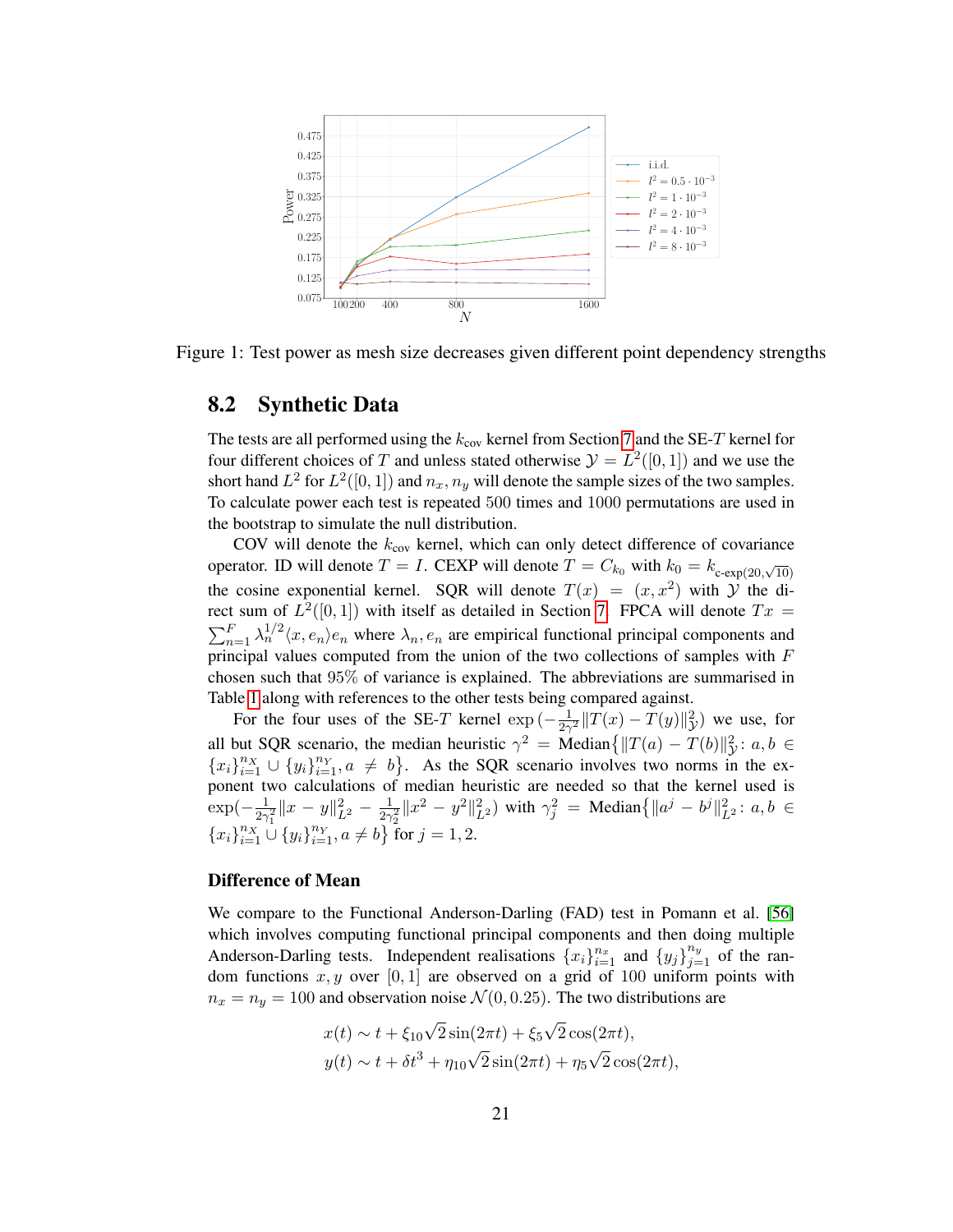<span id="page-21-0"></span>

| Abbreviation   | Description                                                 | Reference          |
|----------------|-------------------------------------------------------------|--------------------|
| ID)            | SE-T kernel, $T = I$                                        | Section 5          |
| <b>FPCA</b>    | $SE-T$ kernel, $T$ based on functional principle components | Section 7          |
| <b>SQR</b>     | SE-T kernel, $T$ squaring feature expansion                 | Section 7          |
| <b>CEXP</b>    | SE- $T$ kernel, $T$ based on the cosine-exponential kernel  | Section 7          |
| COV            | Covariance kernel $k(x, y) = \langle x, y \rangle^2$        | Section 7          |
| <b>FAD</b>     | <b>Functional Anderson-Darling</b>                          | $\left[56\right]$  |
| <b>CVM</b>     | <b>Functional Cramer-von Mises</b>                          | $\lceil 30 \rceil$ |
| <b>BOOT-HS</b> | Bootstrap Hilbert-Schmidt                                   | $[53]$             |
| $FPCA-\chi$    | Functional Principal Component $\chi^2$                     | [24]               |

Table 1: Summary of two-sample tests and kernels used in numerical experiments

with  $\xi_5, \eta_5 \stackrel{i.i.d}{\sim} \mathcal{N}(0, 5)$  and  $\xi_{10}, \eta_{10} \stackrel{i.i.d}{\sim} \mathcal{N}(0, 10)$ . The  $\delta$  parameter measures the deviation from the null hypothesis that  $x, y$  have the same distribution. The range of the parameter is  $\delta \in \{0, 0.5, 1, 1.5, 2\}.$ 

Figure [2](#page-22-0) shows CEXP performing best among all the choices which makes sense since this choice explicitly smooths the signal to make the mean more identifiable compared to the noise. We see that FPCA performs poorly because the principal components are deduced entirely from the covariance structure and do not represent the mean difference well. Likewise COV performs poorly since it can only detect difference in covariance, not mean. Except from FPCA and COV all choices of  $T$  out perform the FAD method. This is most likely because the FAD method involves computing multiple principle components, an estimation which is inherently random, and computes multiple FAD tests with a Bonferroni correction which can cause too harsh a requirement for significance. There is a slight inflation of test size, meaning rejection is mildly larger than 5% when the null hypothesis is true.

Figure [3](#page-22-1) shows an ROC curve. On the x-axis is  $\alpha$  the false positive rate parameter in the test, see Section [3,](#page-4-0) and on the  $y$ -axis is the power of the test, meaning the true positive rate. The plot was obtained using  $\delta = 1.25$ ,  $n_x = 50$ ,  $n_y = 50$  with the same observation locations and noise as described above. The dashed line is  $y = x$  which corresponds to a test with trivial performance. We see that COV and FPCA performs trivially weakly implying the calculated principal components are uninformative for identifying the difference in mean. CEXP has the best curve and the other three choices of  $T$  perform equally well.

#### Difference of Variance

We investigate two synthetic data sets, the first from Pomann et al. [\[56\]](#page-29-16) and the second from Paparoditis and Sapatinas [\[53\]](#page-29-30). The first represents a difference in covariance in a specific frequency and the second a difference across all frequencies.

In the first data set  $n_x = n_y = 100$ , observations are made on a uniform grid of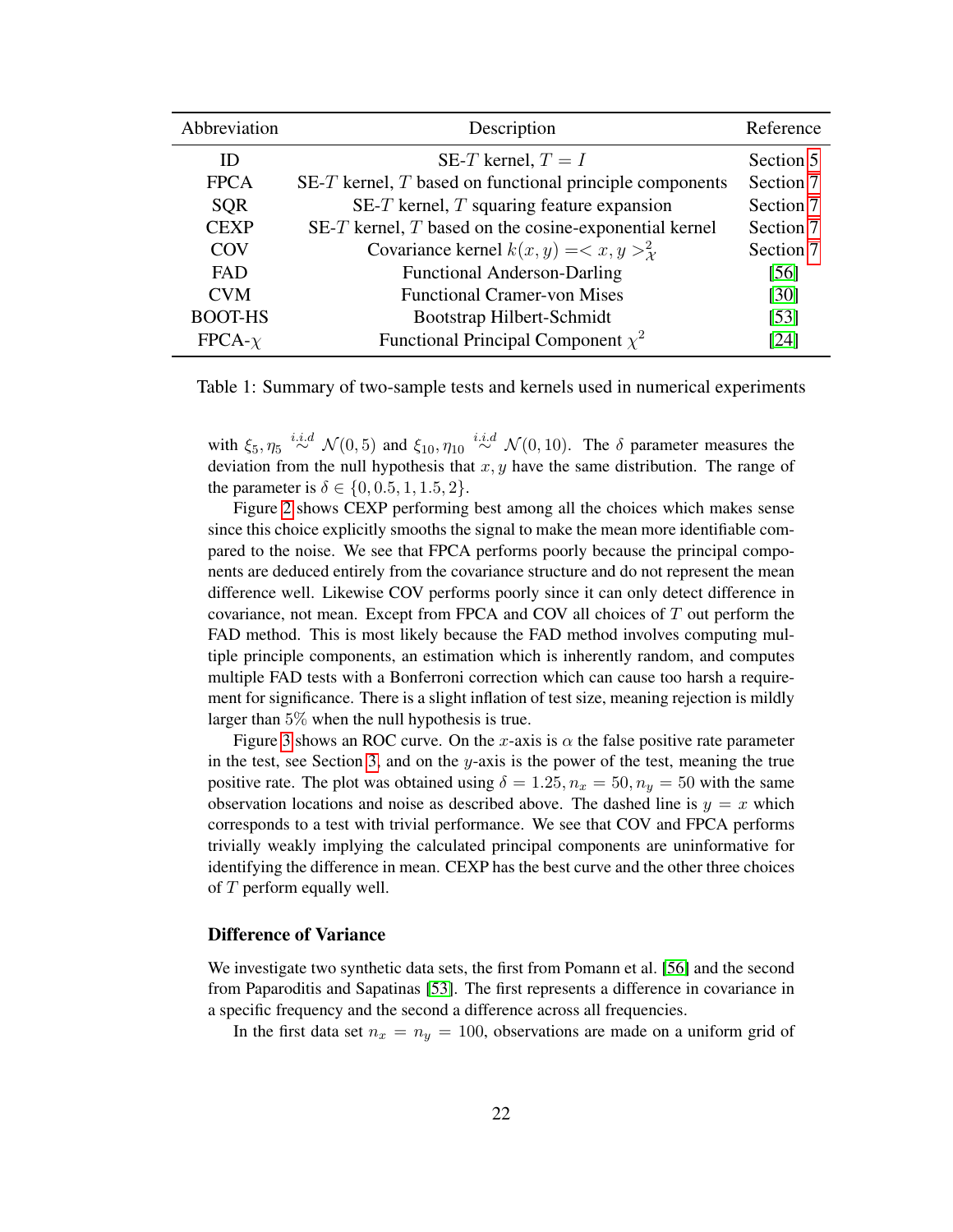<span id="page-22-0"></span>

<span id="page-22-1"></span>Figure 2: Test power under mean difference for different kernels.



Figure 3: ROC curve for different kernels.

100 points and the observation noise is  $\mathcal{N}(0, 0.25)$ . The two distributions are

$$
x(t) \sim \xi_{10}\sqrt{2}\sin(2\pi t) + \xi_5\sqrt{2}\cos(2\pi t),
$$
  

$$
y(t) \sim \eta_{10+\delta}\sqrt{2}\sin(2\pi t) + \eta_5\sqrt{2}\cos(2\pi t),
$$

with  $\xi_5$ ,  $\eta_5 \stackrel{i.i.d}{\sim} \mathcal{N}(0, 5)$  and  $\xi_{10} \sim \mathcal{N}(0, 10)$  and  $\eta_{10+\delta} \sim \mathcal{N}(0, 10+\delta)$ . Therefore the difference in covariance structure is manifested in the first frequency. The range of the parameter is  $\delta \in \{0, 5, 10, 15, 20\}$  and we again compare against the FAD test.

Figure [4](#page-23-0) shows that COV performs the best which is to be expected since it is specifically designed to only detect change in covariance. SQR and FPCA perform well since they are designed to capture covariance information too. CEXP performs almost identically to ID since it designed to improve performance on mean shift tests, not covariance shift.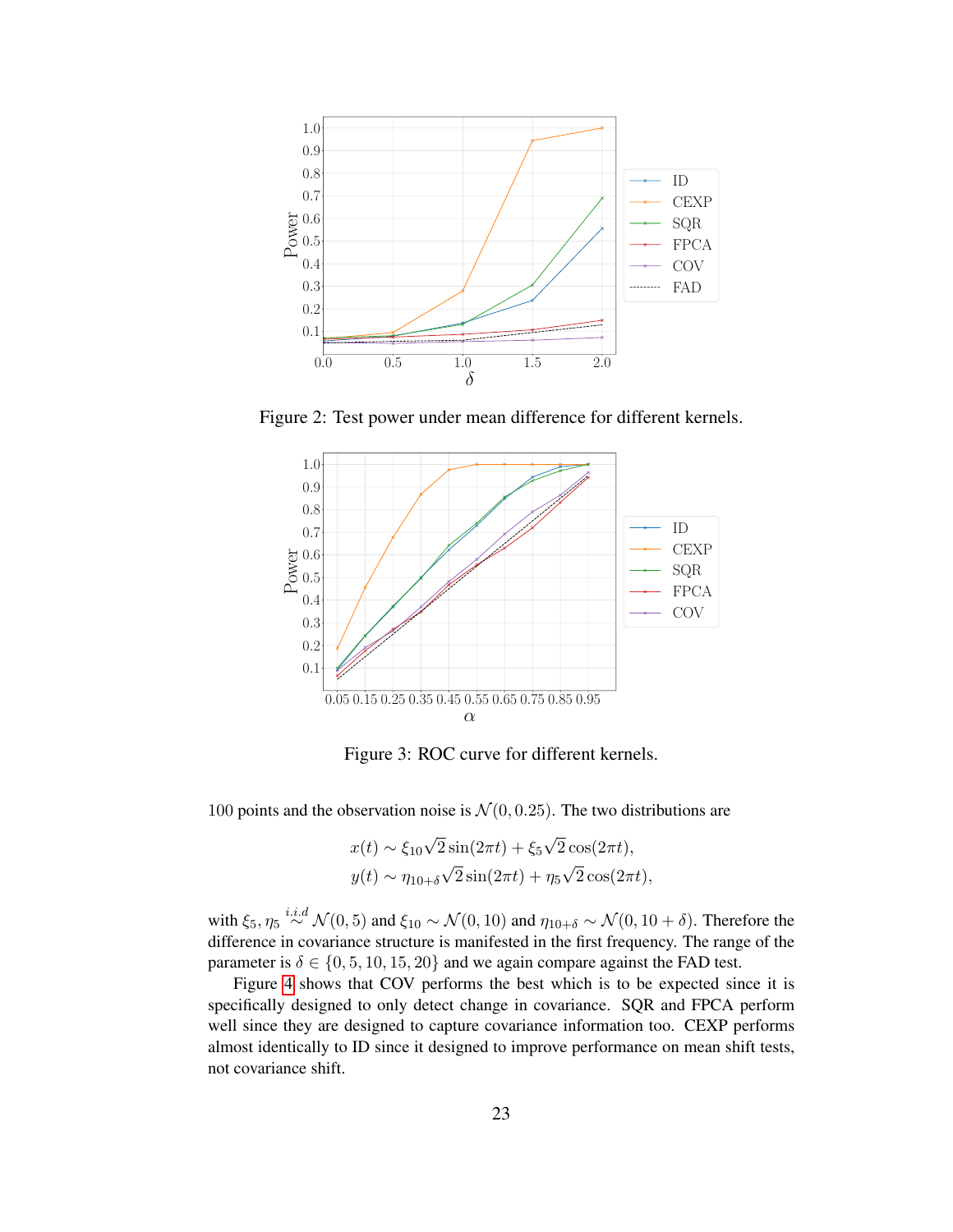<span id="page-23-0"></span>



The second dataset is from Paparoditis and Sapatinas [\[53\]](#page-29-30) and we compare against the data reported there of a bootstrap Hilbert-Schmidt norm (BOOT-HS) test [\[53,](#page-29-30) Section 2.2] and a functional principal component chi-squared (FPCA- $\chi$ ) test [\[24\]](#page-28-14), which is similar to the test in Panaretos et al. [\[52\]](#page-29-18). The number of function samples is  $n_x = n_y = 25$  and each sample is observed on a uniform grid over [0, 1] consisting of 500 points. The first distribution is defined as

$$
x(t) \sim \sum_{n=1}^{10} \xi_n n^{-\frac{1}{2}} \sqrt{2} \sin(\pi nt) + \eta_n n^{-\frac{1}{2}} \sqrt{2} \cos(\pi nt),
$$

where  $\xi_n$ ,  $\eta_n$  are i.i.d. Student's t-distribution random variables with 5 degrees of freedom. For  $\delta \in \mathbb{R}$  the other function distribution is  $y \sim \delta x'$  where  $x'$  is an i.i.d. copy of x. When  $\delta = 1$  the two distributions are the same. The entire covariance structure of Y is different from that of X when  $\delta \neq 1$  which is in contrast the previous numerical example where the covariance structure differed at only one frequency. The range of the deviation parameter is  $\delta \in \{1, 1.2, 1.4, 1.6, 1.8, 2\}.$ 

Figure [5](#page-24-0) shows again that COV and SQR performs the best. The BOOT-HS and  $FPCA-\gamma$  tests are both conservative, providing rejection rates below 5% when the null is true as opposed to the kernel based tests which all lie at or very close to the 5% level.

#### Difference of Higher Orders

Data from Hall and Keilegom [\[30\]](#page-29-29) is used when performing the test. The random functions  $x, y$  are distributed as

$$
x(t) \sim \sum_{n=1}^{15} e^{-\frac{n}{2}} \xi_n^x \psi_n(t),
$$
  

$$
y(t) \sim \sum_{n=1}^{15} e^{-\frac{n}{2}} \xi_{n,1}^y \psi_n(t) + \delta \sum_{n=1}^{15} n^{-2} \xi_{n,2}^y \psi_n^*(t),
$$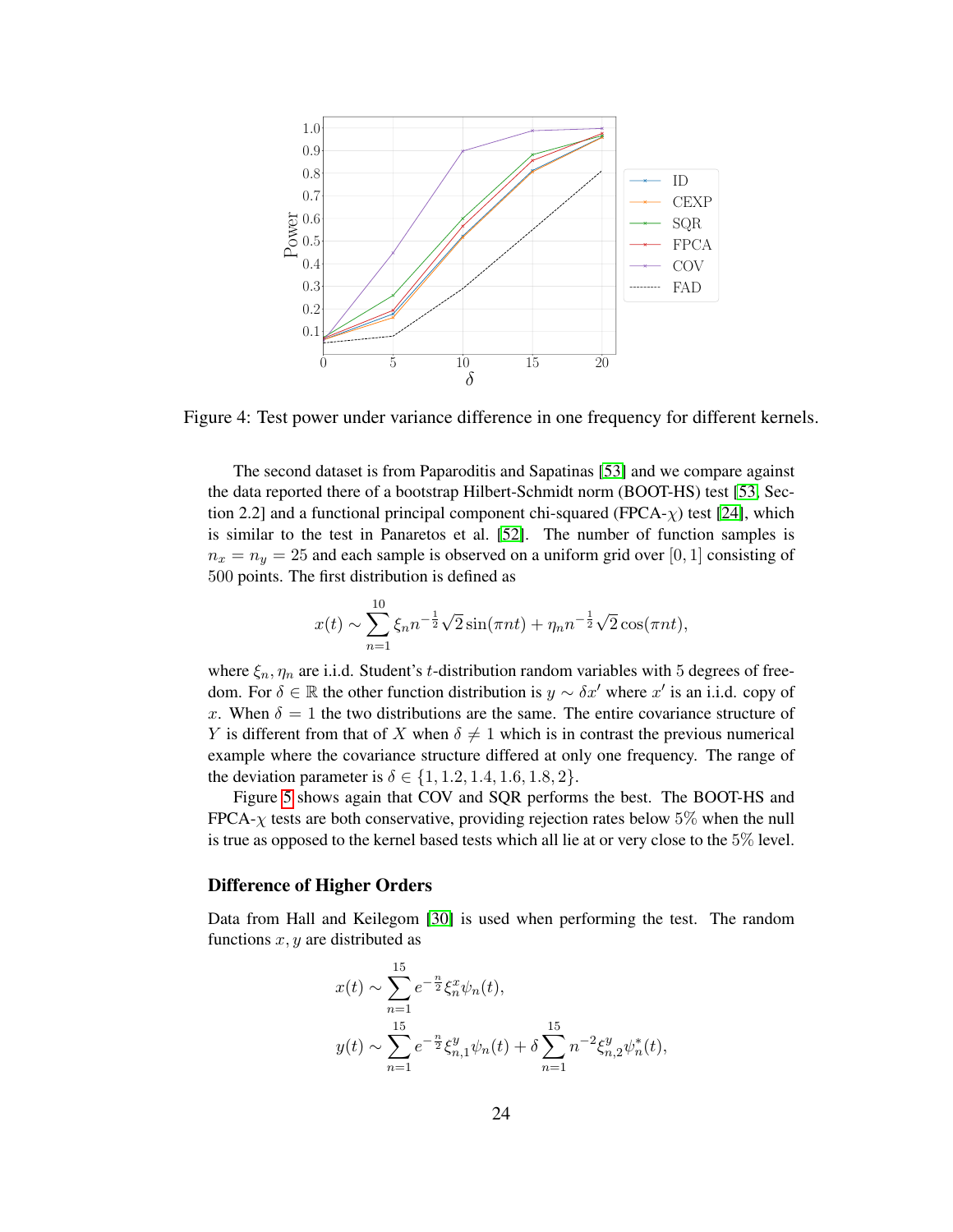<span id="page-24-0"></span>

Figure 5: Test power under variance difference across all frequencies for different kernels.

with  $\xi_n^x, \xi_{n,1}^y, \xi_{n,2}^y \stackrel{i.i.d}{\sim} \mathcal{N}(0,1)$ ,  $\psi_1(t) = 1$ ,  $\psi_n(t) = \sqrt{2} \sin((k-1)\pi t)$  for  $n > 1$  and  $\psi_1^*(t) = 1, \psi_n^*(t) = \sqrt{2} \cos((k-1)\pi(2t-1))$  if  $n > 1$  is even,  $\psi_n^*(t) = \sqrt{2} \sin((k-1)\pi(2t-1))$  $1\pi(2t-1)$  if  $n>1$  is odd. The observation noise for x is  $\mathcal{N}(0,0.01)$  and for y is  $\mathcal{N}(0, 0.09)$ . The range of the parameter is  $\delta \in \{0, 1, 2, 3, 4\}$  and we compare against the FAD test and the Cramer-von Mises test in Hall and Keilegom [\[30\]](#page-29-29). The number of samples is  $n_x = n_y = 15$  and for each random function 20 observation locations are sampled randomly according to  $p_x$  or  $p_y$  with  $p_x$  being the uniform distribution on [0, 1] and  $p_y$  the distribution with density function  $0.8 + 0.4t$  on [0, 1].

Since the data is noisy and irregularly sampled, curves were fit to the data before the test was performed. The posterior mean of a Gaussian process with noise parameter  $\sigma^2 = 0.01$  was fit to each data sample using a Matérn-1.5 kernel  $k_{\text{Mat}}(s,t) = (1 +$  $\sqrt{3}(s-t))e^{-\sqrt{3}(s-t)}$ .

Figure [6](#page-25-0) shows that the COV, SQR perform the best with other choices of  $T$  performing equally. Good power is still obtained against the existing methods despite the function reconstructions, validating the theoretical results of Section [6.](#page-13-0)

### 8.3 Real Data

#### Berkeley Growth Data

We now perform tests on the Berkeley growth dataset which contains the height of 39 male and 54 female children from age 1 to 18 and 31 locations. The data can be found in the R package fda. We perform the two sample test on this data for the five different choices of T with  $\gamma$  chosen via the median heuristic outlined in the previous subsection. To identify the effect on test performance of sample size we perform random subsampling of the datasets and repeat the test to calculate test power. For each sample size  $M \in \{5, 15, 25, 35\}$  we sample M functions from each data set and perform the test, this is repeated 500 times to calculate test power. The results are plotted in Figure [7.](#page-25-1) Similarly, to investigate the size of the test we sample two disjoint subsets of size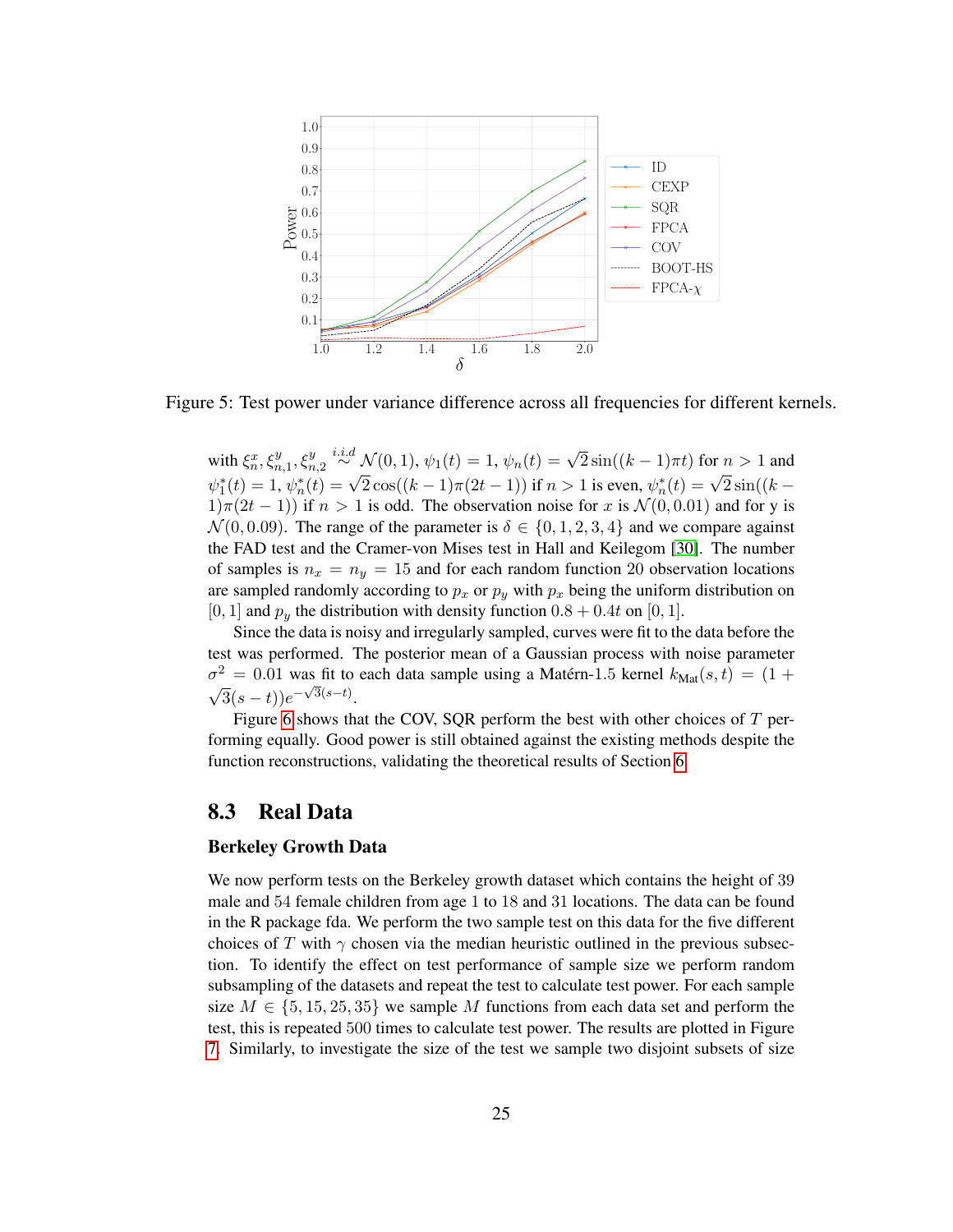<span id="page-25-0"></span>

Figure 6: Test power under difference of higher orders for different kernels.

 $M \in \{5, 15, 25\}$  from the female data set and perform the test and record whether the null was incorrectly rejected, this is repeated 500 times to obtain a rate of incorrect rejection of the null, the results are reported in Table [2.](#page-26-0)

<span id="page-25-1"></span>Figure [7](#page-25-1) shows ID, SQR performing the best, COV performs weaker than CEXP suggesting that it is not just a difference of covariance operator that distinguishes the two samples. Table [2](#page-26-0) shows nearly all the tests have the correct empirical size.



Figure 7: Test power under subsamples of size M using Berkeley growth data.

### NEU Steel Data

We perform the two-sample test on two classes from the North Eastern University steel defect dataset [\[70,](#page-30-26) [31,](#page-29-31) [20\]](#page-28-22). The dataset consists of  $200 \times 200$  pixel grey scale images of defects of steel surfaces with 6 different classes of defects and 300 images in each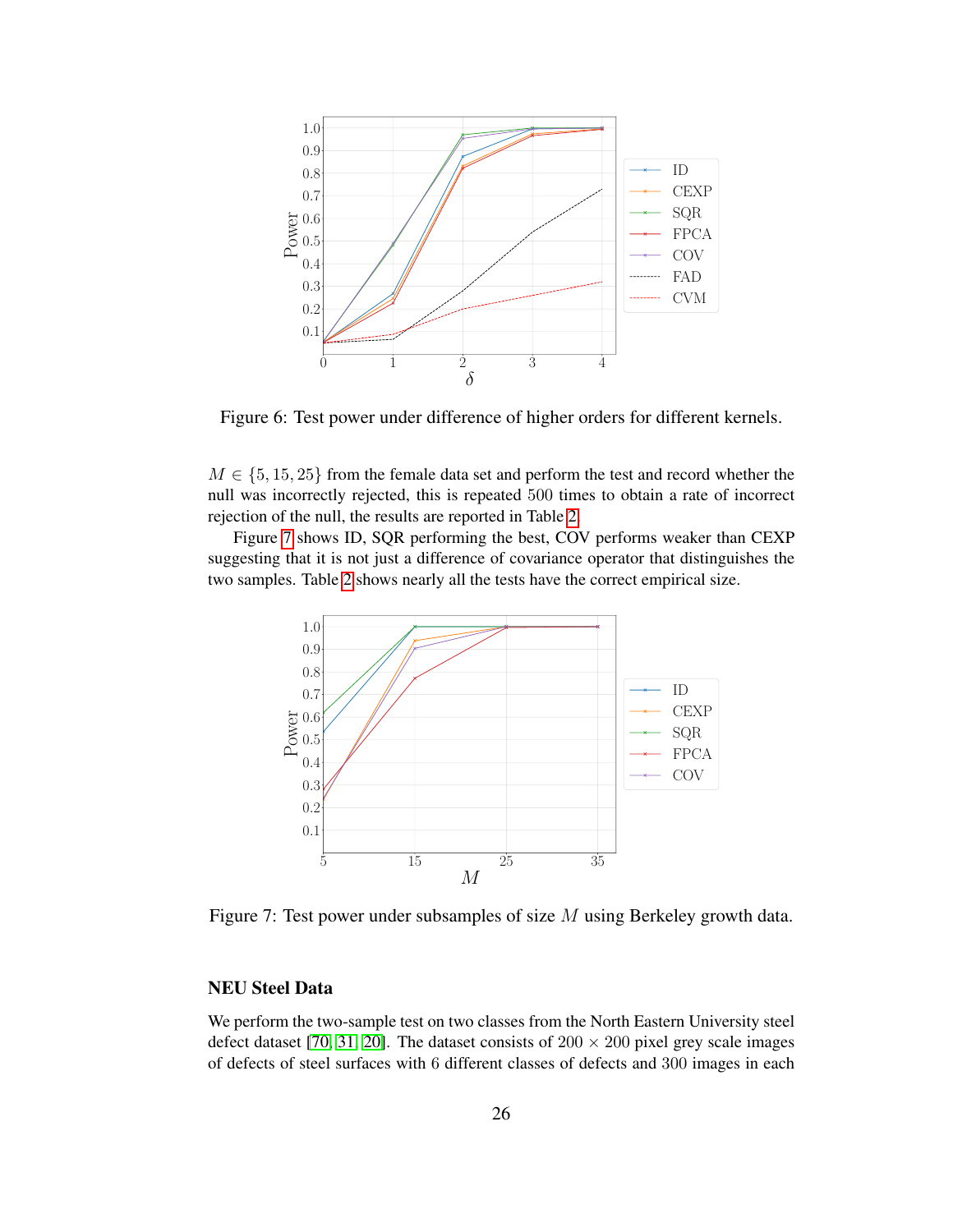|  | M   ID CEXP COV SQR FPCA                                                                                |         |     |
|--|---------------------------------------------------------------------------------------------------------|---------|-----|
|  | $\begin{array}{c cc}\n5 & 5.0 & 4.8 & 4.2 \\ 15 & 4.4 & 4.6 & 4.4 \\ 25 & 5.0 & 4.6 & 5.4\n\end{array}$ | 5.6 5.0 |     |
|  |                                                                                                         | 5.2     | 4.6 |
|  |                                                                                                         | 5.8     | 5.6 |

<span id="page-26-0"></span>Table 2: Empirical size, meaning the rate of rejection of the null when the null is true, of the two-sample test performed on the female Berkeley growth data for different sample sizes across different choices of T. The values are written as percentages, a value above 5 shows too frequent rejection and below shows too conservative a test.

class. We perform the test on the two classes which are most visually similar, called rolled-in scale and crazing. See the URL [\[71\]](#page-30-27) for further description of the dataset. For each sample size  $M \in \{10, 20, 30, 40\}$  we sample M images from each class and perform the test, this is repeated 500 times to calculate test power. Again we assess the empirical size by sampling two distinct subsets from one class, the rolled-in class, for sample sizes  $M \in \{10, 20, 30, 40\}$  and repeat this 500 times and report the rate of incorrect null rejection. For CEXP we use the two dimensional tensor product kernel induced by the CEXP kernel with 20 frequencies and  $l = \sqrt{10}/200$  to normalise the size of the images.

Figure [8](#page-26-1) shows SQR having the best performance, CEXP performs well and so does ID. Table [3](#page-27-1) shows that the empirical size is inflated under some choices of  $T$  especially CEXP. Once the test is performed with 40 samples the sizes return to an acceptable level for SQR and FPCA. This inflation of empirical size should be taken into account when viewing the powers of the tests.

<span id="page-26-1"></span>

Figure 8: Test power under subsamples of size M using NEU steel data.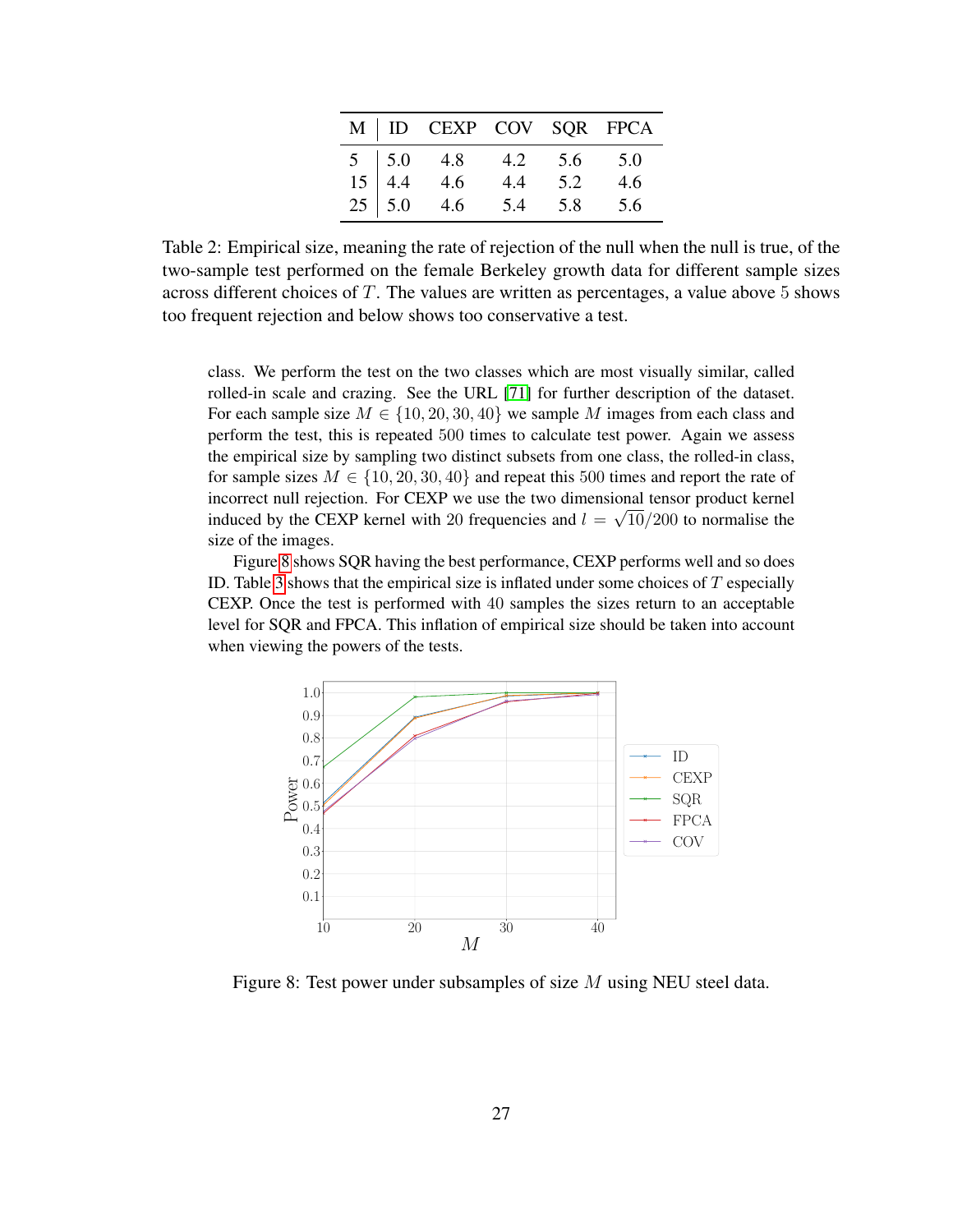|  | M   ID CEXP COV SQR FPCA                                                                                    |     |             |     |
|--|-------------------------------------------------------------------------------------------------------------|-----|-------------|-----|
|  | $\begin{array}{c ccccc}\n10 & 4.2 & 4.2 & 5.0 & 5.8 & 5.8 \\ 20 & 4.8 & 4.8 & 6.6 & 5.8 & 6.2\n\end{array}$ |     |             |     |
|  |                                                                                                             |     |             |     |
|  | $\begin{array}{c cc} 30 & 5.2 & 6.4 \\ 40 & 6.4 & 7.0 \end{array}$                                          | 6.0 | 6.2         | 6.6 |
|  |                                                                                                             | 5.2 | $4.4$ $4.8$ |     |

<span id="page-27-1"></span>Table 3: Empirical size, meaning the rate of rejection of the null when the null is true, of the two-sample test performed on the rolled-in scale class from the NEU steel defect data, for different sample sizes across different choices of  $T$ . The values are written as percentages, a value above 5 shows too frequent rejection and below shows too conservative a test.

## <span id="page-27-0"></span>9 Conclusion

In this paper we studied properties of kernels on real, separable Hilbert spaces, and the associated Maximum Mean Discrepancy distance. Based on this, we formulated a novel kernel-based two-sample testing procedure for functional data. The development of kernels on Hilbert spaces was motivated by the observation that certain scaling of kernel parameters in the finite dimensional regime can result in a kernel over a Hilbert space. Indeed, multiple theoretical properties emerged as natural infinite dimensional generalisations of the finite dimensional case. The development of kernels defined directly over Hilbert spaces facilitates the use of hyperparameters adapted for functional data, such as the choice of T in the SE-T kernel, which can result in greater test power.

While other nonparametric two-sample tests for functional data have been proposed recently, we believe that kernel-based approaches offer unique advantages. In particular, the ability to choose the kernel to reflect *a priori* knowledge about the data, such as any underlying dependencies, or to emphasise at which spatial scales the comparison should be made between the samples can be of significant benefit to practitioners. The construction of kernels which are tailor-made for two-sample testing of specific forms of functional data, for example time series and spatial data, is an interesting and open question, which we shall defer to future work.

The theory of kernels on function spaces is of independent interest and our work highlights how existing results on probability measures on infinite dimensional spaces can be applied to kernel methods, for example the use of the Minlos-Sazanov theorem when proving characteristicness. Recent theoretical developments relating to kernels and MMD on general topological spaces in the absence of compactness or local compactness have revealed the challenges in establishing important properties of such metrics, for example determining weak convergence of sequences of probability measures [\[67,](#page-30-12) [68,](#page-30-28) [15\]](#page-28-2), which have important implications for the development of effective MMD-based tests for functional data.

A further application of kernels on function spaces is statistical learning of maps between function spaces, in particular, the challenge of learning surrogate models for large-scale PDE systems which can be viewed as a nonlinear deterministic maps from an input function space, initial or boundary data, to an output function space, a system response. Here there are fundamental challenges to be addressed relating to the univer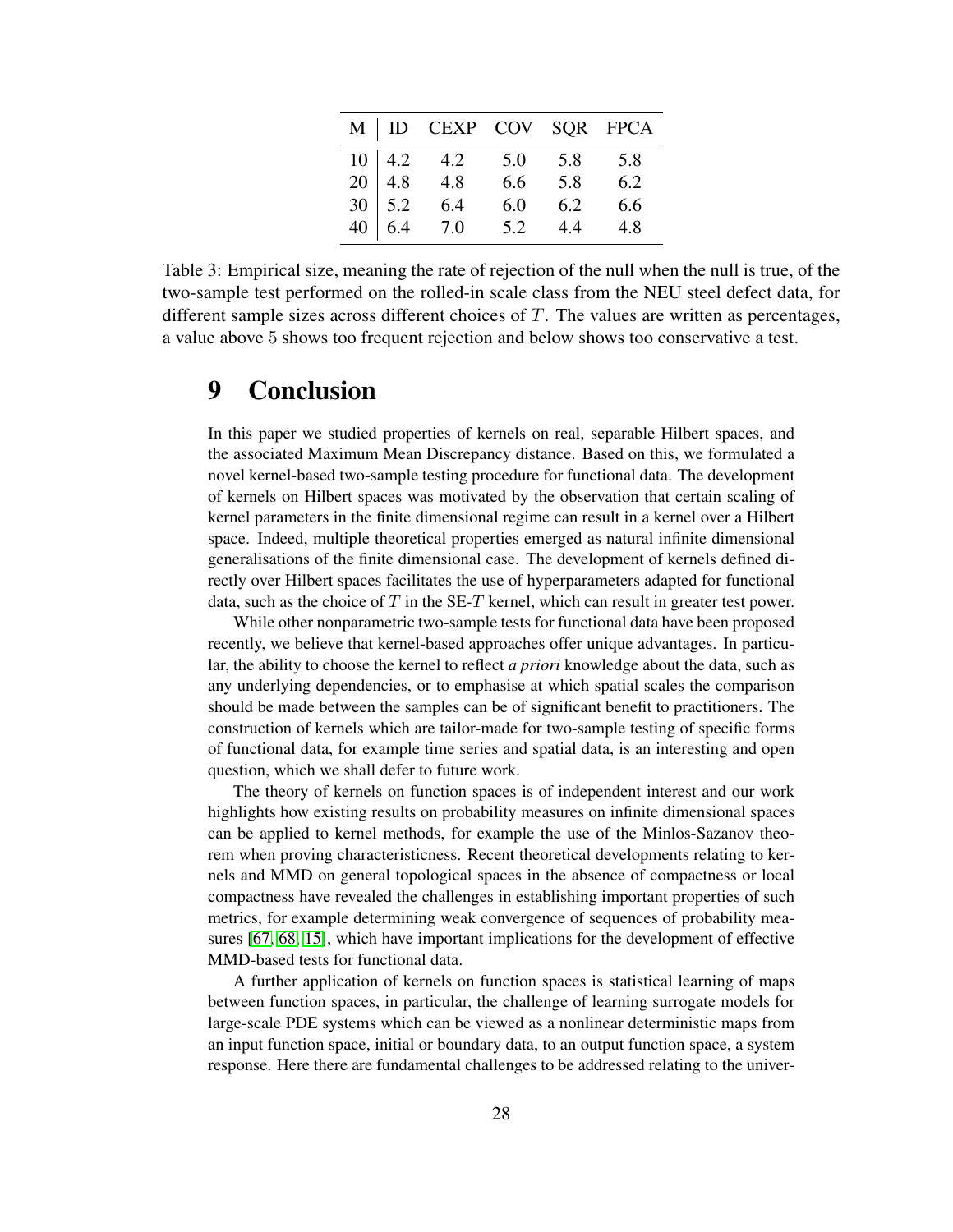sality properties of such kernels. Preliminary work in Nelsen and Stuart [\[50\]](#page-29-12) indicates that this is a promising direction of research.

### Acknowledgments

GW was supported by an EPSRC Industrial CASE award [18000171] in partnership with Shell UK Ltd. AD was supported by the Lloyds Register Foundation Programme on Data Centric Engineering and by The Alan Turing Institute under the EPSRC grant [EP/N510129/1]. We thank Sebastian Vollmer for helpful comments.

## References

- <span id="page-28-23"></span>[1] S. Albeverio and S. Mazzucchi. An introduction to infinite-dimensional oscillatory and probabilistic integrals. In *Stochastic Analysis: A Series of Lectures*, pages 1–54. Springer Basel, 2015.
- <span id="page-28-8"></span>[2] A. Aue, G. Rice, and O. Sönmez. Detecting and dating structural breaks in functional data without dimension reduction. *Journal of the Royal Statistical Society: Series B (Statistical Methodology)*, 80(3):509–529, 2018.
- <span id="page-28-20"></span>[3] F. Bach. On the equivalence between kernel quadrature rules and random feature expansions. *The Journal of Machine Learning Research*, 18(1):714–751, 2017.
- <span id="page-28-7"></span>[4] M. Benko, W. Härdle, and A. Kneip. Common functional principal components. *The Annals of Statistics*, 37(1): 1–34, 2009.
- <span id="page-28-24"></span>[5] C. Berg, J. P. R. Christensen, and P. Ressel. *Harmonic Analysis on Semigroups*. Springer New York, 1984.
- <span id="page-28-17"></span>[6] A. Berlinet and C. Thomas-Agnan. *Reproducing Kernel Hilbert Spaces in Probability and Statistics*. Springer US, 2004.
- <span id="page-28-1"></span>[7] J. R. Berrendero, B. Bueno-Larraz, and A. Cuevas. On Mahalanobis distance in functional settings. *Journal of Machine Learning Research*, 21(9):1–33, 2020.
- <span id="page-28-21"></span>[8] P. Billingsley. *Weak Convergence of Measures*. Society for Industrial and Applied Mathematics, 1971.
- <span id="page-28-4"></span>[9] K. M. Borgwardt, A. Gretton, M. J. Rasch, H.-P. Kriegel, B. Scholkopf, and A. J. Smola. Integrating structured biological data by kernel maximum mean discrepancy. *Bioinformatics*, 22(14):49–57, 2006.
- <span id="page-28-9"></span>[10] B. Bucchia and M. Wendler. Change-point detection and bootstrap for Hilbert space valued random fields. *Journal of Multivariate Analysis*, 155:344–368, 2017.
- <span id="page-28-10"></span>[11] A. Cabana, A. M. Estrada, J. Pena, and A. J. Quiroz. Permutation tests in the two-sample problem for functional data. In *Functional Statistics and Related Fields*, pages 77–85. Springer, 2017.
- <span id="page-28-3"></span>[12] C. Carmeli, E. de Vito, A. Toigo, and V. Umanità. Vector valued reproducing kernel hilbert spaces and universality. *Analysis and Applications*, 08(01):19–61, Jan. 2010.
- <span id="page-28-12"></span>[13] S. Chakraborty and X. Zhang. A new framework for distance and kernel-based metrics in high dimensions. *arXiv:1909.13469*, 2019.
- <span id="page-28-11"></span>[14] H. Chen, P. T. Reiss, and T. Tarpey. Optimally weighted L2 distance for functional data. *Biometrics*, 70(3): 516–525, 2014.
- <span id="page-28-2"></span>[15] I. Chevyrev and H. Oberhauser. Signature moments to characterize laws of stochastic processes. *arXiv:1810.10971*, 2018.
- <span id="page-28-6"></span>[16] A. Christmann and I. Steinwart. Universal kernels on non-standard input spaces. *Advances in Neural Information Processing Systems 23*, pages 406–414, 2010.
- <span id="page-28-15"></span>[17] A. Cuevas. A partial overview of the theory of statistics with functional data. *Journal of Statistical Planning and Inference*, 147:1–23, 2014.
- <span id="page-28-16"></span>[18] G. Da Prato. *An Introduction to Infinite-Dimensional Analysis*. Springer Berlin Heidelberg, 2006.
- <span id="page-28-19"></span>[19] G. Da Prato and J. Zabczyk. *Second Order Partial Differential Equations in Hilbert Spaces*. Cambridge University Press, 2002.
- <span id="page-28-22"></span>[20] H. Dong, K. Song, Y. He, J. Xu, Y. Yan, and Q. Meng. PGA-Net: pyramid feature fusion and global context attention network for automated surface defect detection. *IEEE Transactions on Industrial Informatics*, 2019.
- <span id="page-28-25"></span>[21] S. N. Ethier and T. G. Kurtz, editors. *Markov Processes*. John Wiley & Sons, Inc., 1986.
- <span id="page-28-18"></span>[22] G. Fasshauer and M. McCourt. *Kernel-based Approximation Methods using MATLAB*. World Scientific, June 2014.
- <span id="page-28-13"></span>[23] F. Ferraty and P. Vieu. Curves discrimination: a nonparametric functional approach. *Computational Statistics & Data Analysis*, 44(1-2):161–173, 2003.
- <span id="page-28-14"></span>[24] S. Fremdt, J. G. Steinbach, L. Horváth, and P. Kokoszka. Testing the equality of covariance operators in functional samples. *Scandinavian Journal of Statistics*, 40(1):138–152, 2012.
- <span id="page-28-0"></span>[25] J. H. Friedman and L. C. Rafsky. Multivariate generalizations of the Wald-Wolfowitz and Smirnov two-sample tests. *The Annals of Statistics*, pages 697–717, 1979.
- <span id="page-28-5"></span>[26] T. Gärtner. A survey of kernels for structured data. ACM SIGKDD Explorations Newsletter, 5(1):49, 2003.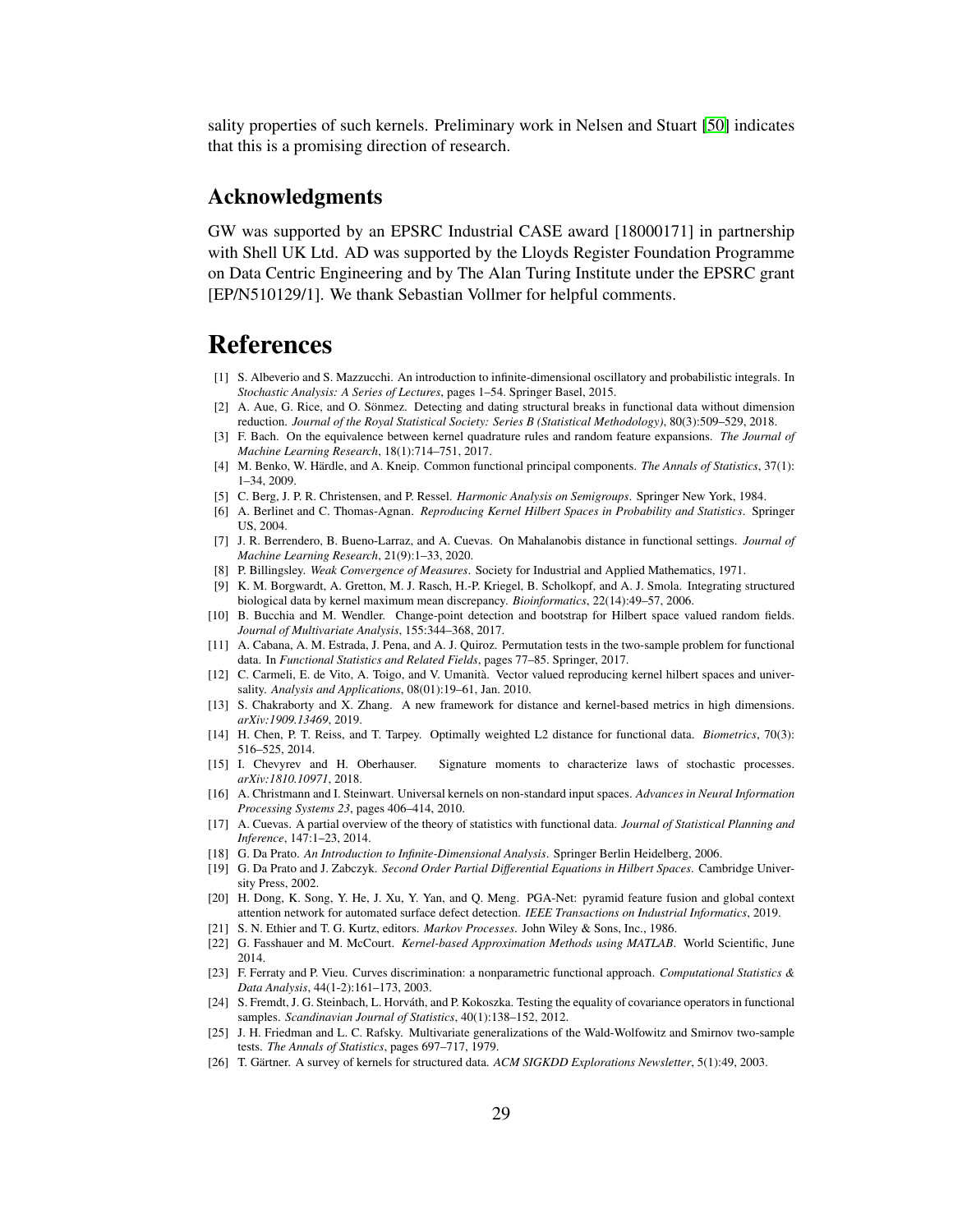- <span id="page-29-7"></span>[27] A. Gretton, K. Borgwardt, M. Rasch, B. Schölkopf, and A. J. Smola. A kernel method for the two-sampleproblem. *Advances in Neural Information Processing Systems 19*, pages 513–520, 2007.
- <span id="page-29-6"></span>[28] A. Gretton, K. M. Borgwardt, M. J. Rasch, B. Scholkopf, and A. Smola. A kernel two-sample test. ¨ *Journal of Machine Learning Research*, 13(1):723–773, 2012.
- <span id="page-29-28"></span>[29] A. Gretton, D. Sejdinovic, H. Strathmann, S. Balakrishnan, M. Pontil, K. Fukumizu, and B. K. Sriperumbudur. Optimal kernel choice for large-scale two-sample tests. *Advances in Neural Information Processing Systems 25*, pages 1205–1213, 2012.
- <span id="page-29-29"></span>[30] P. Hall and I. V. Keilegom. Two-sample tests in functional data analysis starting from discrete data. *Statistica Sinica*, 17(4):1511–1531, 2007. ISSN 10170405, 19968507.
- <span id="page-29-31"></span>[31] Y. He, K. Song, Q. Meng, and Y. Yan. An end-to-end steel surface defect detection approach via fusing multiple hierarchical features. *IEEE Transactions on Instrumentation and Measurement*, 69(4):1493–1504, 2020.
- <span id="page-29-1"></span>[32] L. Horváth and P. Kokoszka. *Inference For Functional Data With Applications*. Springer Science & Business Media, 2012.
- <span id="page-29-17"></span>[33] L. Horváth, P. Kokoszka, and R. Reeder. Estimation of the mean of functional time series and a two-sample problem. *Journal of the Royal Statistical Society: Series B (Statistical Methodology)*, 75(1):103–122, 2012.
- <span id="page-29-15"></span>[34] L. Horváth, P. Kokoszka, and G. Rice. Testing stationarity of functional time series. *Journal of Econometrics*, 179(1):66–82, 2014.
- <span id="page-29-2"></span>[35] T. Hsing and R. Eubank. *Theoretical Foundations of Functional Data Analysis, with an Introduction to Linear Operators*. John Wiley & Sons, Ltd, 2015.
- <span id="page-29-21"></span>[36] W. Jitkrittum, W. Xu, Z. Szabo, K. Fukumizu, and A. Gretton. A linear-time kernel goodness-of-fit test. *Advances in Neural Information Processing Systems 30*, pages 262–271, 2017.
- <span id="page-29-4"></span>[37] H. Kadri, E. Duflos, P. Preux, S. Canu, A. Rakotomamonjy, and J. Audiffren. Operator-valued kernels for learning from functional response data. *Journal of Machine Learning Research*, 17(20):1–54, 2016.
- <span id="page-29-26"></span>[38] M. Kanagawa, P. Hennig, D. Sejdinovic, and B. K. Sriperumbudur. Gaussian processes and kernel methods: A review on connections and equivalences. *arXiv:1807.02582*, 2018.
- <span id="page-29-32"></span>[39] A. S. Kechris. *Classical Descriptive Set Theory*. Springer New York, 1995.
- <span id="page-29-11"></span>[40] P. Kidger, P. Bonnier, I. Perez Arribas, C. Salvi, and T. Lyons. Deep signature transforms. In *Advances in Neural Information Processing Systems 32*, pages 3105–3115. Curran Associates, Inc., 2019.
- <span id="page-29-0"></span>[41] A. Kolmogorov-Smirnov, A. Kolmogorov, and M. Kolmogorov. Sulla determinazione empirica di uma legge di distribuzione. *Giornale dell'Istituto Italiano degli Attuari*, 1933.
- <span id="page-29-22"></span>[42] F. Liu, W. Xu, J. Lu, G. Zhang, A. Gretton, and D. J. Sutherland. Learning deep kernels for non-parametric two-sample tests. In *Proceedings of the 37th International Conference on Machine Learning*, 2020.
- <span id="page-29-14"></span>[43] M. Lopes, L. Jacob, and M. J. Wainwright. A more powerful two-sample test in high dimensions using random projection. *Advances in Neural Information Processing Systems*, pages 1206–1214, 2011.
- <span id="page-29-25"></span>[44] S. Maniglia and A. Rhandi. Gaussian measures on separable hilbert spaces and applications, 2004.
- <span id="page-29-3"></span>[45] K. Mardia and I. Dryden. The statistical analysis of shape data. *Biometrika*, 76(2):271–281, 1989.
- <span id="page-29-23"></span>[46] H. Q. Minh. Some properties of Gaussian reproducing kernel Hilbert spaces and their implications for function approximation and learning theory. *Constructive Approximation*, 32(2):307–338, 2009.
- <span id="page-29-5"></span>[47] K. Muandet, K. Fukumizu, B. Sriperumbudur, and B. Schölkopf. Kernel mean embedding of distributions: A review and beyond. *Foundations and Trends® in Machine Learning*, 10(1-2):1–141, 2017.
- <span id="page-29-20"></span>[48] A. Müller. Integral probability metrics and their generating classes of functions. *Advances in Applied Probability*, 29(2):429–443, 1997.
- <span id="page-29-27"></span>[49] F. J. Narcowich, J. D. Ward, and H. Wendland. Sobolev error estimates and a Bernstein inequality for scattered data interpolation via radial basis functions. *Constructive Approximation*, 24(2):175–186, 2006.
- <span id="page-29-12"></span>[50] N. H. Nelsen and A. M. Stuart. The random feature model for input-output maps between Banach spaces. *arXiv:2005.10224*, 2020.
- <span id="page-29-24"></span>[51] I. Nourdin and G. Peccati. *Normal Approximations with Malliavin Calculus*. Cambridge University Press, 2009.
- <span id="page-29-18"></span>[52] V. M. Panaretos, D. Kraus, and J. H. Maddocks. Second-order comparison of Gaussian random functions and the geometry of DNA minicircles. *Journal of the American Statistical Association*, 105(490):670–682, 2010.
- <span id="page-29-30"></span>[53] E. Paparoditis and T. Sapatinas. Bootstrap-based testing of equality of mean functions or equality of covariance operators for functional data. *Biometrika*, 103(3):727–733, 2016.
- <span id="page-29-19"></span>[54] V. I. Paulsen and M. Raghupathi. *An introduction to the theory of reproducing kernel Hilbert spaces*, volume 152 of *Cambridge Studies in Advanced Mathematics*. Cambridge University Press, Cambridge, 2016.
- <span id="page-29-8"></span>[55] B. Pelletier. Kernel density estimation on riemannian manifolds. *Statistics & Probability Letters*, 73(3):297–304, 2005.
- <span id="page-29-16"></span>[56] G.-M. Pomann, A.-M. Staicu, and S. Ghosh. A two-sample distribution-free test for functional data with application to a diffusion tensor imaging study of multiple sclerosis. *Journal of the Royal Statistical Society: Series C (Applied Statistics)*, 65(3):395–414, Jan. 2016.
- <span id="page-29-13"></span>[57] A. Rahimi and B. Recht. Random features for large-scale kernel machines. *Advances in Neural Information Processing Systems 20*, pages 1177–1184, 2008.
- <span id="page-29-9"></span>[58] A. Ramdas, S. J. Reddi, B. Póczos, A. Singh, and L. Wasserman. On the decreasing power of kernel and distance based nonparametric hypothesis tests in high dimensions. In *Twenty-Ninth AAAI Conference on Artificial Intelligence*, 2015.
- <span id="page-29-10"></span>[59] A. Ramdas, S. J. Reddi, B. Póczos, A. R. Singh, and L. A. Wasserman. On the high-dimensional power of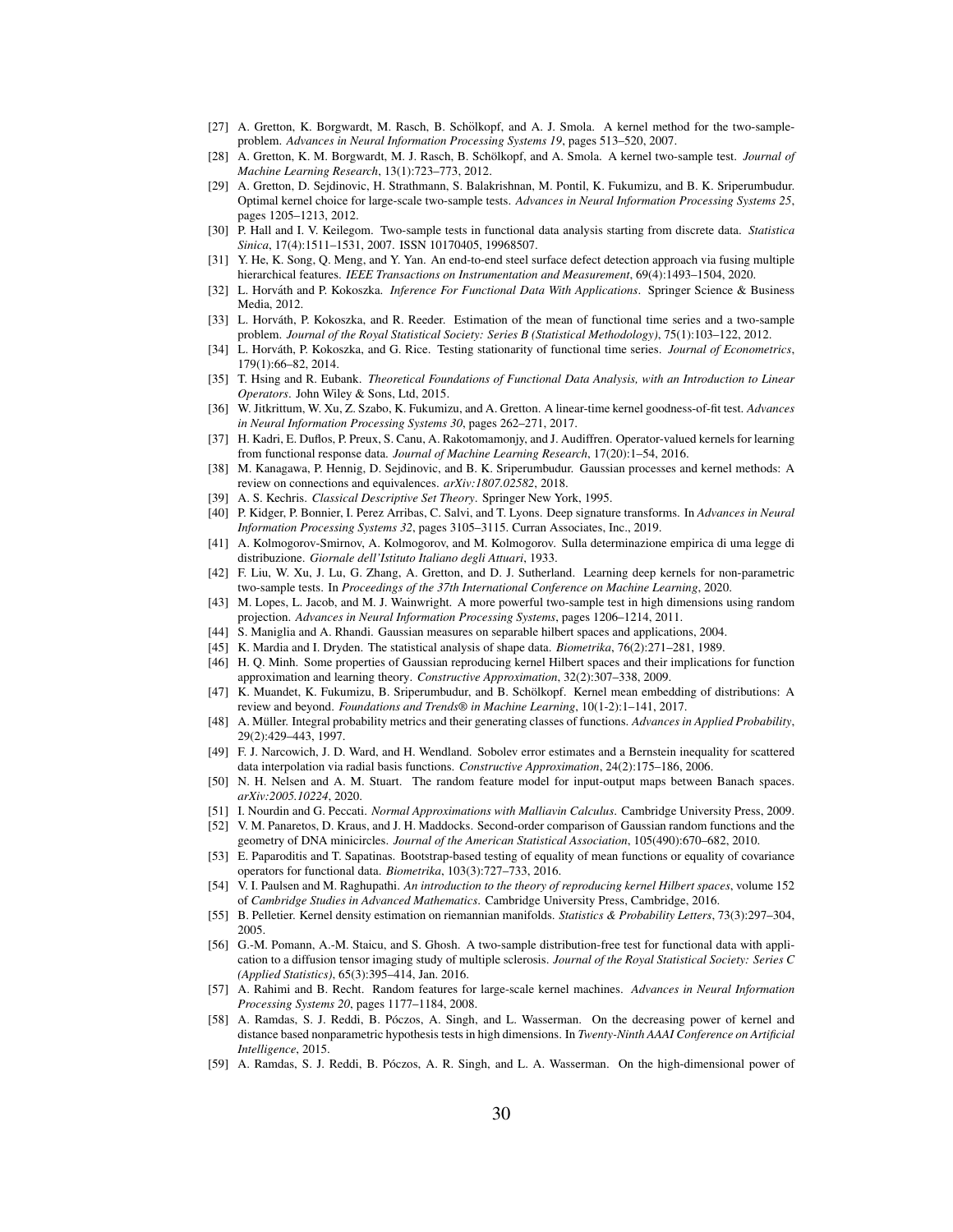linear-time kernel two-sample testing under mean-difference alternatives. In *18th International Conference on Artificial Intelligence and Statistics*, 2015.

- <span id="page-30-16"></span>[60] C. Rasmussen and C. Williams. *Gaussian Processes for Machine Learning*. MIT Press, 2006.
- <span id="page-30-18"></span>[61] S. Saitoh and Y. Sawano. *Theory of reproducing kernels and applications*. Springer, 2016.
- <span id="page-30-1"></span>[62] P. Schmid. On the Kolmogorov and Smirnov limit theorems for discontinuous distribution functions. *The Annals of Mathematical Statistics*, 29(4):1011–1027, 1958.
- <span id="page-30-30"></span>[63] I. J. Schoenberg. Metric spaces and completely monotone functions. *The Annals of Mathematics*, 39(4):811, 1938.
- <span id="page-30-8"></span>[64] D. Sejdinovic, B. Sriperumbudur, A. Gretton, and K. Fukumizu. Equivalence of distance-based and RKHS-based statistics in hypothesis testing. *The Annals of Statistics*, 41(5):2263–2291, 2013.
- <span id="page-30-21"></span>[65] R. J. Serfling. *Approximation Theorems of Mathematical Statistics*. John Wiley & Sons, Inc., Nov. 1980.
- <span id="page-30-5"></span>[66] J. Shawe-Taylor and N. Cristianini. *Kernel Methods for Pattern Analysis*. Cambridge University Press, 2004.
- <span id="page-30-12"></span>[67] C.-J. Simon-Gabriel and B. Schölkopf. Kernel distribution embeddings: Universal kernels, characteristic kernels and kernel metrics on distributions. *Journal of Machine Learning Research*, 19(44):1–29, 2018.
- <span id="page-30-28"></span>[68] C.-J. Simon-Gabriel, A. Barp, and L. Mackey. Metrizing weak convergence with Maximum Mean Discrepancies. *arXiv:2006.09268*, 2020.
- <span id="page-30-0"></span>[69] N. Smirnov. Table for estimating the goodness of fit of empirical distributions. *The Annals of Mathematical Statistics*, 19(2):279–281, 1948.
- <span id="page-30-26"></span>[70] K. Song and Y. Yan. A noise robust method based on completed local binary patterns for hot-rolled steel strip surface defects. *Applied Surface Science*, 285:858–864, 2013.
- <span id="page-30-27"></span>[71] K. Song and Y. Yan. NEU Steel Dataset Description. [http://faculty.neu.edu.cn/yunhyan/NEU\\_](http://faculty.neu.edu.cn/yunhyan/NEU_surface_defect_database.html) [surface\\_defect\\_database.html](http://faculty.neu.edu.cn/yunhyan/NEU_surface_defect_database.html), 2020. Last accessed 29/07/2020.
- <span id="page-30-11"></span>[72] B. K. Sriperumbudur, A. Gretton, K. Fukumizu, B. Schölkopf, and G. R. Lanckriet. Hilbert space embeddings and metrics on probability measures. *Journal of Machine Learning Research*, 11:1517–1561, 2010. ISSN 1532- 4435.
- <span id="page-30-19"></span>[73] B. K. Sriperumbudur, K. Fukumizu, and G. R. G. Lanckriet. Universality, characteristic kernels and RKHS embedding of measures. *Journal of Machine Learning Research*, 12:2389–2410, 2011. ISSN 1532-4435.
- <span id="page-30-13"></span>[74] I. Steinwart and A. Christmann. *Support Vector Machines*. Springer, 2008.
- <span id="page-30-15"></span>[75] I. Steinwart and C. Scovel. Mercer's theorem on general domains: On the interaction between measures, kernels, and RKHSs. *Constructive Approximation*, 35(3):363–417, 2012.
- <span id="page-30-14"></span>[76] T. Sullivan. *Introduction to Uncertainty Quantification*. Springer International Publishing, 2015.
- <span id="page-30-20"></span>[77] D. J. Sutherland. Unbiased estimators for the variance of MMD estimators. *arXiv:1906.02104*, 2019.
- <span id="page-30-4"></span>[78] D. J. Sutherland, H.-Y. Tung, H. Strathmann, S. De, A. Ramdas, A. Smola, and A. Gretton. Generative models and model criticism via optimized maximum mean discrepancy. In *Proceedings of the 8th International Conference on Learning Representations*, 2016.
- <span id="page-30-6"></span>[79] G. J. Székely. E-statistics: The energy of statistical samples. *Bowling Green State University, Department of Mathematics and Statistics Technical Report*, 3(05):1–18, 2003.
- <span id="page-30-7"></span>[80] G. J. Székely and M. L. Rizzo. Testing for equal distributions in high dimension. *InterStat*, 5(16.10):1249–1272, 2004.
- <span id="page-30-29"></span>[81] N. N. Vakhania, V. I. Tarieladze, and S. A. Chobanyan. *Probability Distributions on Banach Spaces*. Springer Netherlands, 1987.
- <span id="page-30-24"></span>[82] A. W. van der Vaart and J. H. van Zanten. Information rates of nonparametric Gaussian process methods. *Journal of Machine Learning Research*, 12:2095–2119, 2011.
- <span id="page-30-17"></span>[83] G. Wahba. *Spline models for observational data*, volume 59. Siam, 1990.
- <span id="page-30-2"></span>[84] A. Wald and J. Wolfowitz. On a test whether two samples are from the same distribution. *The Annals of Mathematical Statistics*, 11:147–162, 1940.
- <span id="page-30-23"></span>[85] H. Wendland. *Scattered Data Approximation*. Cambridge University Press, 2005.
- <span id="page-30-25"></span>[86] W. J. Wilkinson. *Gaussian Process Modelling for Audio Signals*. PhD thesis, Queen Mary Univeristy London, 2019.
- <span id="page-30-22"></span>[87] G. Wynne, F.-X. Briol, and M. Girolami. Convergence guarantees for Gaussian process means with misspecified likelihoods and smoothness. *arXiv:2001.10818*, 2020.
- <span id="page-30-3"></span>[88] H. Zhang, Y. Xu, and Q. Zhang. Refinement of operator-valued reproducing kernels. *Journal of Machine Learning Research*, 13(4):91–136, 2012.
- <span id="page-30-10"></span>[89] J.-T. Zhang, X. Liang, and S. Xiao. On the two-sample Behrens-Fisher problem for functional data. *Journal of Statistical Theory and Practice*, 4(4):571–587, 2010.
- <span id="page-30-9"></span>[90] C. Zhu, S. Yao, X. Zhang, and X. Shao. Distance-based and RKHS-based dependence metrics in high dimension. *Annals of Statistics*, 2019. To appear.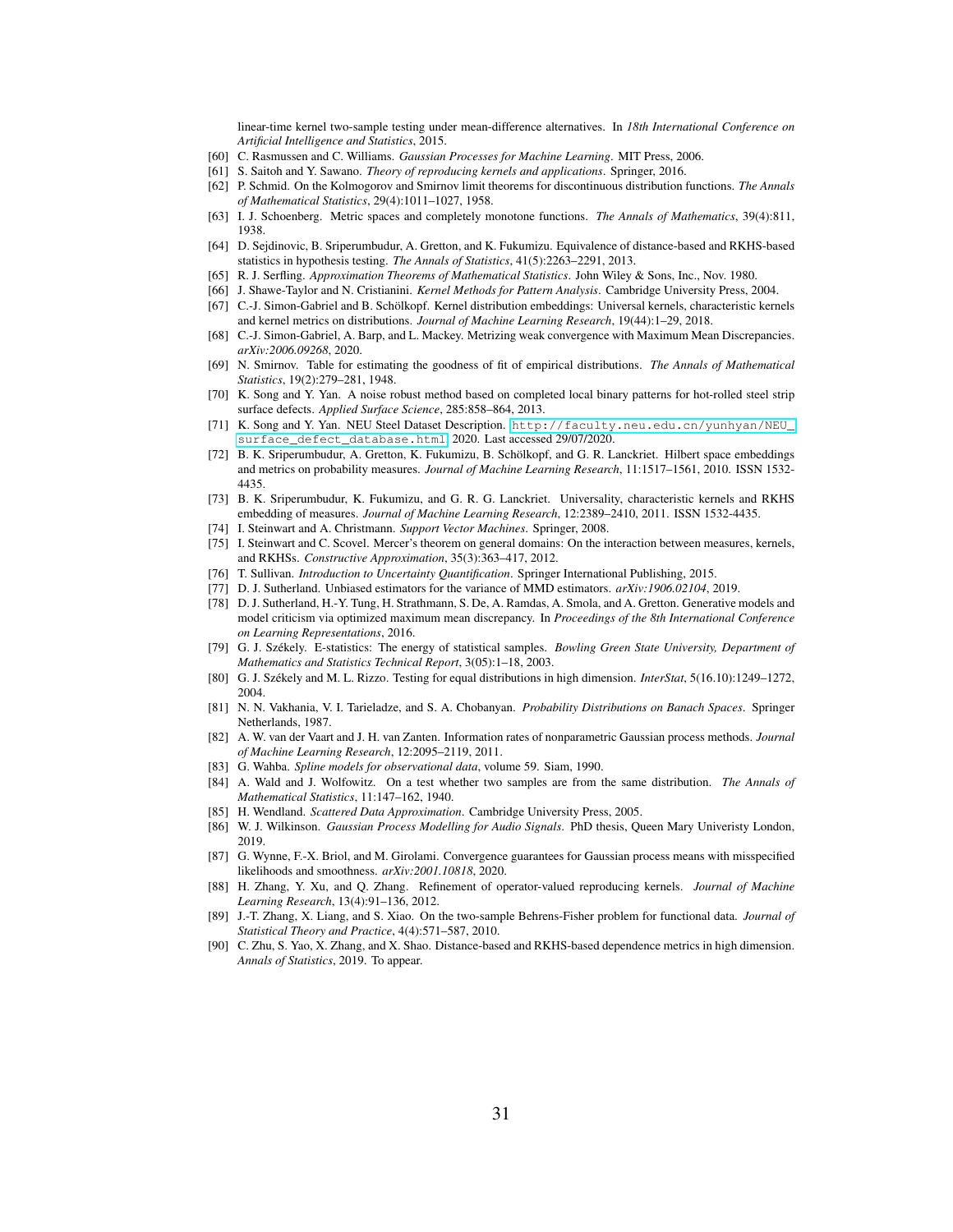## A Appendix

### A.1 Bochner and Minlos-Sazanov Theorem

Bochner's theorem provides an exact relationship between continuous, translation invariant kernels on  $\mathbb{R}^d$ , meaning  $k(x, y) = \phi(x - y)$  for some continuous  $\phi$ , and the Fourier transforms of finite Borel measures on  $\mathbb{R}^d$ . For a proof see Wendland [\[85,](#page-30-23) Theorem 6.6].

<span id="page-31-0"></span>**Theorem 10 (Bochner).** A continuous function  $\phi$ :  $\mathbb{R}^d \to \mathbb{C}$  is positive definite if and only if it is the Fourier transform of a finite Borel measure  $\mu_\phi$  on  $\mathbb{R}^d$ 

$$
\hat{\mu}_{\phi}(x) \coloneqq \int_{\mathbb{R}^d} e^{ix^T y} d\mu_{\phi}(y) = \phi(x).
$$

Bochner's theorem does not continue to hold in infinite dimensions, for example the kernel  $k(x, y) = e^{-\frac{1}{2}||x-y||^2}$  when X is an infinite dimensional, real, separable Hilbert space is not the Fourier transform of a finite Borel measure on  $\mathcal{X}$  [\[44,](#page-29-25) Proposition 1.2.11]. Instead, a stronger continuity property is required, this is the content of the Minlos-Sazanov theorem. For a proof see [\[44,](#page-29-25) Theorem 1.1.5] or Vakhania et al. [\[81,](#page-30-29) Theorem VI.1.1].

<span id="page-31-1"></span>**Theorem 11 (Minlos-Sazanov).** Let X be a real, seperable Hilbert space and  $\phi: \mathcal{X} \rightarrow$ <sup>C</sup> *a positive definite function on* <sup>X</sup> *then the following are equivalent*

- *1.* φ *is the Fourier transform of a finite Borel measure on* X
- 2. There exists  $C \in L_1^+(\mathcal{X})$  such that  $\phi$  is continuous with respect to the norm *induced by*  $C$  given by  $||x||_C^2 = \langle Cx, x \rangle_{\mathcal{X}}$ .

The existence of such an operator is a much stronger continuity property than standard continuity on  $\mathcal X$  and will be crucial in the proof of Theorem [12,](#page-36-0) one of our main results. To see that continuity with respect to such a  $C$  is stronger than usual continuity consider the following example. Fix any  $\varepsilon > 0$  and assume we only know that  $\phi: \mathcal{X} \to \mathbb{R}$  is continuous and for simplicity assume that  $\phi(0) = 1$ , then we know there exists some  $\delta > 0$  such that  $||x||_{\mathcal{X}} < \delta$  implies  $|\phi(x)-1| < \varepsilon$  meaning we have control of  $\phi(x)$  over the bounded set  $||x||_{\mathcal{X}} < \delta$ . On the other hand, if  $\phi$  is continuous with respect to  $\| \cdot \|_C$  for some  $C \in L_1^+(\mathcal{X})$  then we know there exists some  $\delta' > 0$  such that  $||x||_C < \delta'$  implies  $|\phi(x) - 1| < \varepsilon$  so we have control of  $\phi(x)$  over the *unbounded* set  $||x||_C < \delta'$ . To see this set is unbounded let  $\{\lambda_n, e_n\}_{n=1}^{\infty}$  be the orthonormal eigensystem of C and for  $n \in \mathbb{N}$  let  $y_n = \frac{\delta^{\prime} e_n}{2\lambda_n}$  $\frac{\partial^{\prime} e_n}{\partial \lambda_n}$  if  $\lambda_n > 0$  otherwise  $y_n = ne_n$ , then since  $C \in L_1^+(\mathcal{X})$  we know  $\lambda_n \to 0$  so  $||y_n||_{\mathcal{X}} \to \infty$ . Since we used elements from the eigensystem it is clear that  $||y_n||_C \le \delta'/2$ . Therefore we have constructed a subset of the ball with respect to  $\|\cdot\|_C$  of radius  $\delta'$  that has unbounded norm.

### A.2 Proofs for Section [4](#page-7-0)

*Proof of Proposition [1.](#page-8-2)* We begin by outlining the scaling that occurs for each of the two cases. For economy of notation we set  $\gamma = \gamma_N$ . If  $k_0(s,t) = \delta_{st}$  then  $\text{Tr}(\Sigma^i) = N$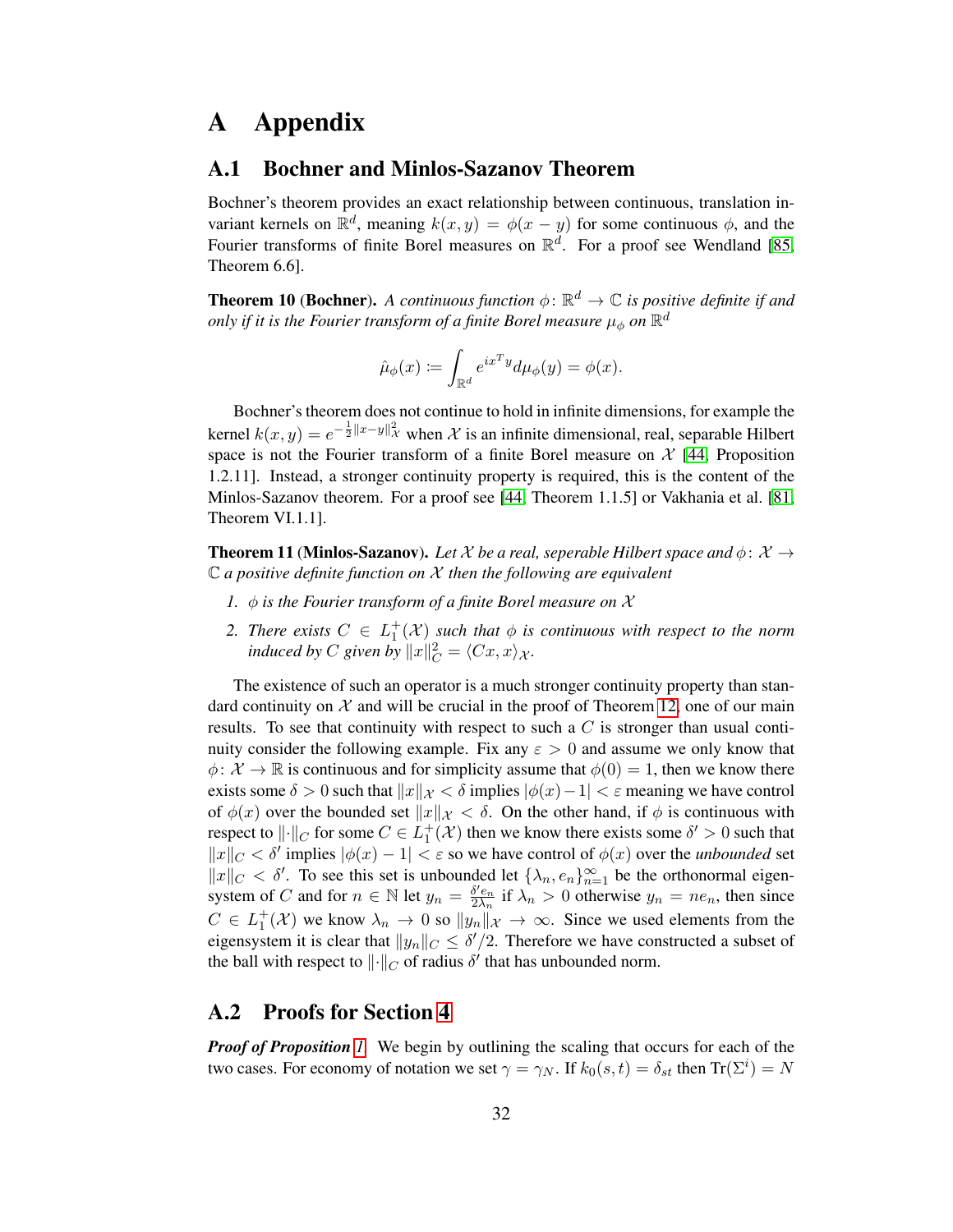for all  $i \in \mathbb{N}$  and  $\langle m_N, \Sigma m_N \rangle = ||m_N||_2^2 = \Theta(N)$  by the Riemann scaling. If  $k_0$ is continuous and bounded then  $\text{Tr}(\Sigma^i) = \Theta(N^i)$  since  $N^{-i}\text{Tr}(\Sigma^i) \to \text{Tr}(C_{k_0}^i)$  and  $\langle m_N, \Sigma^i m_N \rangle = \Theta(N^{i+1})$  since  $N^{-(i+1)}\langle m_N, \Sigma^i m_N \rangle \to \int_{\mathcal{D}} \int_{\mathcal{D}} m(s) C^i_{k_0} m(t) ds dt$ .

We shall outline the proof of the result in the second case, the proof for the first case is entirely analogous and is completed by substituting the above scaling results where appropriate. Throughout this proof we shall repeatedly use the following Taylor series approximation, for a positive definite matrix  $\Sigma \in \mathbb{R}^{N \times N}$ , based on the classical Girard-Waring formulas.

$$
\begin{aligned} \det(I + \varepsilon \Sigma) &= 1 + \varepsilon \text{Tr}(\Sigma) + \frac{\varepsilon^2}{2} R_1(s) \\ &= 1 + \varepsilon \text{Tr}(\Sigma) + \frac{\varepsilon^2}{2} (\text{Tr}(\Sigma)^2 - \text{Tr}(\Sigma^2)) + \frac{\varepsilon^3}{6} R_2(s'), \end{aligned}
$$

for some  $0 < s, s' \leq \varepsilon$  where

$$
R_1(s) = \left(\sum \frac{\lambda_i}{(1+s\lambda_i)}\right)^2 - \det(I+s\Sigma) \sum \frac{\lambda_i^2}{(1+s\lambda_i)^2},
$$

and

$$
R_2(s) = -2(1 + \det(I + s\Sigma)) \sum \frac{\lambda_i}{(1 + s\lambda_i)} \sum \frac{\lambda_i^2}{(1 + s\lambda_i)^2} + 2 \det(I + s\Sigma) \sum \frac{\lambda_i^3}{(1 + s\lambda_i)^3},
$$

where  $\{\lambda_1, \ldots, \lambda_N\}$  are the eigenvalues of  $\Sigma$ . We may bound these remainders

$$
R_1(s) \le \left(\sum \frac{\lambda_i}{(1+s\lambda_i)}\right)^2 \le \text{Tr}(\Sigma)^2 = O(N^2),
$$

and

$$
R_2(s) \le 2 \det(I + s\Sigma) \sum \frac{\lambda_i^3}{(1 + s\lambda_i)^3} \le 2e^{\varepsilon \text{Tr}(\Sigma)} \text{Tr}(\Sigma^3).
$$

In our scenario  $\varepsilon = \gamma^{-2} = O(N^{-2\alpha}) = o(N^{-1})$  therefore  $e^{\varepsilon Tr(\Sigma)}$  is bounded since  $\text{Tr}(\Sigma) = O(N)$ . Finally,  $\text{Tr}(\Sigma^3) = O(N^3)$  therefore  $R_2(s) = O(N^3)$ . Setting  $T = \frac{1}{\gamma}$  $\frac{1}{\gamma}I$ and  $R = S = \Sigma$  in Corollary [3](#page-17-3) and applying the above Taylor expansion along with the expansions for  $x^{-1/2}$  and  $(I + \varepsilon \Sigma)^{-1}$  with Lagrange remainder term

$$
\begin{split} \text{MMD}_k^2(P,Q) &= 2 \det(I + 2\Sigma/\gamma^2)^{-\frac{1}{2}} \left( 1 - e^{-\frac{1}{2\gamma^2} \langle (I + 2\Sigma/\gamma^2)^{-1} \mu, \mu \rangle} \right) \\ &= \left( 1 + \frac{1}{\gamma^2} r_1 \right) \left( \frac{1}{\gamma^2} \langle (I + 2\Sigma/\gamma^2)^{-1} \mu, \mu \rangle + \frac{1}{\gamma^4} r_2 \right) \\ &= \left( 1 + \frac{1}{\gamma^2} r_1 \right) \left( \frac{1}{\gamma^2} \langle \mu, \mu \rangle + \frac{1}{\gamma^4} r_2 + \frac{1}{\gamma^4} r_3 \right), \end{split}
$$

where  $r_1, r_2, r_3$  are remainder terms.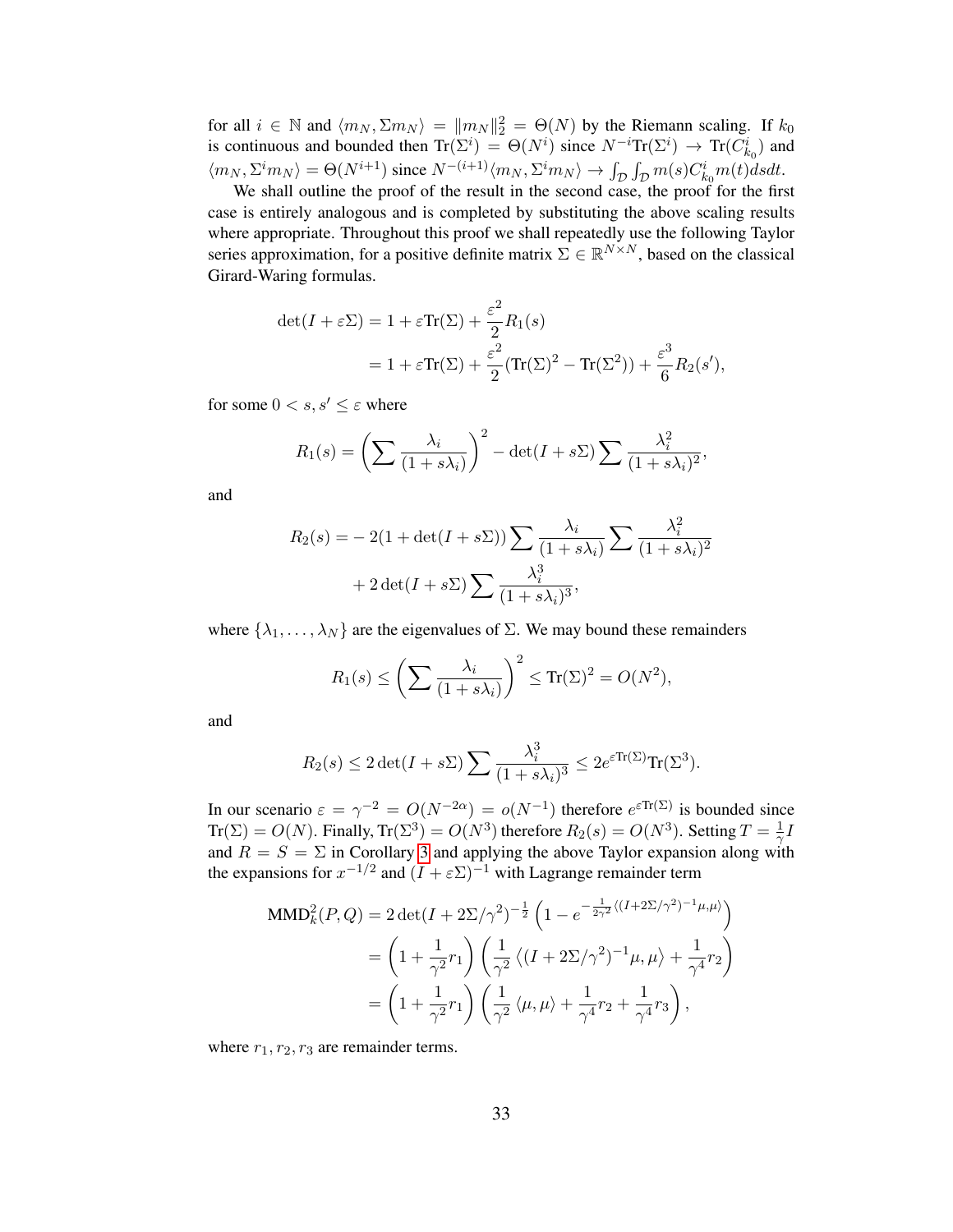To leading order  $r_1/\gamma^2 = O(N^{1-2\alpha})$ ,  $r_2/\gamma^4 = O(N^{2-4\alpha})$ ,  $r_3/\gamma^4 = O(N^{2-4\alpha})$ so it follows that  $\text{MMD}_k^2(P,Q) = \gamma^{-2} ||m_N||_2 + r(N)$  where, to leading order,  $r(N) =$  $O(N^{2-4\alpha})$ . We now consider the denominator. To this end, applying Theorem [8](#page-17-1) with  $T = \gamma^{-1} I$  and  $S = \Sigma$  we obtain

$$
\xi_2 = 2 \det(I + 4\Sigma/\gamma^2)^{-\frac{1}{2}} \left( 1 + e^{-\frac{1}{\gamma^2} \langle \mu, (I + 4\Sigma/\gamma^2)^{-1} \mu \rangle} \right)
$$
  
- 2 det $(I + 2\Sigma/\gamma^2)^{-1} (1 + e^{-\frac{1}{\gamma^2} \langle \mu (I + 2\Sigma/\gamma^2)^{-1} \mu \rangle} - 4e^{-\frac{1}{2\gamma^2} \langle \mu (I + 2\Sigma/\gamma^2)^{-1} \mu \rangle} \right)$   
- 8 det $((I + \Sigma/\gamma^2)(I + 3\Sigma/\gamma^2))^{-1/2} e^{-\frac{1}{2\gamma^2} \langle \mu, (I + 2\Sigma/\gamma^2)(I + 3\Sigma/\gamma^2)^{-1} (I + \Sigma/\gamma^2)^{-1} \mu \rangle}.$ 

We split this into two terms,  $\xi_2 = A_1 + A_2$ , where

$$
A_1 = 4 \det(I + 4\Sigma/\gamma^2)^{-\frac{1}{2}} + 4 \det(I + 2\Sigma/\gamma^2)^{-1}
$$
  
- 8 \det((I + \Sigma/\gamma^2)(I + 3\Sigma/\gamma^2))^{-1/2},

and

$$
A_2 = 2 \det(I + 4\Sigma/\gamma^2)^{-\frac{1}{2}} \left( -1 + e^{-\frac{1}{\gamma^2} \langle \mu, (I + 4\Sigma/\gamma^2)^{-1} \mu \rangle} \right)
$$
  
- 2 \det(I + 2\Sigma/\gamma^2)^{-1} (3 + e^{-\frac{1}{\gamma^2} \langle \mu(I + 2\Sigma/\gamma^2)^{-1} \mu \rangle} - 4e^{-\frac{1}{2\gamma^2} \langle \mu(I + 2\Sigma/\gamma^2)^{-1} \mu \rangle} - 8 \det((I + \Sigma/\gamma^2)(I + 3\Sigma/\gamma^2))^{-1/2}  
\cdot (-1 + e^{-\frac{1}{2\gamma^2} \langle \mu, (I + 2\Sigma/\gamma^2)(I + 3\Sigma/\gamma^2)^{-1}(I + \Sigma/\gamma^2)^{-1} \mu \rangle}).

Applying Taylor's theorem for the determinant and exponential terms we obtain:

$$
A_1 = 4\left[1 - \frac{2}{\gamma^2}\text{Tr}(\Sigma) + \frac{2}{\gamma^4}(\text{Tr}(\Sigma))^2 + \frac{4}{\gamma^4}\text{Tr}(\Sigma^2) + r_1\right] + 4\left[1 - \frac{2}{\gamma^2}\text{Tr}(\Sigma) + \frac{2}{\gamma^4}(\text{Tr}(\Sigma))^2 + \frac{2}{\gamma^4}\text{Tr}(\Sigma^2) + r_2\right] - 8\left[1 - \frac{1}{2\gamma^2}\text{Tr}(\Sigma) + \frac{1}{8\gamma^4}\text{Tr}(\Sigma)^2 + \frac{1}{4\gamma^4}\text{Tr}(\Sigma^2) + r_3\right] \times \left[1 - \frac{3}{2\gamma^2}\text{Tr}(\Sigma) + \frac{9}{8\gamma^4}(\text{Tr}(\Sigma))^2 + \frac{9}{4\gamma^4}\text{Tr}(\Sigma^2) + r_4\right],
$$

where to leading order  $r_1, r_2, r_3, r_4 = O(N^{3-6\alpha} + N^{4-8\alpha})$ . After simplification we obtain  $A_1 = \frac{4}{\gamma^4}$  $\frac{4}{\gamma^4} \text{Tr}(\Sigma^2) + r(N)$  where  $r(N) = O(N^{3-6\alpha})$ . Similarly writing  $A_2 =$  $B_1 + B_2 + B_3$ , we obtain:

$$
B_1 = \frac{2}{\gamma^2} (1 - 2\text{Tr}(\Sigma)/\gamma^2 + r_5) \left( -\langle \mu, \mu \rangle + \frac{4}{\gamma^2} \langle \mu, \Sigma \mu \rangle + \frac{1}{2\gamma^2} \langle \mu, \mu \rangle^2 + r_6 \right),
$$
  
\n
$$
B_2 = -\frac{2}{\gamma^2} (1 - 2\text{Tr}(\Sigma)/\gamma^2 + r_7) \left( \langle \mu, \mu \rangle - \frac{2}{\gamma^2} \langle \mu, \Sigma \mu \rangle + r_8 \right),
$$
  
\n
$$
B_3 = -\frac{8}{\gamma^2} (1 - 2\text{Tr}(\Sigma)/\gamma^2 + r_9) \left( -\frac{1}{2} \langle \mu, \mu \rangle + \frac{1}{\gamma^2} \langle \mu, \Sigma \mu \rangle + \frac{1}{8\gamma^2} \langle \mu, \mu \rangle^2 + r_{10} \right),
$$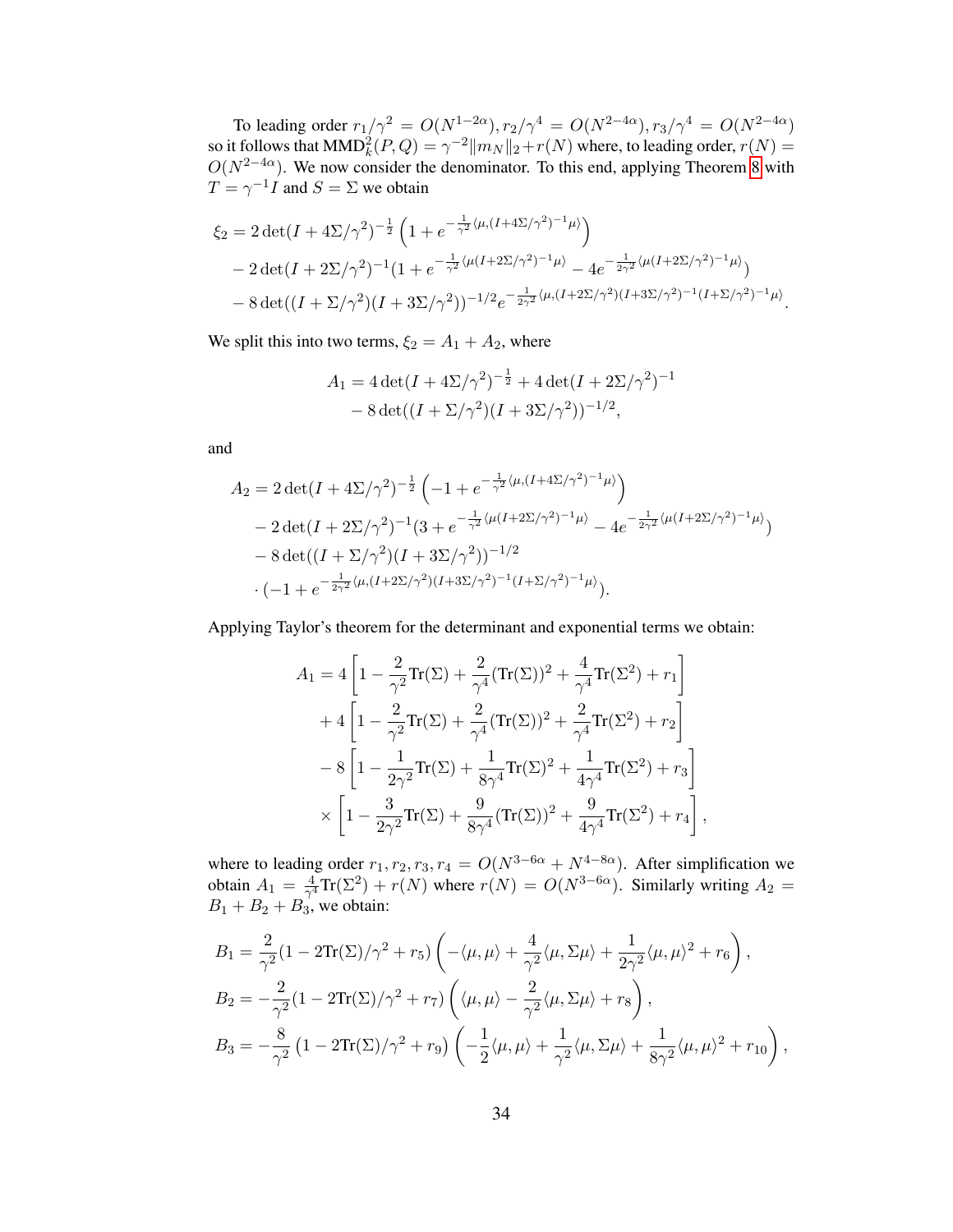where  $r_5, \ldots, r_{10}$  are remainder terms which satisfy  $r_i = O(N^{3-6\alpha} + N^{4-8\alpha})$  for  $i = 5, \ldots, 10$ . Expanding  $B_1 + B_2 + B_3$  and collecting into powers of  $\gamma$ , we see that the constant terms and the terms with denominator  $\gamma^2$  cancel out. Collecting terms with  $\gamma^4$  denominator gives  $A_2 = \frac{4}{\gamma^4}$  $\frac{4}{\gamma^4} \langle \mu, \Sigma \mu \rangle + r(N)$  where  $r(d) = O(d^{3-6\alpha})$  is a remainder term containing the higher order terms. Combining the leading order expressions for  $A_1$  and  $A_2$ , and collecting together the remainder terms we obtain

$$
\frac{\text{MMD}_k^2(P,Q)}{\sqrt{\xi_2}} = \frac{\|\mu\|_2^2/\gamma^2 + r(N)}{\sqrt{4\text{Tr}(\Sigma^2)/\gamma^4 + 4\langle \mu, \Sigma\mu \rangle/\gamma^4 + r'(N)}},
$$

where  $r(N) = O(N^{2-4\alpha})$  and  $r'(N) = O(N^{3-6\alpha})$  It follows that

<span id="page-34-0"></span>
$$
\frac{\text{MMD}_{k}^{2}(P,Q)}{\sqrt{\xi_{2}}} = \frac{\|\mu\|_{2}^{2}}{\sqrt{4\text{Tr}(\Sigma^{2}) + 4\langle\mu, \Sigma\mu\rangle}} \left(\frac{1 + \frac{r(N)}{\|\mu\|_{2}^{2}/\gamma^{2}}}{\sqrt{1 + \frac{r'(N)}{4\text{Tr}(\Sigma^{2})/\gamma^{4} + 4\langle\mu, \Sigma\mu\rangle/\gamma^{4}}}}\right). \quad (11)
$$

As discussed at the start of the proof  $||m_N||_2^2 = \Theta(N)$  and  $\text{Tr}(\Sigma^2)$ ,  $\langle m_N, \Sigma m_N \rangle =$  $\Theta(N^2)$  meaning that  $\gamma^2 r(N)/||m_N||_2^2 = O(N^{1-2\alpha})$  and so converges to zero. Likewise the fraction in the square root in the denominator converges to zero, meaning the term in the brackets of [\(11\)](#page-34-0) converge to 1 as  $N \to \infty$ , yielding the advertised result once numerator and denominator is divided by  $N$  since

$$
N^{-2}\text{Tr}(\Sigma^2) \to \int_{\mathcal{D}} \int_{\mathcal{D}} k_0(s,t)dsdt = ||C_k||_{HS}^2,
$$
  

$$
N^{-2}\langle m_N, \Sigma m_N \rangle \to \int_{\mathcal{D}} \int_{\mathcal{D}} m(s)k_0(s,t)m(t)dsdt = ||C_k^{1/2}m||_{L^2(\mathcal{D})}^2.
$$

For the case of identity matrix substituting the corresponding scaling of  $\text{Tr}(\Sigma^2), \langle m_N, \Sigma m_N \rangle$  in the relevant places will produce the result.

 $\Box$ 

*Proof of Lemma [1](#page-9-0)*. We use the standard fact that for a real valued random variables  $\eta$ the following inequality holds  $|\mathbb{E}[\eta] - \text{Median}[\eta]| \leq \text{Var}[\eta]^{\frac{1}{2}}$  and we will be using this inequality on  $||x - y||_2^2$  where  $x \sim P$ ,  $y \sim Q$ . For economy of notation let  $\mu = \mu_1 - \mu_2$ and  $\Sigma = \Sigma_1 + \Sigma_2$ . Using standard Gaussian integral identities we obtain

$$
\mathbb{E}[\|x - y\|_2^2]^2 = (\text{Tr}(\Sigma) + \|\mu\|_2^2)^2,
$$
  

$$
\mathbb{E}[\|x - y\|_2^4] = 2\text{Tr}(\Sigma^2) + 4\langle \mu, \Sigma\mu \rangle + (\text{Tr}(\Sigma) + \|\mu\|_2^2)^2,
$$

therefore

$$
\text{Var}[\|x-y\|_2^2] = \mathbb{E}[\|x-y\|_2^4] - \mathbb{E}[\|x-y\|_2^2]^2 = 2\text{Tr}(\Sigma)^2 + 4\|\mu\|_2^2\text{Tr}(\Sigma).
$$

Substituting into the inequality at the start of the proof

$$
\left|\frac{\text{Median}[||x-y||_2^2]}{\mathbb{E}[||x-y||_2^2]}-1\right|^2 \leq \frac{2\text{Tr}(\Sigma)^2+4||\mu||_2^2\text{Tr}(\Sigma)}{(\text{Tr}(\Sigma)+||\mu||_2^2)^2}=2\left(1-\frac{||\mu||_2^4}{(\text{Tr}(\Sigma)+||\mu||_2^2)^2}\right),
$$

which completes the first part of the proof. The special case follows from dividing the numerator and denominator of the fraction in the right hand side by  $N^2$  and using the assumption that the kernels are continuous and the mesh satisfies the Riemann scaling property. Writing  $m_N$  for the discretised version of  $m_1 - m_2$  gives  $N^{-2} || m_N ||_2^4 \rightarrow$  $||m_1 - m_2||^2_{L^2(\mathcal{D})}, N^{-1}\text{Tr}(\Sigma) \to \text{Tr}(C_{k_1} + C_{k_2}), N^{-1}||m_N||_2^2 \to ||m_1 - m_2||^2_{L^2(\mathcal{D})}.$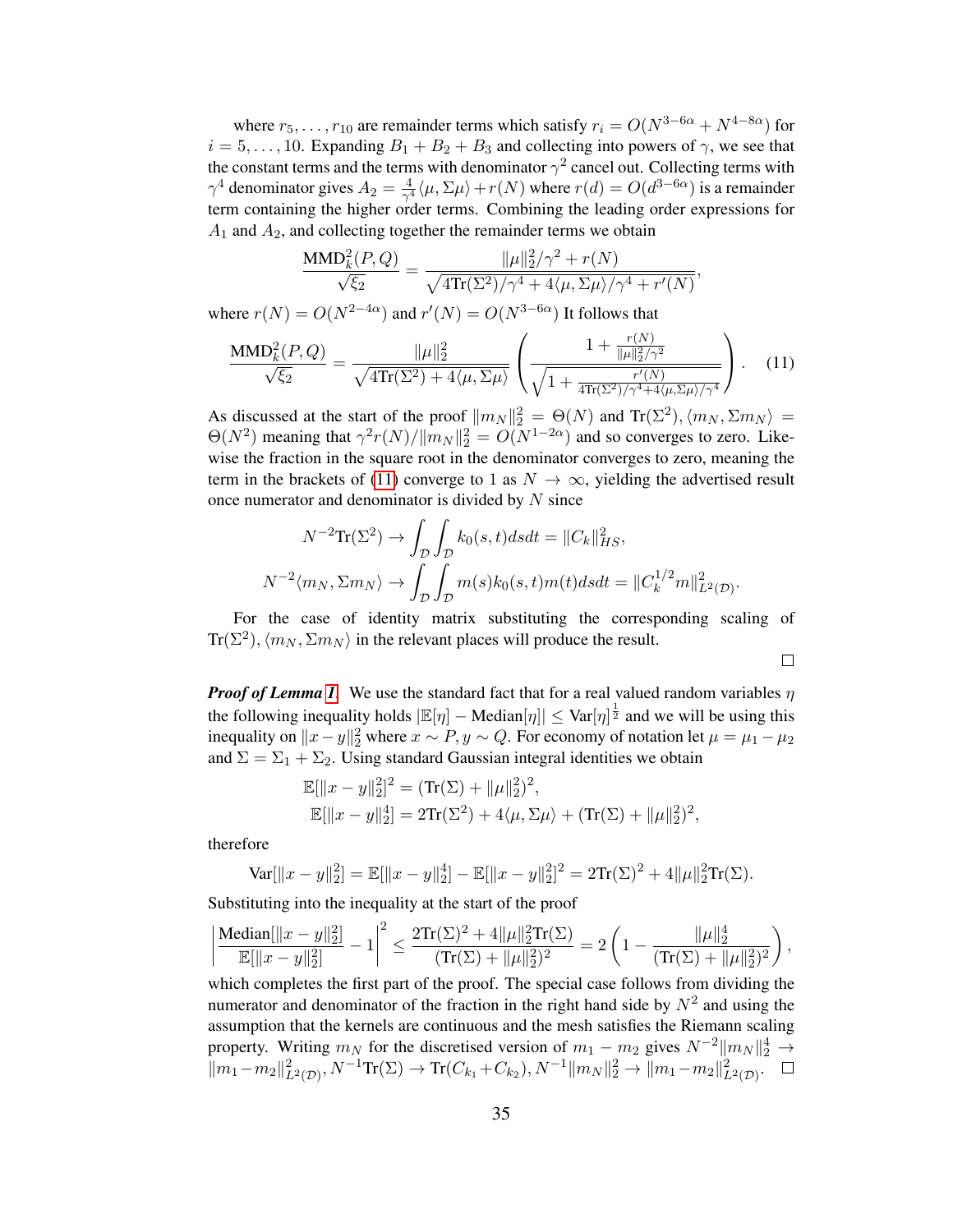#### A.3 Proofs for Section [5](#page-10-0)

<span id="page-35-0"></span>Lemma 2. *The SE-*T *function is a kernel.*

*Proof of Lemma* [2](#page-35-0). Consider first the case  $T = I$ , it is shown in Schoenberg [\[63,](#page-30-30) Theorem 3] that if  $k(x, y) = \phi(||x - y||_y^2)$  for  $\phi$  a completely monotone function then k is positive definite on  $\mathcal Y$  and it is well known that  $e^{-ax}$  is such a function for  $a > 0$  therefore  $k_I$  is a kernel. Now take  $k_T$  to be the SE-T kernel then for any  $N \in \mathbb{N}, \{a_n\}_{n=1}^N \subset \mathbb{R}, \{x_n\}_{n=1}^N \subset \mathcal{X}$  we have  $\sum_{n,m=1}^N a_n a_m k_T(x_n, x_m) =$  $\sum_{n,m=1}^{N} a_n a_m k_I(T(x_n), T(x_m)) \ge 0$  $\Box$ 

*Proof of Theorem [2](#page-10-1).* This proof uses the argument of Minh [\[46,](#page-29-23) Theorem 1]. The plan is to first show the function space stated in the theorem is an RKHS and that the kernel is the SE-T kernel so by uniqueness of kernel for RKHS we are done. This is done using the Aronszajn theorem [\[46,](#page-29-23) Theorem 9] which identifies the kernel as an infinite sum of basis functions, see also Paulsen and Raghupathi [\[54,](#page-29-19) Theorem 2.4].

First we prove that  $\mathcal{H}_{k_T}(\mathcal{X})$  is a separable Hilbert space. That it is an inner product space is clear from the definition of the inner product and the assumption that  $\lambda_n > 0$ for all  $n \in \mathbb{N}$ . The definition of the inner product means completeness of  $\mathcal{H}_{k_T}(\mathcal{X})$ equivalent to completeness of the weighted  $l^2$  space given by

$$
l^2_\lambda(\Gamma) = \left\{(w_\gamma)_{\gamma \in \Gamma} \colon \|(w_\gamma)_{\gamma \in \Gamma}\|_{l^2_\lambda(\Gamma)}^2 \coloneqq \sum_{\gamma \in \Gamma} \frac{\gamma!}{\lambda^\gamma} w_\gamma^2 < \infty \right\}
$$

which can be easily seen to be complete since  $\Gamma$  is countable and  $\gamma!/\lambda^{\gamma}$  is positive for all  $\gamma \in \Gamma$ . To see that  $\mathcal{H}_{k_T}(\mathcal{X})$  is separable observe that from the definition of the inner product, the countable set of functions  $\phi_\gamma(x) = \sqrt{\lambda^\gamma/\gamma!}e^{-\frac{1}{2}||Tx||^2_{\mathcal{X}}x^\gamma}$  is orthonormal and spans  $\mathcal{H}_{k_T}(\mathcal{X})$  hence is an orthonormal basis.

Next we prove that  $H_{k_T}(\mathcal{X})$  is an RKHS. Expanding the kernel through the exponential function gives

$$
k_T(x,y) = e^{-\frac{1}{2}||Tx||_{\mathcal{X}}^2} e^{-\frac{1}{2}||Tx||_{\mathcal{X}}^2} e^{\langle Tx,Ty\rangle_{\mathcal{X}}} = e^{-\frac{1}{2}||Tx||_{\mathcal{X}}^2} e^{-\frac{1}{2}||Tx||_{\mathcal{X}}^2} \sum_{n=0}^{\infty} \frac{\langle Tx,Ty\rangle_{\mathcal{X}}^n}{n!},
$$

and by the assumption on T we know  $\langle Tx, Ty \rangle_{\mathcal{X}}^n = (\sum_{m=1}^{\infty} \lambda_m x_m y_m)^n$  $\sum_{|\gamma|=n} \frac{n!}{\gamma!}$  $\frac{n!}{\gamma!} \lambda^{\gamma} x^{\gamma} y^{\gamma}$  where  $x_m = \langle x, e_m \rangle_{\mathcal{X}}$ , similarly for  $y_m$ , therefore

$$
k_T(x,y) = e^{-\frac{1}{2}||Tx||_{\mathcal{X}}^2}e^{-\frac{1}{2}||Tx||_{\mathcal{X}}^2}\sum_{|\gamma|\geq 0}\frac{\lambda^{\gamma}}{\gamma!}x^{\gamma}y^{\gamma} = \sum_{|\gamma|\geq 0}\phi_{\gamma}(x)\phi_{\gamma}(y).
$$

So for any  $F \in \mathcal{H}_{k_T}(\mathcal{X})$  we have  $\langle F, k_T(\cdot,x) \rangle_{\mathcal{H}_{k_T}(\mathcal{X})} = \sum_{\gamma \in \Gamma} \langle F, \phi_\gamma \rangle_{\mathcal{H}_{k_T}(\mathcal{X})} \phi_\gamma(x) =$  $F(x)$  so  $k_T$  is a reproducing kernel of  $\mathcal{H}_{k_T}(\mathcal{X})$  so by uniqueness of reproducing kernels we have that  $\mathcal{H}_{k_T}(\mathcal{X})$  is the RKHS of  $k_T$ .  $\Box$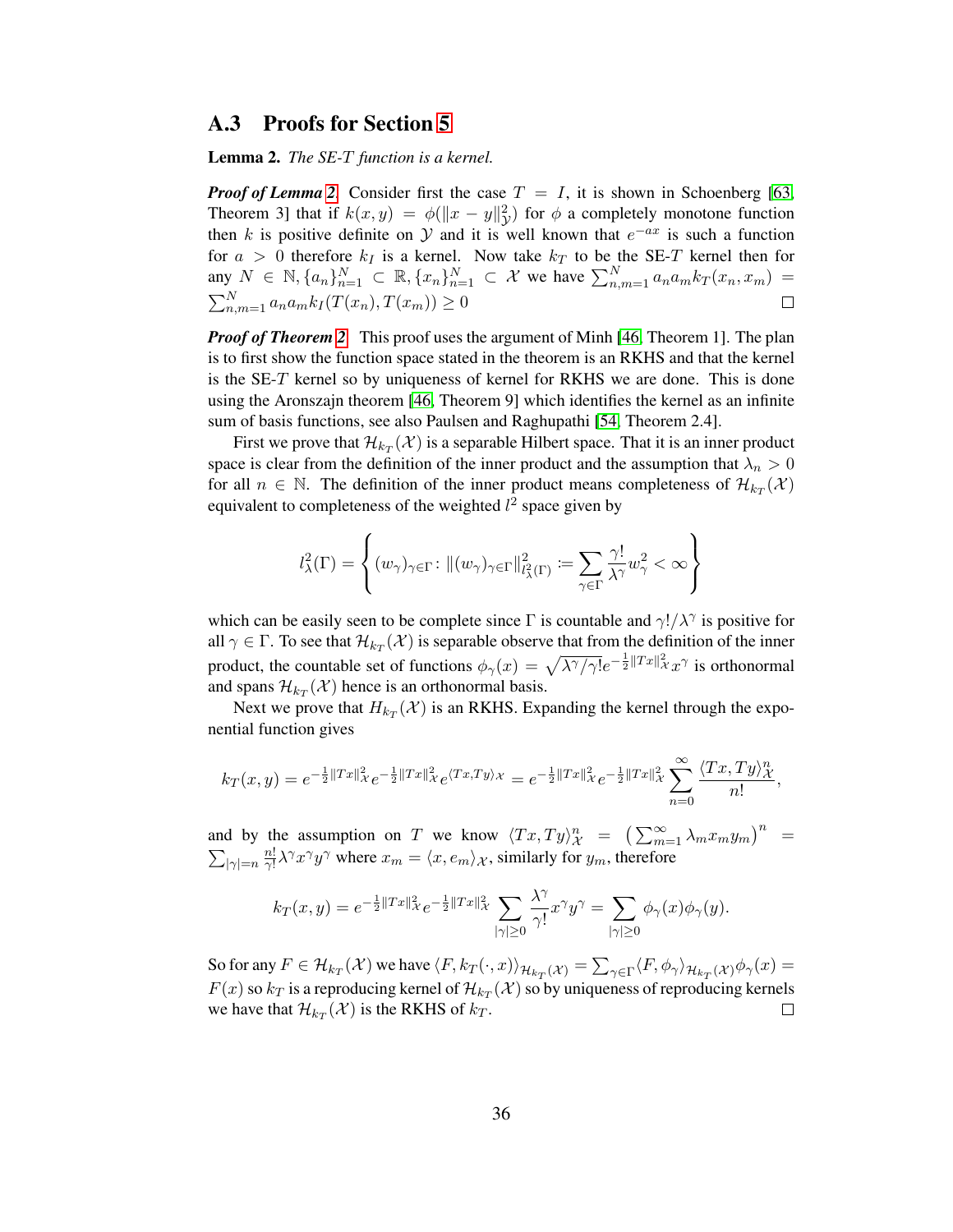*Proof of Theorem [3](#page-11-1).* If  $k_T(x, y) = \hat{\mu}(x - y)$  for some Borel measure on X then [\(2\)](#page-6-1) lets us write

<span id="page-36-1"></span>
$$
\begin{aligned}\n\text{MMD}_{k_T}(P,Q)^2 &= \int_{\mathcal{X}} \int_{\mathcal{X}} k_T(x,y) d(P-Q)(x) d(P-Q)(y) \\
&= \int_{\mathcal{X}} \int_{\mathcal{X}} \int_{\mathcal{X}} e^{i \langle h, x-y \rangle \times} d\mu(h) d(P-Q)(x) d(P-Q) \\
&= \int_{\mathcal{X}} \left( \int_{\mathcal{X}} e^{i \langle h, x \rangle \times} d(P-Q)(x) \right) \left( \int_{\mathcal{X}} e^{-i \langle h, y \rangle \times} d(P-Q)(y) \right) d\mu(h) \qquad (12) \\
&= \int_{\mathcal{X}} \left| \widehat{P}(h) - \widehat{Q}(h) \right|^2 d\mu(h),\n\end{aligned}
$$

where [\(12\)](#page-36-1) is obtained by using Fubini's theorem to swap the integrals which is permitted since  $|e^{i\langle h,x-y\rangle x}| = 1$  and is therefore integrable with respect to P and Q.

Fourier transforms of finite Borel measures on  $\mathcal X$  are uniformly continuous [\[1,](#page-28-23) Proposition 2.21] therefore if  $\mu$  has full support, meaning that  $\mu(U) > 0$  for every open  $U \subset \mathcal{X}$ , then we may immediately conclude that  $P = Q$  and since the Fourier transform of finite Borel measures on  $\mathcal X$  is injective [\[18,](#page-28-16) Proposition 1.7] we may conclude that  $P = Q$  meaning that  $\Phi_{k_T}$  is injective. Assume T is injective. If  $k_T$  is the SE-T kernel then Da Prato [\[18,](#page-28-16) Proposition 1.25] shows that  $\mu = N_T^2$  has full support since  $T^2$  is also injective. Therefore  $k_T$  is characteristic. For the converse direction we use the contrapositive and assume that T is not injective meaning there exists  $x^* \in \mathcal{X}$ with  $x^* \neq 0$  and  $Tx = 0$ . Set  $P = \delta_0$  and  $Q = \delta_{x^*}$  the Dirac measures on  $0, x^*$  then  $\Phi_{k_T}(P) = k_T(0, \cdot) = k_T(x^*, \cdot) = \Phi_{k_T}(Q)$  therefore  $\Phi_{k_T}$  is not injective so  $k_T$  is not characteristic.  $\Box$ 

*Proof of Theorem [4](#page-11-0).* The result is a corollary of the next theorem which is where Theorem [11](#page-31-1) is employed.

<span id="page-36-0"></span>**Theorem 12.** Let X be a real, separable Hilbert space and  $T = I$  then the SE-T kernel *is characteristic.*

*Proof of Theorem [12](#page-36-0).* The idea of this proof is to use the contrapositive and assume  $P \neq Q$  and conclude that  $MMD_{k} (P,Q) > 0$ . The main tool shall be Theorem [11](#page-31-1) since  $P \neq Q$  implies  $\hat{P} \neq \hat{Q}$  and Theorem [11](#page-31-1) implies that these Fourier transforms vary slowly in some sense so there will be a set of big enough measure such that  $\widehat{P}(x) \neq$  $Q(x)$  for x in this set, which will allow us to deduce  $MMD_{k}(P,Q) > 0$ .

Suppose P, Q are Borel probability measures on X with  $P \neq Q$  then  $\hat{P} \neq \hat{Q}$  [\[18,](#page-28-16) Proposition 1.7] so there exists  $x^* \in \mathcal{X}, \varepsilon > 0$  such that  $|\widehat{P}(x^*) - \widehat{Q}(x^*)| > \varepsilon$ . By Theorem [11](#page-31-1) there exists  $S, R \in L_1^+(\mathcal{X})$  such that  $\widehat{P}$  (respectively  $\widehat{Q}$ ) is continuous with respect to the norm induced by S (repectively R). For  $r > 0$  let  $B_S(x^*, r) = \{x \in$  $\mathcal{X}: \langle S(x - x^*) , x - x^* \rangle_{\mathcal{X}} < r^2 \}$  be the ball based at  $x^*$  of radius r with respect to the norm induced by S, and  $B_R(x^*, r)$  will denote the analogous ball with respect to the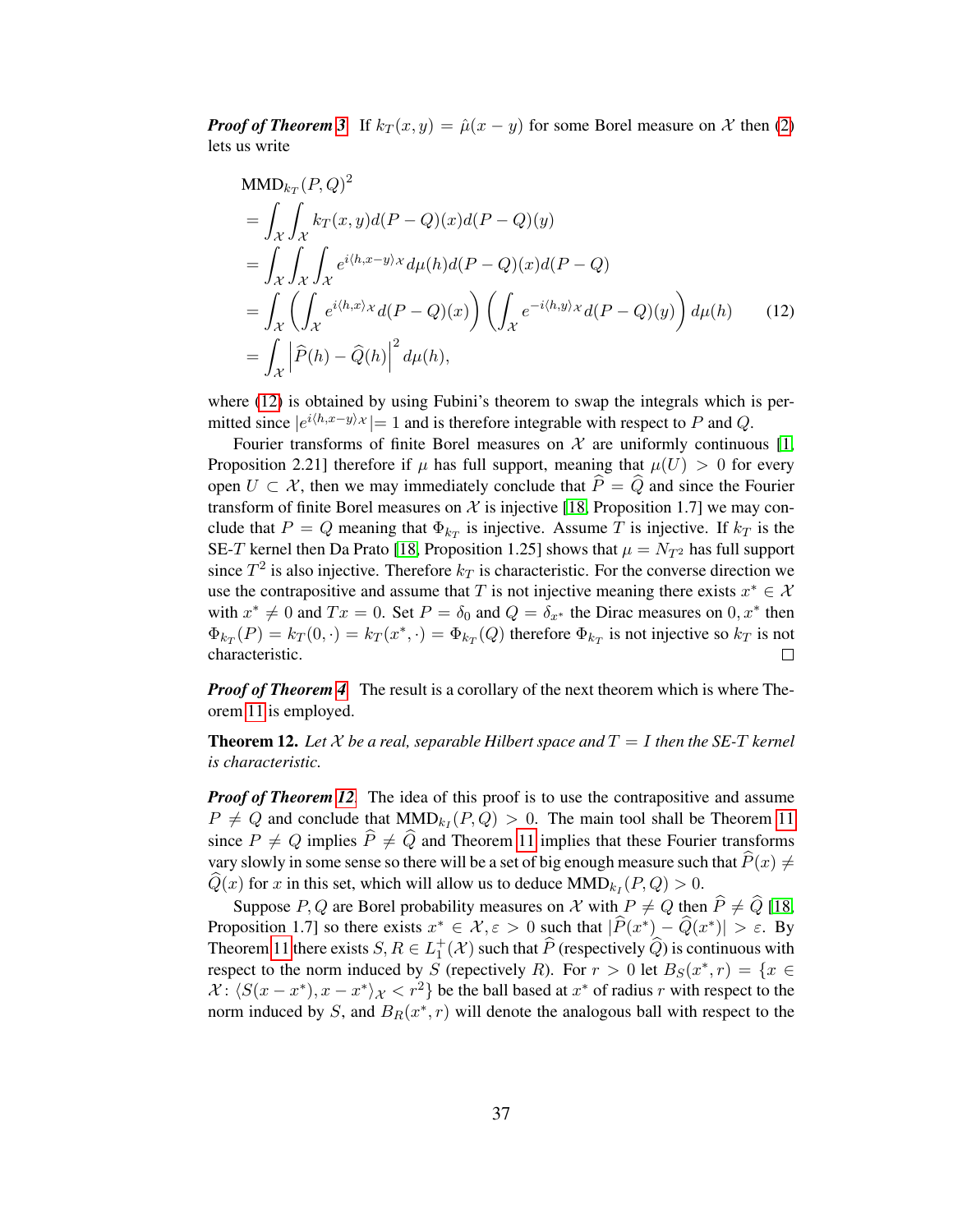norm induced by R. By the continuity properties of  $\hat{P}, \hat{Q}$  there exists  $r > 0$  such that

$$
x \in B_S(x^*, r) \implies |\hat{P}(x) - \hat{P}(x^*)| < \frac{\varepsilon}{4}
$$
\n
$$
x \in B_R(x^*, r) \implies |\hat{Q}(x) - \hat{Q}(x^*)| < \frac{\varepsilon}{4}
$$

<span id="page-37-1"></span>.

The set  $B_S(x^*, r) \cap B_R(x^*, r)$  is non-empty since it contains  $x^*$  and if  $x \in B_S(x^*, r) \cap B_R(x^*, r)$  $B_R(x^*, r)$  then by reverse triangle inequality

$$
|\widehat{P}(x) - \widehat{Q}(x)| = |\widehat{P}(x) - \widehat{P}(x^*) + \widehat{P}(x^*) - \widehat{Q}(x^*) + \widehat{Q}(x^*) - \widehat{Q}(x)|
$$
  
\n
$$
\geq |\widehat{P}(x^*) - \widehat{Q}(x^*)| - |\widehat{P}(x) - \widehat{P}(x^*)| - |\widehat{Q}(x) - \widehat{Q}(x^*)|
$$
  
\n
$$
> \varepsilon - \frac{\varepsilon}{4} - \frac{\varepsilon}{4} = \frac{\varepsilon}{2}.
$$
\n(13)

Now define the operator  $U = S + R$  which is positive, symmetric and trace class since both S and R have these properties. Note that  $B_U(x^*, r) \subset B_S(x^*, r) \cap B_R(x^*, r)$ because

$$
||x - x^*||_U^2 = \langle U(x - x^*), x - x^* \rangle_{\mathcal{X}}
$$
  
=  $\langle S(x - x^*), x - x^* \rangle_{\mathcal{X}} + \langle R(x - x^*), x - x^* \rangle_{\mathcal{X}}$   
=  $||x - x^*||_S^2 + ||x - x^*||_R^2$ .

Since  $U$  is a positive, compact, symmetric operator there exists a decomposition into its eigenvalues  $\{\lambda_n\}_{n=1}^{\infty}$ , a non-negative sequence converging to zero, and eigenfunctions  $\{e_n\}_{n=1}^{\infty}$  which form an orthonormal basis of X. We will later need to associate a non-degenerate Gaussian measure with  $U$ . To this end define  $V$  to be the positive, symmetric, trace class operator with eigenvalues  $\{\rho_n\}_{n=1}^{\infty}$  where  $\rho_n = \lambda_n$  if  $\lambda_n > 0$  otherwise  $\rho_n = n^{-2}$ , and eigenfunctions  $\{e_n\}_{n=1}^{\infty}$  inherited from U. Then by construction  $V$  is injective, positive, symmetric and trace class. The  $V$  induced norm dominates the U induced norm therefore  $B_V(x^*, r) \subset B_U(x^*, r)$  so for  $x \in B_V(x^*, r)$ we have  $|\widehat{P}(x) - \widehat{Q}(x)| > \varepsilon/2$ .

Now we construct an operator which will approximate I, define the operator  $I_m x =$  $\sum_{n=1}^{\infty} \omega_n^{(m)} \langle x, e_n \rangle_{\mathcal{X}} e_n$  where  $\omega_n^{(m)} = 1$  for  $n \le m$  and  $\omega_n^{(m)} = n^{-2}$  for  $n > m$  and  ${e_n \brace_{n=1}^{\infty}}$  is the eigenbasis of V, then  $I_m \in L_1^+(\mathcal{X})$  for every  $m \in \mathbb{N}$ . It is easy to see  $k_{I_m^{1/2}}$  converges pointwise to  $k_I$  as  $m \to \infty$  since  $e^{-\frac{1}{2}x}$  is a continuous function on R and  $||x||_L^2$  $I_{m}^{2} \rightarrow ||x||_{I}^{2} = ||x||_{\mathcal{X}}^{2}$  however clearly  $I_{m}^{1/2}$  does not converge in operator norm to I since I is not a compact operator. Since  $k_{I_m} \leq 1$  for all m we may use the bounded convergence theorem to obtain

<span id="page-37-0"></span>
$$
\text{MMD}_{k}(\{P,Q\}^2) = \int_{\mathcal{X}} \int_{\mathcal{X}} k_I(x,y) d(P-Q)(x) d(P-Q)(y)
$$
  
= 
$$
\lim_{m \to \infty} \int_{\mathcal{X}} \int_{\mathcal{X}} k_{I_m^{1/2}}(x,y) d(P-Q)(x) d(P-Q)(y)
$$
  
= 
$$
\lim_{m \to \infty} \int_{\mathcal{X}} |\widehat{P}(x) - \widehat{Q}(x)|^2 dN_{I_m}(x),
$$
 (14)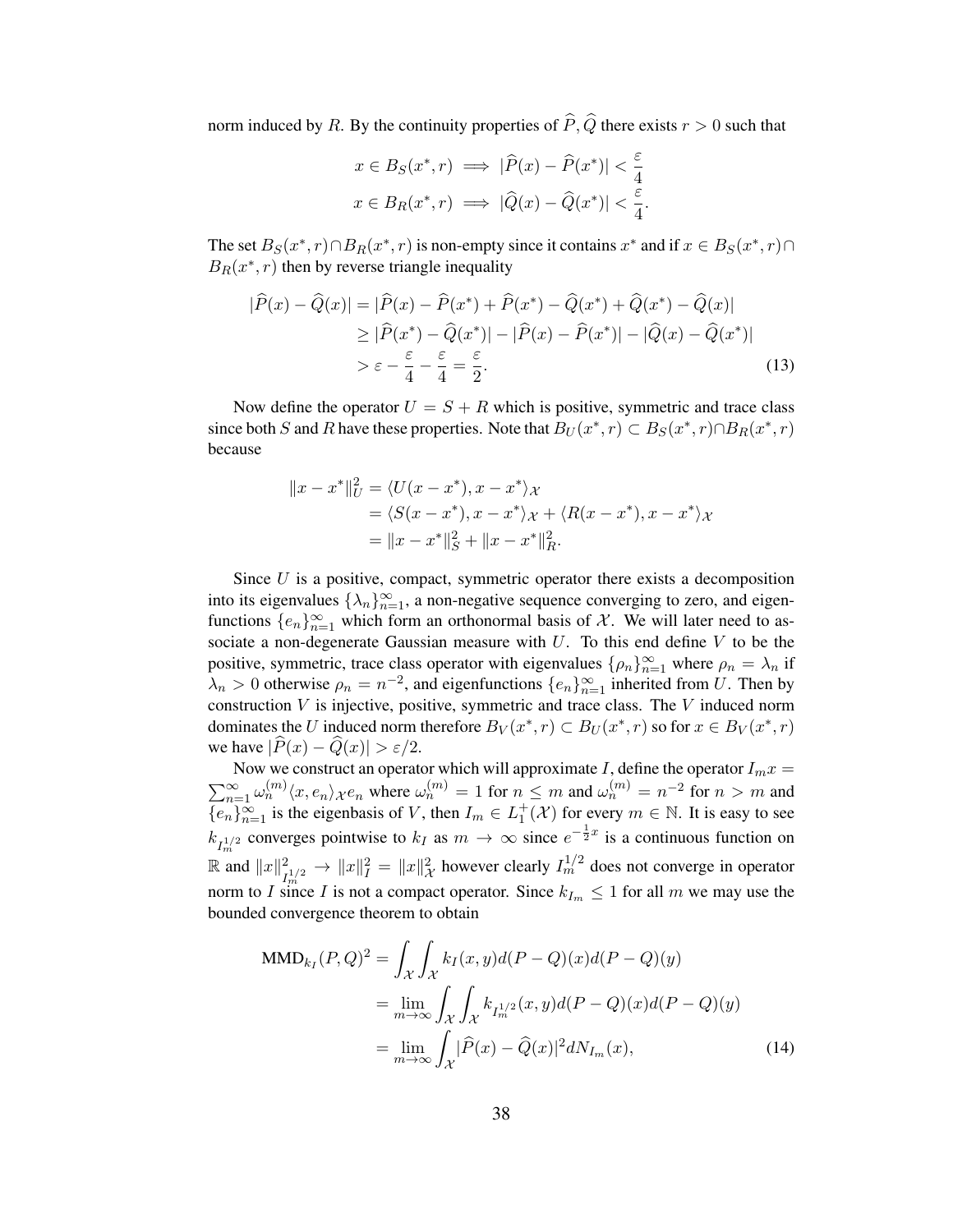where [\(14\)](#page-37-0) is by the same reasoning as in the proof of Theorem [3.](#page-11-1) In light of the lower bound we derived earlier over  $B_V(x^*, r)$  of the integrand in [\(13\)](#page-37-1)

$$
\text{MMD}_{k}(\mathbf{P},\mathbf{Q})^2 = \lim_{m \to \infty} \int_{\mathcal{X}} |\widehat{P}(x) - \widehat{Q}(x)|^2 dN_{I_m}(x) \ge \lim_{m \to \infty} \int_{B_V(x^*, r)} \frac{\varepsilon^2}{4} dN_{I_m}(x),
$$

so if we can lower bound  $N_{I_m}(B_V(x^*, r))$  by a positive constant indepdendent of m then we are done. This set is the ball with respect to  $V \in L_1^+(\mathcal{X})$  which is a somehow large set, see the discussion after Theorem [11,](#page-31-1) and we will use a push-forward of measure argument.

Define  $T(x) = x - x^*$  then  $N_{I_m}(B_V(x^*, r)) = T_{\#} N_{I_m}(B_V(0, r))$  and [\[18,](#page-28-16) Proposition 1.17] tells us  $T_{\#}N_{I_m}(B_V(0,r)) = N_{-x^*,I_m}(B_V(0,r))$ . Next we note that  $N_{-x^*,I_m}(B_V(0,r)) = V_{\#}^{\frac{1}{2}} N_{-x^*,I_m}(B(0,r))$  and [\[18,](#page-28-16) Proposition 1.18] tells us that 1 2

$$
V_{\#}^{\bar{2}}N_{-x^*,I_m}(B(0,r)) = N_{-V^{\frac{1}{2}}x^*,V^{\frac{1}{2}}I_mV^{\frac{1}{2}}}(B(0,r)).
$$

For ease of notation let  $y^* = -V^{\frac{1}{2}}x^*$  and since we choose to construct  $I_m$  from the eigenbasis of V we have  $V_m x = V^{\frac{1}{2}} I_m V^{\frac{1}{2}} x = \sum_{n \in \mathbb{N}} \rho_n^{(m)} \langle x, e_n \rangle_{\mathcal{X}} e_n$  where  $\rho_n^{(m)} = \rho_n$  for  $n \le m$  and  $\rho_n^{(m)} = \rho_n n^{-2}$  for  $n > m$  so  $V_m \in L_1^+(\mathcal{X})$  and is injective for every  $m \in \mathbb{N}$ . We follow the proof of [\[18,](#page-28-16) Proposition 1.25] and define the sets

$$
A_l = \left\{ x \in \mathcal{X} : \sum_{n=1}^l \langle x, e_n \rangle_{\mathcal{X}}^2 \le \frac{r^2}{2} \right\} \quad B_l = \left\{ x \in \mathcal{X} : \sum_{n=l+1}^\infty \langle x, e_n \rangle_{\mathcal{X}}^2 < \frac{r^2}{2} \right\}.
$$

Since  $V_m$  is non-degenerate for every  $m \in \mathbb{N}$  we have that for every  $l \in \mathbb{N}$  the events  $A_l, B_l$  are independent under  $N_{y^*, V_m}$  [\[18,](#page-28-16) Example 1.22] meaning  $\forall m, l \in \mathbb{N}$  we have

$$
N_{y^*,V_m}(B(0,r)) \ge N_{y^*,V_m}(A_l \cap B_l) = N_{y^*,V_m}(A_l)N_{y^*,V_m}(B_l),
$$

and by the measure theoretic Chebyshev inequality, for every  $l \in \mathbb{N}$ 

$$
N_{y^*,V_m}(B_l) \ge 1 - N_{y^*,V_m}(B_l^c) \ge 1 - \frac{2}{r^2} \sum_{n=l+1}^{\infty} \int_{\mathcal{X}} \langle x, e_n \rangle_{\mathcal{X}}^2 dN_{y^*,V_m}
$$
  
= 
$$
1 - \frac{2}{r^2} \left( \sum_{n=l+1}^{\infty} \rho_n^{(m)} + \langle y^*, e_n \rangle_{\mathcal{X}}^2 \right)
$$
  

$$
\ge 1 - \frac{2}{r^2} \left( \sum_{n=l+1}^{\infty} \rho_n + \langle y^*, e_n \rangle_{\mathcal{X}}^2 \right).
$$

As the final line involves the tail of a finite sum with no dependcy on  $m$  there exists an  $L \in \mathbb{N}$  such that  $N_{y^*,V_m}(B_L) > \frac{1}{2}$  $\frac{1}{2}$  for every  $m \in \mathbb{N}$  and  $l \geq L$ . Note that for  $m > L$ we have  $N_{y^*,V_m}(A_L) = N_{y^*,V}(A_L)$  since  $A_L$  depends only on the first L coordinates and  $\rho_n^{(m)} = \rho_n$  for  $n \le L$  if  $m > L$ . So for  $m > L$ 

$$
N_{y^*,V_m}(A_L) = N_{y^*,V}(A_L) \ge N_{y^*,V}\left(B\left(0,\frac{r}{\sqrt{2}}\right)\right) > c > 0,
$$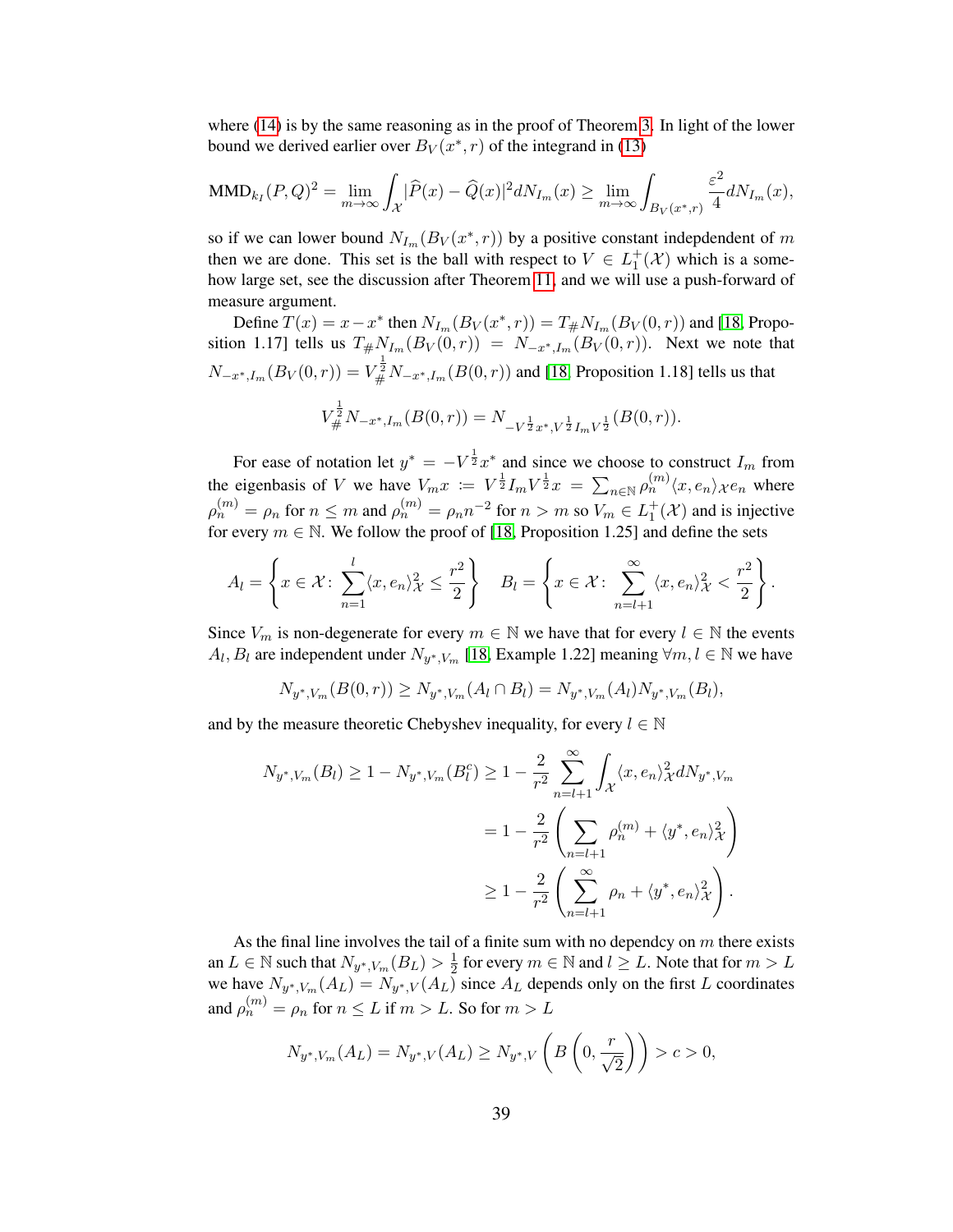for some c since V is non-degenerate [\[18,](#page-28-16) Proposition 1.25].

Overall we have shown that there exists an  $L \in \mathbb{N}$  such that for  $m > L$  we have  $N_{I_m}(B_V(x^*, r)) = N_{y^*, V_m}(B(0,r)) > \frac{c}{2}$  $\frac{c}{2}$ . Therefore, by substituting back into the lower bound for  $\mathrm{MMD}_{k_I}(P,Q)^2$ 

$$
\begin{aligned} \text{MMD}_{k}(\mathcal{P}, Q)^2 &= \lim_{m \to \infty} \int_{\mathcal{X}} |\widehat{\mathcal{P}}(x) - \widehat{Q}(x)|^2 dN_{I_m}(x) \\ &\geq \lim_{m \to \infty} \int_{B_V(x^*, r)} \frac{\varepsilon^2}{4} dN_{I_m}(x) > \frac{\varepsilon^2 c}{8} > 0, \end{aligned}
$$

which implies by contrapositive that  $k_I$  is characteristic.

 $\Box$ 

With Theorem [12](#page-36-0) proved we proceed to prove Theorem [4.](#page-11-0) By  $(2)$ 

$$
MMD_{k_T}(P,Q)^2
$$
  
=  $\iint k_T(x, x')dP(x)dP(x') + \iint k_T(y, y')dQ(y)dQ(y')$   
-  $2 \iint k_T(x, y)dQ(x)dP(y)$   
=  $\iint k_I(x, x')dT_{\#}P(x)dT_{\#}P(x') + \iint k_I(y, y')dT_{\#}Q(y)dT_{\#}Q(y')$   
-  $2 \iint k_I(x, y)dT_{\#}P(x)dT_{\#}Q(y)$  (15)  
=  $MMD_{k_I}(T_{\#}P, T_{\#}Q)^2$ .

Using Theorem [12](#page-36-0) we know that if  $MMD_{k_T}(P,Q) = 0$  then  $T_{\#}P = T_{\#}Q$  and all that is left to show is that the assumption on T implies  $P = Q$ . By the definition of push-forward measure we know that for every  $B \in \mathcal{B}(\mathcal{Y})$  we have the equality  $P(T^{-1}B) = Q(T^{-1}B)$ . By the assumptions on  $\mathcal{X}, \mathcal{Y}, T$  we know that  $T(A) \in \mathcal{B}(\mathcal{Y})$ for every  $A \in \mathcal{B}(\mathcal{X})$  [\[39,](#page-29-32) Theorem 15.1]. Hence for any  $A \in \mathcal{B}(\mathcal{X})$  take  $B = T(A)$ <br>then  $P(A) = P(T^{-1}B) = Q(T^{-1}B) = Q(A)$ , which shows  $P = Q$ . then  $P(A) = P(T^{-1}B) = Q(T^{-1}B) = Q(A)$ , which shows  $P = Q$ .

*Proof of Proposition* [3](#page-12-0). For any  $N \in \mathbb{N}$  take any  $\{a_n\}_{n=1}^N \subset \mathbb{R}, \{x_n\}_{n=1}^N \subset \mathcal{X}$  then

$$
\sum_{n,m=1}^{N} k_{C,k_0}(x_n, x_m) = \int_{\mathcal{X}} \sum_{n,m=1}^{N} k_0(\langle x_n, h \rangle_{\mathcal{X}}, \langle x_m, h \rangle_{\mathcal{X}}) dN_C(h) \ge 0,
$$

since this is the integral of a non-negative quantity as  $k_0$  is a kernel. Symmetry of  $k_{C,k_0}$  follows since  $k_0$  is symmetric meaning  $k_{C,k_0}$  is a kernel. Expanding  $k_0$  using its spectral measure we have

$$
k_{C,k_0}(x,y) = \int_{\mathcal{X}} \int_{\mathbb{R}} e^{i\langle x-y,rh\rangle_{\mathcal{X}}} d\mu(r) dN_C(h) = \hat{\nu}(x-y),
$$

where  $\nu(A) = \int_{\mathcal{X}} \int_{\mathbb{R}} 1\!\!1_{A}(rh) d\mu(r) dN_C(h)$  for all  $A \in \mathcal{B}(\mathcal{X})$ . This is the law of the X valued random variable  $\xi X$  where  $\xi \sim \mu$  and  $X \sim N_C$  are independent. We will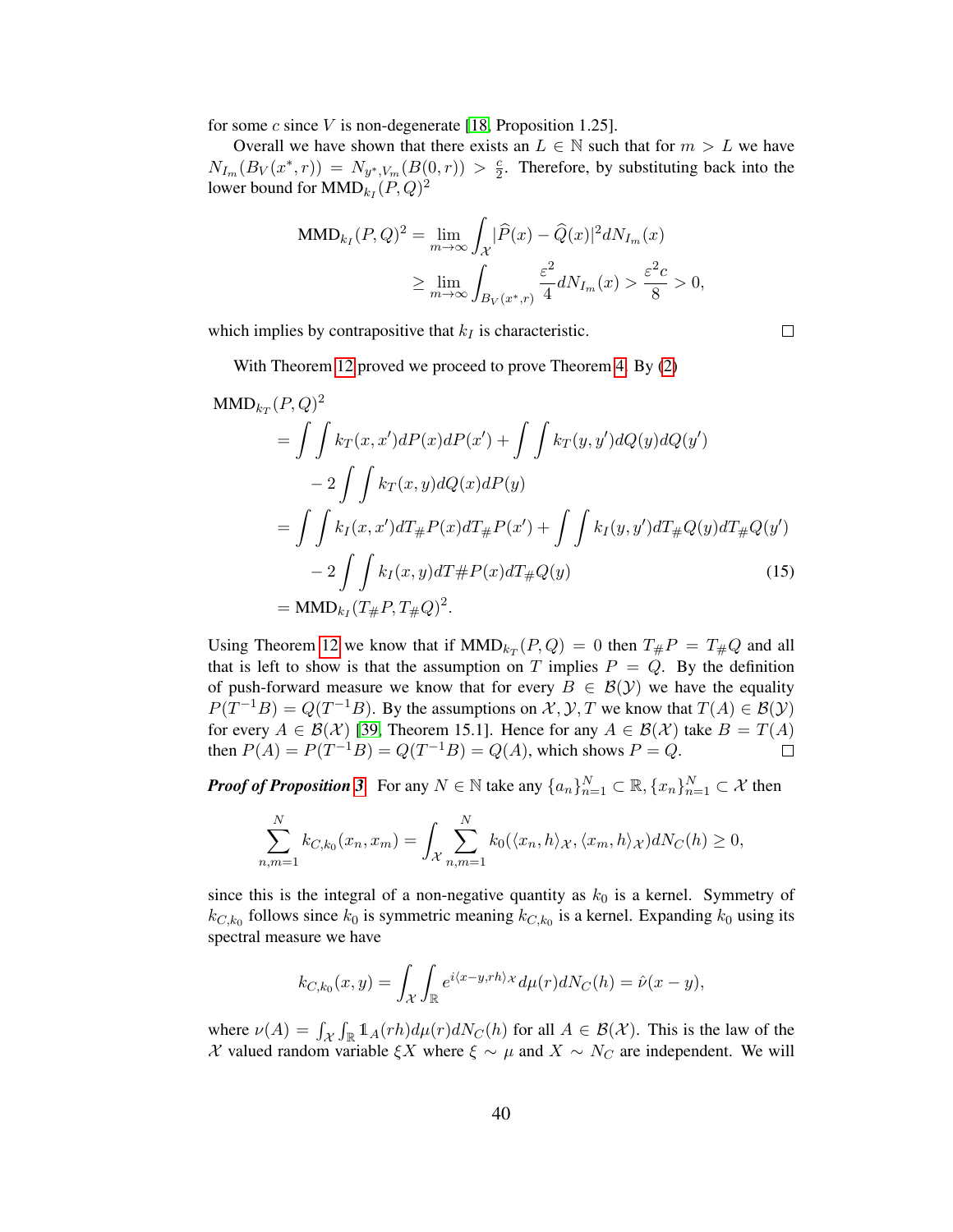show that  $\nu$  has full support on  $\mathcal X$  from which is follows that  $k_{C,k_0}$  is characteristic by following the proof of Theorem [3.](#page-11-1)

Fix any open ball  $B = B(h, r) \subset \mathcal{X}$  then given the assumption on  $\mu$  by intersecting with  $(0, \infty)$  or  $(-\infty, 0)$  we may assume that a, b have the same sign. Assume that  $a, b > 0$ , the proof for when  $a, b < 0$  is analogous. We first treat the case  $h \neq 0$ . Set  $\delta = \min(\frac{1}{2}(\frac{b}{a} - 1), \frac{r}{2\|h}$  $\frac{r}{2\|h\|_{\mathcal{X}}}$ ) so that  $(a, a(1 + \delta)) \subset (a, b)$ . Now consider the ball  $B' = B\left(\frac{h}{a(1)}\right)$  $\frac{h}{a(1+\delta)}$ ,  $\frac{r}{4a(1-\delta)}$  $\frac{r}{4a(1+\delta)}$ ), take any  $c \in (a, a(1+\delta))$  and any  $x \in B'$  then

$$
||cx - h||_{\mathcal{X}} \le ||\xi x - \frac{\xi h}{a(1+\delta)}||_{\mathcal{X}} + ||\frac{\xi h}{a(1+\delta)} - h||_{\mathcal{X}}
$$
  

$$
\le \frac{cr}{4a(1+\delta)} + ||h||_{\mathcal{X}} \left(1 - \frac{c}{a(1+\delta)}\right)
$$
  

$$
< \frac{r}{4} + ||h||_{\mathcal{X}} \left(1 - \frac{1}{1+\delta}\right) < \frac{r}{4} + \frac{r}{2} < r.
$$

Therefore for any  $c \in (a, a(1 + \delta))$  we have  $cB' \subset B$ . Hence  $\mathbb{P}(\xi X \in B) =$  $\nu(B) \ge \mu((a, a(1 + \delta)))N_C(B') > 0$  by the assumptions on  $\mu$  and the way  $N_C$  is non-degenerate.

The case  $h = 0$  is analogous, take  $B' = B(0, \frac{r}{2l})$  $\frac{r}{2b}$ ) then for every  $c \in (a, b)$  we have  $cB' \subset B$  and we again conclude  $\nu(B) > 0$ .

*Proof of Corollary [1](#page-13-3).* The idea of the proof is to represent the IMQ-T kernel as an integral of the SE-T kernel then use the same limit argument as in the proof of Theorem [12](#page-36-0) and push-forward argument of Theorem [4.](#page-11-0)

Throughout this proof  $k_T^{\text{IMQ}}$  $T_T^{\text{IMQ}}$  and  $k_T^{\text{SE}}$  will denote the IMQ-T and SE-T kernels respectively. By the same proof technique as Theorem [4](#page-11-0) is suffices to prove that  $k_I^{\rm IMQ}$  $k_I^{\text{IMQ}}$  is characteristic. Let  $\{e_n\}_{n=1}^{\infty}$ <br> $\sum_{n=1}^m \langle x, e_n \rangle_{\mathcal{X}} e_n$  so that  $I_m$  convergent <sup>nQ</sup> is characteristic. Let  $\{e_n\}_{n=1}^{\infty}$  be any orthonormal basis of  $\mathcal X$  and let  $I_mx =$ <br> $\binom{m}{n=1}\langle x, e_n \rangle_{\mathcal X}e_n$  so that  $I_m$  converges to I pointwise. Then by the same limiting ar-gument in the proof of Theorem [12](#page-36-0) using bounded convergence theorem, letting  $N_1$  be the  $\mathcal{N}(0, 1)$  measure on R we have

$$
\text{MMD}_{k_I^{\text{IMQ}}}(P,Q)^2 = \lim_{m \to \infty} \int_{\mathcal{X}} \int_{\mathcal{X}} k_{I_m}^{\text{IMQ}}(x,y) d(P-Q)(x) d(P-Q)(y)
$$
  
= 
$$
\lim_{m \to \infty} \int_{\mathcal{X}} \int_{\mathcal{X}} \int_{\mathbb{R}} k_{I_m}^{\text{SE}}(zx,zy) dN_1(z) d(P-Q)(x) d(P-Q)(y)
$$
(16)

<span id="page-40-1"></span><span id="page-40-0"></span>
$$
= \int_{\mathbb{R}} \text{MMD}_{k_{I}^{\text{SE}}}(z_{\#}P, z_{\#}Q)^{2}dN_{1}(z), \tag{17}
$$

where [\(16\)](#page-40-0) is from the integral representation of  $k_{L}^{\text{IMQ}}$  $I_m^{\text{IMQ}}$  in [\(10\)](#page-12-1) which can be used since  $I_m \in L_1^+(\mathcal{X})$ , [\(17\)](#page-40-1) is obtained by using Fubini's theorem and bounded convergence theorem and  $z_{\#}P$  denotes the push-forward of the measure under the linear map from  $\chi$  to  $\chi$  defined as multiplication by the scalar z. The integrand in [\(17\)](#page-40-1) can be rewritten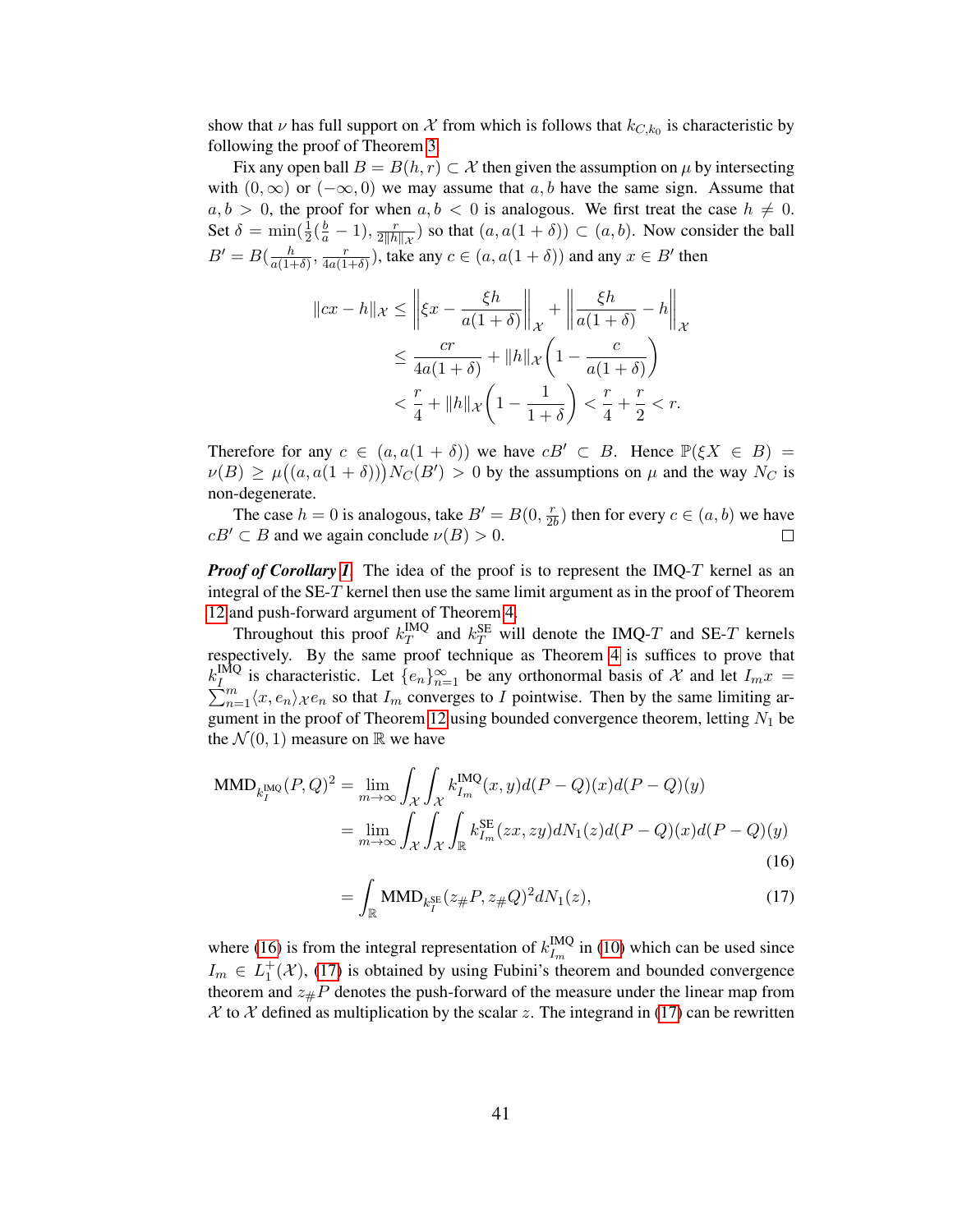$$
\begin{split} \text{MMD}_{k_{I}^{\text{SE}}}(z_{\#}P, z_{\#}Q)^{2} &= \int_{\mathcal{X}} \int_{\mathcal{X}} k_{I}^{\text{SE}}(x, y) d(z_{\#}P - z_{\#}Q)(x) d(z_{\#}P - z_{\#}Q)(y) \\ &= \int_{\mathcal{X}} \int_{\mathcal{X}} k_{I}^{\text{SE}}(zx, zy) d(P - Q)(x) d(P - Q)(y) \\ &= \int_{\mathcal{X}} \int_{\mathcal{X}} e^{-\frac{z^{2}}{2}||x - y||^{2}_{\mathcal{X}}} d(P - Q)(x) d(P - Q)(y) \\ &= \text{MMD}_{k_{z}^{\text{SE}}}(P, Q)^{2}, \end{split}
$$

which makes it clear that  $MMD_{k_l^{SE}}(z_{\#}P, z_{\#}Q)^2$  is a continuous, non-negative function of z and equals 0 if and only if  $z = 0$ . Using this we deduce

$$
\begin{split} \text{MMD}_{k_{I}^{\text{IMQ}}}(P,Q)^{2} &= \int_{\mathbb{R}} \text{MMD}_{k_{I}^{\text{SE}}}(z_{\#}P, z_{\#}Q)^{2}dN_{\sigma^{2}}(z) \\ &= \int_{\mathbb{R}} \text{MMD}_{k_{z^{2}I}^{\text{SE}}}(P,Q)^{2}dN_{\sigma^{2}}(z) > 0, \end{split}
$$

since  $N_{\sigma^2}$  has strictly positive density. This proves that the IMQ-I kernel is characteristic and by the same push-forward argument as in the proof of Theorem [4](#page-11-0) we may conclude that the IMQ-T kernel is characteristic too.  $\Box$ 

### A.4 Proofs for Section [6](#page-13-0)

*Proof of Proposition [4](#page-13-2).* For any  $i, j$  using the assumption on  $k$  we have

$$
|k(x_i, y_j) - k(\mathcal{R}\mathcal{I}x_i, \mathcal{R}\mathcal{I}y_j)| \le L \|x_i - y_j - \mathcal{R}\mathcal{I}x_i + \mathcal{R}\mathcal{I}y_j\|_{\mathcal{X}}
$$
(18)

<span id="page-41-3"></span><span id="page-41-2"></span><span id="page-41-1"></span><span id="page-41-0"></span>
$$
\leq L\big(\|\mathcal{R}\mathcal{I}x_i-x_i\|_{\mathcal{X}}+\|\mathcal{R}\mathcal{I}y_j-y_j\|_{\mathcal{X}}\big),\qquad(19)
$$

where [\(18\)](#page-41-0) is by assumption and [\(19\)](#page-41-1) uses the triangle inequality. Using [\(3\)](#page-6-2) gives

$$
\left| \widehat{\text{MMD}}_{k}(X_{n}, Y_{n})^{2} - \widehat{\text{MMD}}_{k}(\mathcal{RIX}_{n}, \mathcal{RIV}_{n})^{2} \right|
$$
\n
$$
\leq \frac{1}{n(n-1)} \sum_{i \neq j}^{n} |h(z_{i}, z_{j}) - h(\mathcal{RIZ}_{i}, \mathcal{RIZ}_{j})|
$$
\n
$$
\leq \frac{2L}{n(n-1)} \sum_{i \neq j}^{n} ||\mathcal{RIx}_{i} - x_{i}||_{\mathcal{X}} + ||\mathcal{RIx}_{j} - x_{j}||_{\mathcal{X}}
$$
\n
$$
+ ||\mathcal{RI}y_{i} - y_{i}||_{\mathcal{X}} + ||\mathcal{RI}y_{j} - y_{j}||_{\mathcal{X}}
$$
\n(20)

$$
= \frac{4L}{n} \sum_{i=1}^{n} \|\mathcal{R} \mathcal{I} x_i - x_i\|_{\mathcal{X}} + \|\mathcal{R} \mathcal{I} y_i - y_i\|_{\mathcal{X}}, \tag{21}
$$

where [\(20\)](#page-41-2) follows from expanding using the definition of  $h$  in Section [3](#page-4-0) and using the triangle inequality and [\(21\)](#page-41-3) follows from counting the number of pairs of indices in the sum.  $\Box$ 

as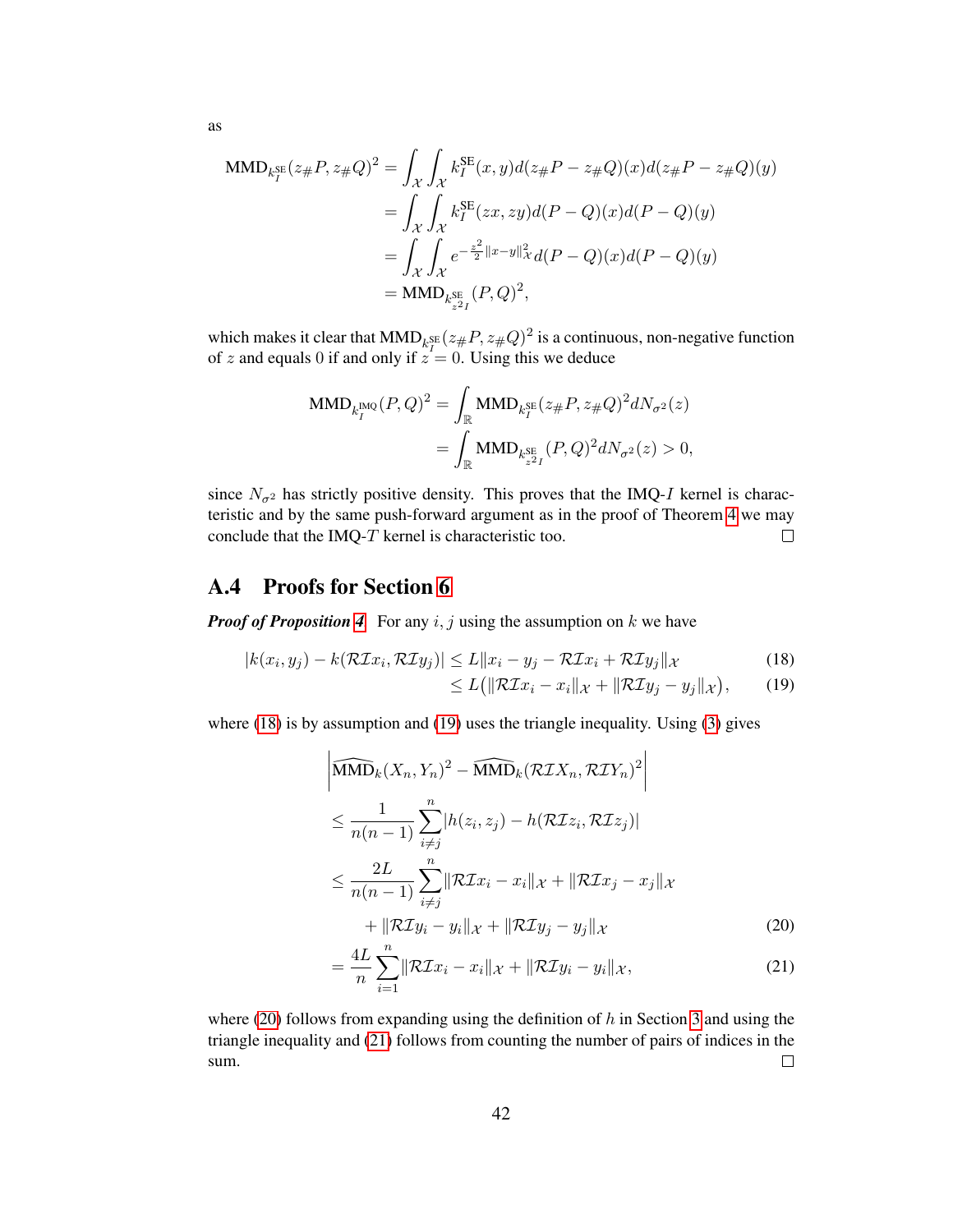*Proof of Corollary* [2](#page-14-1). This can be deduced by the Lipschitz constants of  $e^{-x^2/2}$  and  $(x^{2} + 1)^{-1/2}$ . Then the proof of Proposition [4](#page-13-2) may be continued in the same manner.  $\Box$ 

*Proof of Theorem [5](#page-14-0).* Define the two random variables

$$
A_n = n^{\frac{1}{2}} \left( \widehat{\text{MMD}}_k (\mathcal{R} \mathcal{I} X_n, \mathcal{R} \mathcal{I} Y_n)^2 - \widehat{\text{MMD}}_k (X_n, Y_n)^2 \right)
$$
  

$$
B_n = n^{\frac{1}{2}} \left( \widehat{\text{MMD}}_k (X_n, Y_n)^2 - \text{MMD}_k (P, Q)^2 \right).
$$

It is known  $B_n \stackrel{d}{\rightarrow} \mathcal{N}(0,\xi)$  [\[28,](#page-29-6) Corollay 16] so the proof is complete by Slutsky's theorem if  $A_n \stackrel{\mathbb{P}}{\rightarrow} 0$ . Fix any  $\varepsilon > 0$  then by Proposition [1](#page-8-2)

$$
\mathbb{P}(|A_n| > \varepsilon) \le \mathbb{P}\left(\frac{4L}{n^{\frac{1}{2}}} \sum_{i=1}^n \|\mathcal{R} \mathcal{I} x_i - x_i\|_{\mathcal{X}} + \|\mathcal{R} \mathcal{I} y_i - y_i\|_{\mathcal{X}} > \varepsilon\right)
$$
  

$$
\le \frac{4L}{\varepsilon n^{\frac{1}{2}}} \mathbb{E}\left[\sum_{i=1}^n \|\mathcal{R} \mathcal{I} x_i - x_i\|_{\mathcal{X}} + \|\mathcal{R} \mathcal{I} y_i - y_i\|_{\mathcal{X}}\right]
$$
(22)

<span id="page-42-1"></span><span id="page-42-0"></span>
$$
= \frac{4Ln^{\frac{1}{2}}}{\varepsilon} \mathbb{E}[\|\mathcal{R} \mathcal{I} x - x\|_{\mathcal{X}} + \|\mathcal{R} \mathcal{I} y - y\|_{\mathcal{X}}] \tag{23}
$$

<span id="page-42-2"></span>
$$
\to 0,\tag{24}
$$

where [\(22\)](#page-42-0) is by Markov's inequality, [\(23\)](#page-42-1) is by the assumption that the samples from  $P, Q$  and disctretisation  $U, V$  are i.i.d. across samples and [\(24\)](#page-42-2) is by assumption.  $\Box$ 

*Proof of Theorem [6](#page-16-2).* Note that  $\Phi_{k_T}(N_{a,S})(x) = \Phi_{k_I}(N_{Ta,TST})(Tx)$  [\[18,](#page-28-16) Proposition 1.18]. The proof simply uses [\[19,](#page-28-19) Proposition 1.2.8] to calculate the Gaussian integrals.

<span id="page-42-3"></span>
$$
\Phi_{k_I}(N_{a,S})(x) = \int_{\mathcal{X}} e^{-\frac{1}{2}\langle x-y, x-y\rangle \chi} dN_{a,S}(y)
$$
\n
$$
= e^{-\frac{1}{2}\langle a-x, a-x\rangle \chi} \int_{\mathcal{X}} e^{-\frac{1}{2}\langle y, y\rangle \chi} e^{-\langle y, a-x\rangle \chi} dN_S(y)
$$
\n
$$
= \det(I+S)^{-\frac{1}{2}} e^{-\frac{1}{2}\langle a-x, a-x\rangle \chi} e^{\frac{1}{2}\| (I+S)^{-\frac{1}{2}} S^{\frac{1}{2}}(a-x) \|_{\mathcal{X}}^2}
$$
\n
$$
= \det(I+S)^{-\frac{1}{2}} e^{-\frac{1}{2}\langle a-x, a-x\rangle \chi} e^{\frac{1}{2}\langle S^{\frac{1}{2}}(I+S)^{-1} S^{\frac{1}{2}}(a-x), a-x\rangle \chi}
$$
\n
$$
= \det(I+S)^{-\frac{1}{2}} e^{-\frac{1}{2}\langle (I-S^{\frac{1}{2}}(I+S)^{-1} S^{\frac{1}{2}})(a-x), (a-x)\rangle \chi}
$$
\n
$$
= \det(I+S)^{-\frac{1}{2}} e^{-\frac{1}{2}\langle (I+S)^{-1}(x-a), x-a\rangle \chi}, \qquad (26)
$$

where [\(25\)](#page-42-3) is due to Da Prato and Zabczyk [\[19,](#page-28-19) Proposition 1.2.8]. The last equality is due to the Sherman-Morrison-Woodbury identity for operators [\[35,](#page-29-2) Theorem 3.5.6]. Substituting in Ta for a,  $STS$  for S and Tx for x gives the desired expression, as discussed at the start of the proof.  $\Box$ 

*Proof of Theorem* [7](#page-16-0). The idea of the proof is that  $MMD_{k}(P,Q)^2$  is simply double integrals of the kernel with respect to Gaussian measures. One integral was completed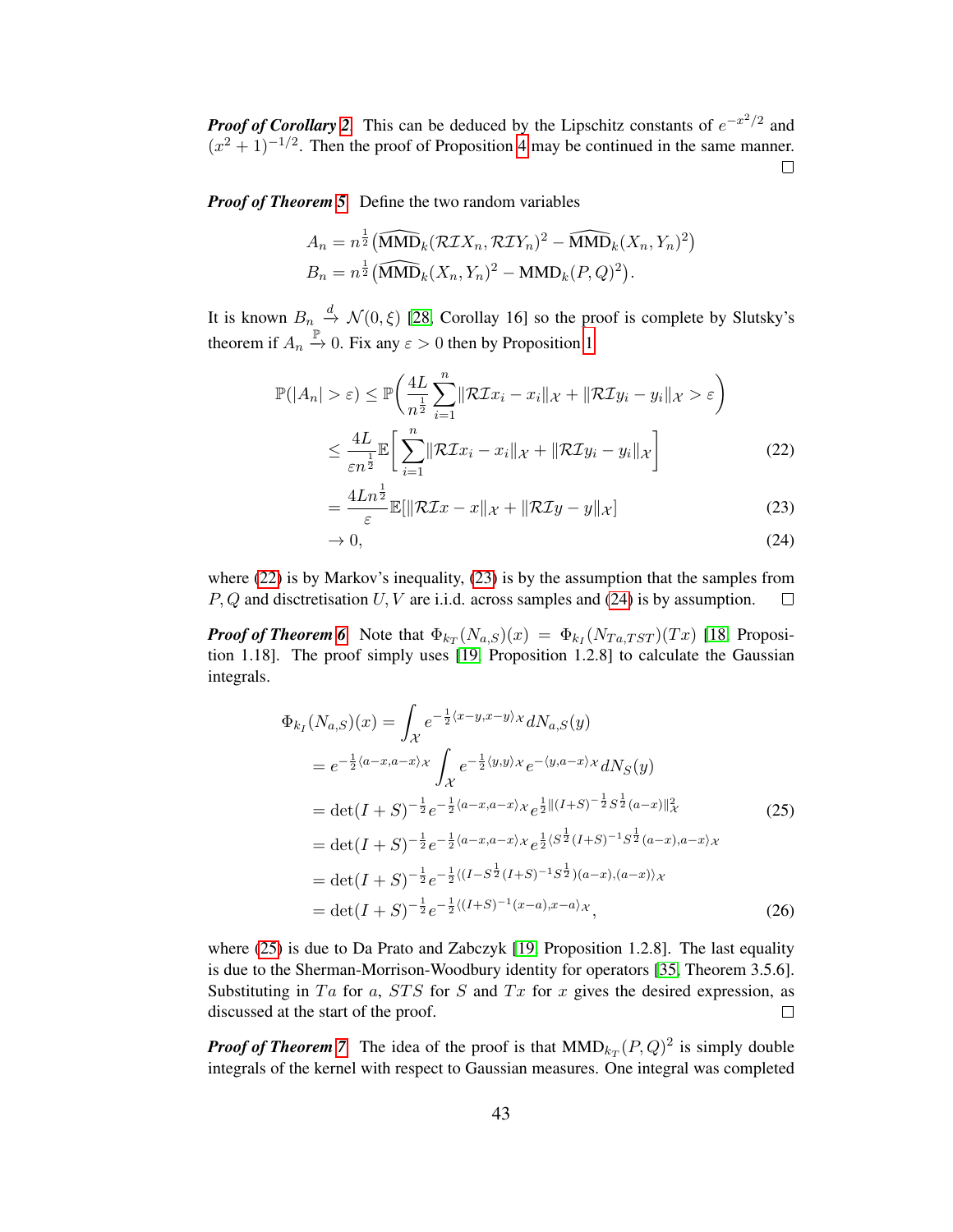in Theorem [6](#page-16-2) and we apply Da Prato and Zabczyk [\[19,](#page-28-19) Proposition 1.2.8] again. Note  $\text{MMD}_{k_T}(N_{a,S}, N_{b,R})^2 = \text{MMD}_{k_I}(N_{Ta,TST}, N_{Tb,TRT})^2$  so it suffices to do the calculations for  $k_I$  and substitute the other values in. Also since  $k_T$  is translation invariant we may without loss of generality assume  $a = 0$  and replace b with  $a - b$  at the end.

$$
\int_{\mathcal{X}} \int_{\mathcal{X}} k_I(x, y) dN_S(x) dN_{b,R}(y) \n= det(I + S)^{-\frac{1}{2}} \int_{\mathcal{X}} e^{-\frac{1}{2}\langle (I+S)^{-1}(y-b), y-b\rangle x} dN_R(y) \tag{27}\n= det(I + S)^{-\frac{1}{2}} e^{-\frac{1}{2}\langle (I+S)^{-1}b, b\rangle x} \int_{\mathcal{X}} e^{-\frac{1}{2}\langle (I+S)^{-1}y, y\rangle x} e^{\langle y, (I+S)^{-1}b\rangle x} dN_R(y) \n= det(I + S)^{-\frac{1}{2}} det (I + R^{\frac{1}{2}}(I + S)^{-1}R^{\frac{1}{2}})^{-\frac{1}{2}} \tag{28}\n\times e^{-\frac{1}{2}\langle (I+S)^{-1}b, b\rangle x} e^{-\frac{1}{2}\langle (I+S)^{-1}R^{\frac{1}{2}}(I + S)^{-1}R^{\frac{1}{2}}(I+S)^{-1}R^{\frac{1}{2}}(I+S)^{-1}b, b\rangle x \n= det(I + S)^{-\frac{1}{2}} det (I + R^{\frac{1}{2}}(I + S)^{-1}R^{\frac{1}{2}})^{-\frac{1}{2}} \tag{29}\n\times e^{-\frac{1}{2}(I - (I+S)^{-1}R^{\frac{1}{2}}(I + R^{\frac{1}{2}}(I + S)^{-1}R^{\frac{1}{2}})^{-1}R^{\frac{1}{2}}\rangle (I+S)^{-1}b, b\rangle x \n= det(I + S)^{-\frac{1}{2}} det (I + R^{\frac{1}{2}}(I + S)^{-1}R^{\frac{1}{2}})^{-\frac{1}{2}} e^{-\frac{1}{2}\langle (I + S + R)^{-1}b, b\rangle x}, \tag{30}
$$

where [\(27\)](#page-43-1) is obtained by substituting the result of Theorem [6,](#page-16-2) [\(28\)](#page-43-2) is applying Da Prato and Zabczyk [\[19,](#page-28-19) Proposition 1.2.8], [\(29\)](#page-43-3) is just rearranging terms and [\(30\)](#page-43-4) is using the Sherman-Morrison-Woodbury identity for operators [\[35,](#page-29-2) Theorem 3.5.6]. The proof is completed by using the expression of MMD in terms of three double integrals and substituting in the appropriate values of  $S, R, b$  inline with the description at the start of the proof. In particular when  $b = 0$  and  $S = R$ 

$$
det(I + S) det (I + S^{\frac{1}{2}}(I + S)^{-1}S^{\frac{1}{2}}) = det ((I + S)(I + (I + S)^{-1}S))
$$
  
= det(I + 2S),

by the Sherman-Morrison-Woodbury identity for operators.

<span id="page-43-4"></span><span id="page-43-3"></span><span id="page-43-2"></span><span id="page-43-1"></span> $\Box$ 

*Proof of Theorem [8](#page-17-1).* A more general result for which Theorem [8](#page-17-1) is a specific case shall be proved.

<span id="page-43-0"></span>**Theorem 13.** Let  $P = N_{a,S}, Q = N_{b,R}$  be two non-degenerate Gaussian measures on  $X, C \in L^+(\mathcal{X})$  and assume  $C, S, R$  all commute then when using the SE-T kernel

$$
\xi_1 = \alpha(T, S, R, a, b) + \alpha(T, R, S, a, b)
$$
  

$$
\xi_2 = \beta(T, S, R, a, b) + \beta(T, R, S, a, b),
$$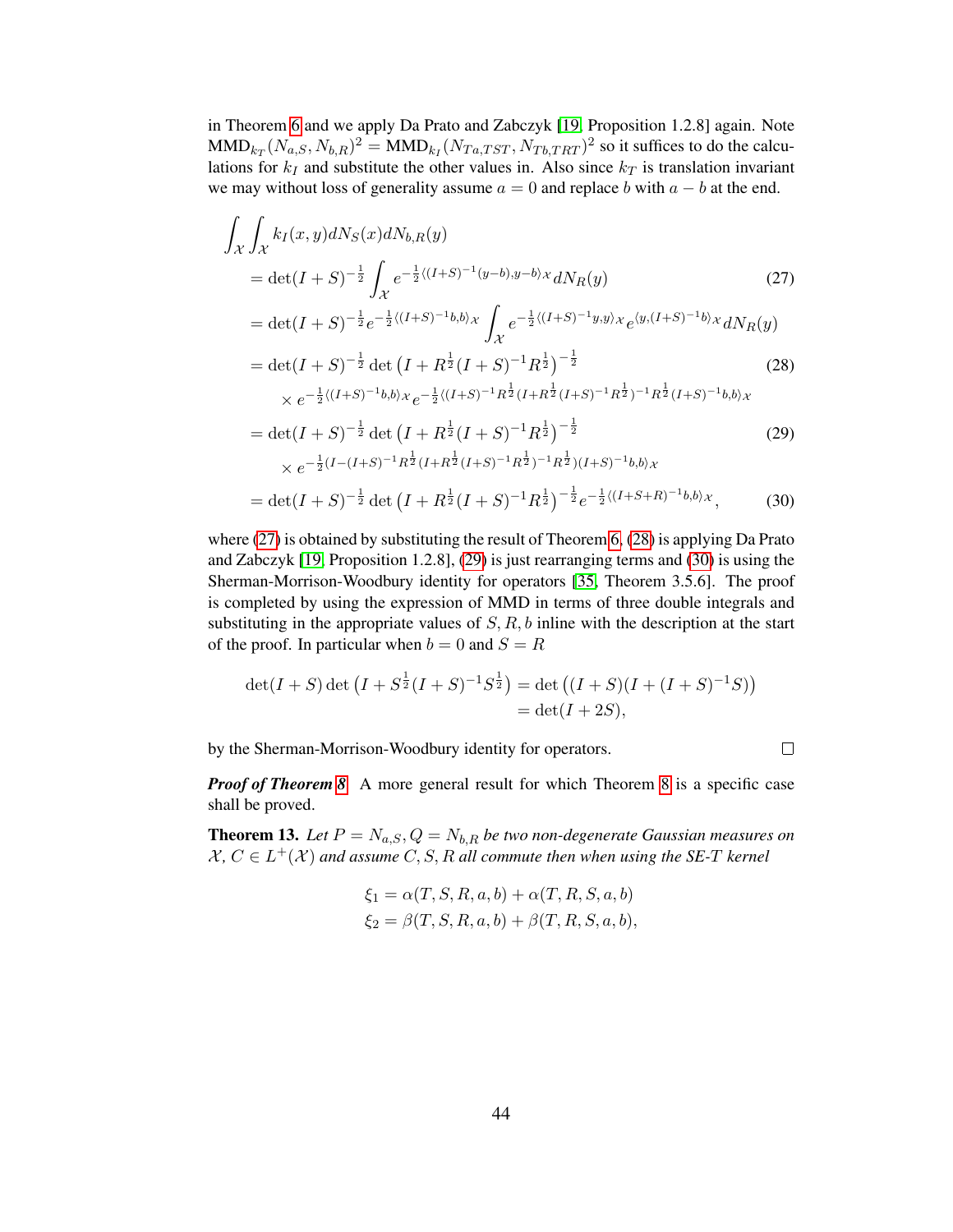*where*

$$
\alpha(T, S, R, a, b) = \det((I + TST)(I + 3TST))^{-\frac{1}{2}} - \det(I + 2TST)^{-1}
$$
  
+ 
$$
\det((I + TRT)(I + T(2S + R)T))^{-\frac{1}{2}}e^{-\langle (I + T(2S + R)T)^{-1}T(a - b), T(a - b)\rangle_{\mathcal{X}}}
$$

$$
- \det(I + T(S + R)T)^{-1}e^{-\langle (I + T(S + R)T)^{-1}T(a - b), T(a - b)\rangle_{\mathcal{X}}}
$$

$$
- 2 \det(\Sigma_{S})^{-\frac{1}{2}}e^{-\frac{1}{2}\langle (I + 2TST)\Sigma_{S}^{-1}T(a - b), T(a - b)\rangle_{\mathcal{X}}}
$$

$$
+ 2 \det((I + 2TST)(I + T(S + R)T))^{-\frac{1}{2}}e^{-\frac{1}{2}\langle (I + T(S + R)T)^{-1}T(a - b), T(a - b)\rangle_{\mathcal{X}}},
$$

$$
\beta(T, S, R, a, b) = \det(I + 4TST)^{-\frac{1}{2}} - \det(I + 2TST)^{-1}
$$
  
+ 
$$
\det(I + 2T(S + R)T)^{-\frac{1}{2}}e^{-\langle (I + 2T(S + R)T)^{-1}(a - b), a - b \rangle \chi}
$$
  
- 
$$
\det(I + T(S + R)T)^{-1}e^{-\langle (I + T(S + R)T)^{-1}(a - b), a - b \rangle \chi}
$$
  
+ 
$$
4 \det((I + T(S + R)T)(I + 2TST))^{-\frac{1}{2}}e^{-\frac{1}{2}\langle (I + T(S + R)T)^{-1}(a - b), a - b \rangle \chi}
$$
  
- 
$$
4 \det(\Sigma_S)^{-\frac{1}{2}}e^{-\frac{1}{2}\langle (I + 2TST)\Sigma_S^{-1}(a - b), a - b \rangle \chi},
$$

and 
$$
\Sigma_X = (I + TST)(I + TRT) + TXT(2I + T(S + R)T)
$$
 for  $X \in \{S, R\}.$ 

*Proof of Theorem [13](#page-43-0).* As in the proof of Theorem [7](#page-16-0) it suffices to consider  $T = I$  and  $a = 0$ . Set  $k = k_I$  and  $\langle \cdot, \cdot \rangle = \langle \cdot, \cdot \rangle_{\mathcal{X}}$  for ease of notation. The expression for  $\xi_1$  is derived first. The simplifications in Sutherland [\[77\]](#page-30-20) reveal

$$
\xi_1 = \mathbb{E}_x[\mathbb{E}_{x'}[k(x, x')]^2] - \mathbb{E}_{x, x'}[k(x, x')]^2 \n+ \mathbb{E}_y[\mathbb{E}_{y'}[k(y, y')]^2] - \mathbb{E}_{y, y'}[k(y, y')]^2 \n+ \mathbb{E}_x[\mathbb{E}_y[k(x, y)]^2] - \mathbb{E}_{x, y}[k(x, y)]^2 \n+ \mathbb{E}_y[\mathbb{E}_x[k(y, x)]^2] - \mathbb{E}_{y, x}[k(y, x)]^2 \n- 2\mathbb{E}_x[\mathbb{E}_{x'}[k(x, x')] \mathbb{E}_y[k(x, y)]] + 2\mathbb{E}_{x, x'}[k(x, x')] \mathbb{E}_{x, y}[k(x, y)] \n- 2\mathbb{E}_y[\mathbb{E}_{y'}[k(y, y')] \mathbb{E}_x[k(y, x)]] + 2\mathbb{E}_{y, y'}[k(y, y')] \mathbb{E}_{x, y}[k(x, y)].
$$

To calculate this only three of the terms need to be calculated then the rest are deduced by substituting in different values. For example  $\mathbb{E}_{x,x'}[k(x,x')]$  can be deduced from the formula for  $\mathbb{E}_{x,y}[k(x, y)]$  by setting  $b = 0$  and  $S = R$  since this would make  $y$  acts as an independent copy of  $x$  in the expectation. The three terms needed are

<span id="page-44-0"></span>
$$
\mathbb{E}_{x,y}[k(x,y)]\tag{31}
$$

<span id="page-44-2"></span><span id="page-44-1"></span>
$$
\mathbb{E}_x[\mathbb{E}_y[k(x,y)]^2] \tag{32}
$$

$$
\mathbb{E}_x[\mathbb{E}_{x'}[k(x,x')] \mathbb{E}_y[k(x,y)]].
$$
\n(33)

Expression [\(31\)](#page-44-0) was derived in the proof of Theorem [7](#page-16-0) as

$$
\mathbb{E}_{x,y}[k(x,y)] = \det(I+S+R)^{-\frac{1}{2}}e^{-\frac{1}{2}\langle (I+S+R)^{-1}b,b\rangle}.
$$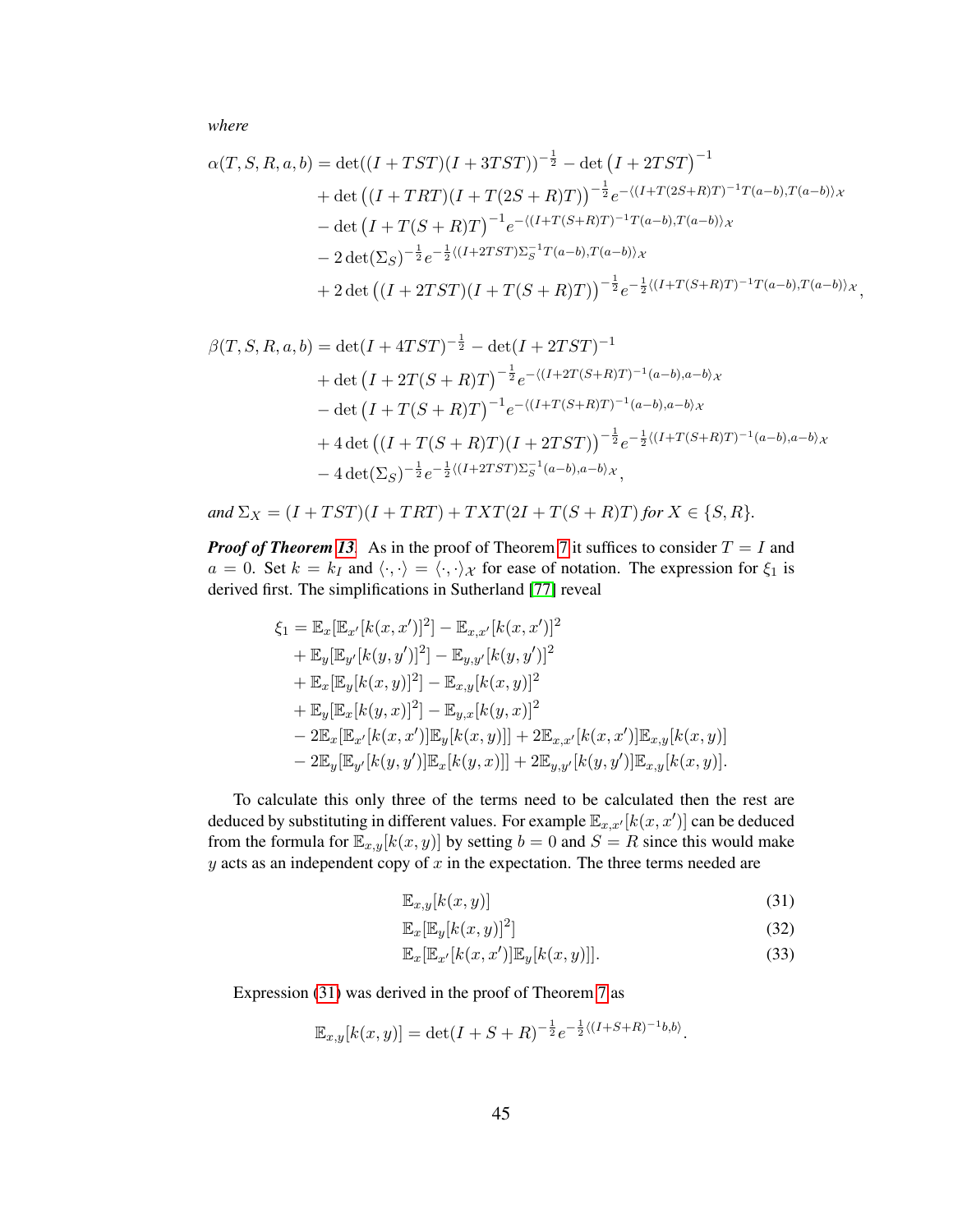Next a formula for [\(32\)](#page-44-1) is derived. First note  $\mathbb{E}_y[k(x, y)]$  is the content of Theorem [6.](#page-16-2) The rest follows by using [\[19,](#page-28-19) Proposition 1.2.8] and rearranging terms.

$$
\mathbb{E}_x[\mathbb{E}_y[k(x,y)]^2] = \det(I+R)^{-1} \int_{\mathcal{X}} e^{-\langle (I+R)^{-1}(x-b), x-b \rangle} dN_S(x)
$$
  
= 
$$
\det \left( (I+R)(I+R+2S) \right)^{-\frac{1}{2}} e^{-\langle (I+R)^{-1}b, b \rangle}
$$
  

$$
\times e^{\langle 2S(I+R)^{-1}(I+2S(I+R)^{-1})^{-1}(I+R)^{-1}b, b \rangle}
$$
  
= 
$$
\det \left( (I+R)(I+R+2S) \right)^{-\frac{1}{2}} e^{-\langle (I+R+2S)^{-1}b, b \rangle}.
$$

Finally [\(33\)](#page-44-2) is derived which involves the longest calculations. The terms in the first expectation are the content of Theorem [6.](#page-16-2)

$$
\mathbb{E}_{x}[\mathbb{E}_{x'}[k(x, x')] \mathbb{E}_{y}[k(x, y)]]
$$
\n
$$
= \det ((I + S)(I + R))^{-\frac{1}{2}} \int_{\mathcal{X}} e^{-\frac{1}{2}\langle (I + S)^{-1}x, x \rangle} e^{-\frac{1}{2}\langle (I + R)^{-1}(x - b), x - b \rangle} dN_{S}(x)
$$
\n
$$
= \det ((I + S)(I + R))^{-\frac{1}{2}} e^{-\frac{1}{2}\langle (I + R)^{-1}b, b \rangle}
$$
\n
$$
\times \int_{\mathcal{X}} e^{-\frac{1}{2}\langle ((I + S)^{-1} + (I + R)^{-1})x, x \rangle} e^{-\frac{1}{2}\langle (I + R)^{-1}b, x \rangle} dN_{S}(x)
$$
\n
$$
= \det ((I + S)(I + R))^{-\frac{1}{2}} \det (I + S((I + S)^{-1} + (I + R)^{-1}))^{-\frac{1}{2}}
$$
\n
$$
\times e^{\frac{1}{2}\langle \left[ (I + S((I + S)^{-1} + (I + R)^{-1}))^{-1} S(I + R)^{-1} - I \right] b, (I + R)^{-1} b \rangle}
$$
\n
$$
= \det (\Sigma_{S})^{-\frac{1}{2}} e^{-\frac{1}{2}\langle (I + 2S)\Sigma_{S}^{-1}b, b \rangle},
$$

where  $\Sigma_S = (I + S)(I + R) + S(2I + S + R)$ . The last equality is obtained by rearranging the terms in the exponent and determinant. Substituting into the formula for  $\xi_1$  the derivations for [\(31\)](#page-44-0), [\(32\)](#page-44-1) and [\(33\)](#page-44-2) completes the derivation for  $\xi_1$ . The simplification of  $\xi_2$  in [\[77\]](#page-30-20) is

$$
\xi_2 = \mathbb{E}_{x,x'}[k(x,x')^2] - \mathbb{E}_{x,x'}[k(x,x')]^2 + \mathbb{E}_{y,y'}[k(y,y')^2] - \mathbb{E}_{y,y'}[k(y,y')]^2 + 2\mathbb{E}_{x,y}[k(x,y)^2] - 2\mathbb{E}_{x,y}[k(x,y)]^2 - 4\mathbb{E}_{x}[\mathbb{E}_{x'}[k(x,x')] \mathbb{E}_{y}[k(x,y)]] + 4\mathbb{E}_{x,x'}[k(x,x')] \mathbb{E}_{x,y}[k(x,y)] - 4\mathbb{E}_{y}[\mathbb{E}_{y'}[k(y,y')] \mathbb{E}_{x}[k(y,x)]] + 4\mathbb{E}_{y,y'}[k(y,y')] \mathbb{E}_{y,x}[k(y,x)],
$$

only the terms involving  $k^2$  need to be calculated. Note that  $k_I^2 = k_{\sqrt{2}I}$  meaning if S, R, b are replaced by  $2S$ ,  $2R$ ,  $\sqrt{2}b$  then the formula for [\(31\)](#page-44-0) immediately gives a formula for the terms involving  $k^2$ . Combining these derived formulas gives the desired expression for  $\xi_2$ .  $\Box$ 

Theorem [8](#page-17-1) is recovered by substituting  $S = R$ ,  $a = 0$ ,  $b = m$  into Theorem [13.](#page-43-0)  $\Box$ 

*Proof of Theorem [9](#page-17-4).* Suppose  $P_n \stackrel{w}{\rightarrow} P$  then by Simon-Gabriel and Schölkopf [\[67,](#page-30-12) Lemma 10], which holds in our case since the key intermediate result Berg et al. [\[5,](#page-28-24) Theorem 3.3] only requires X to be a Hausdorff space, we have  $MMD(P_n, P) \rightarrow 0$ .